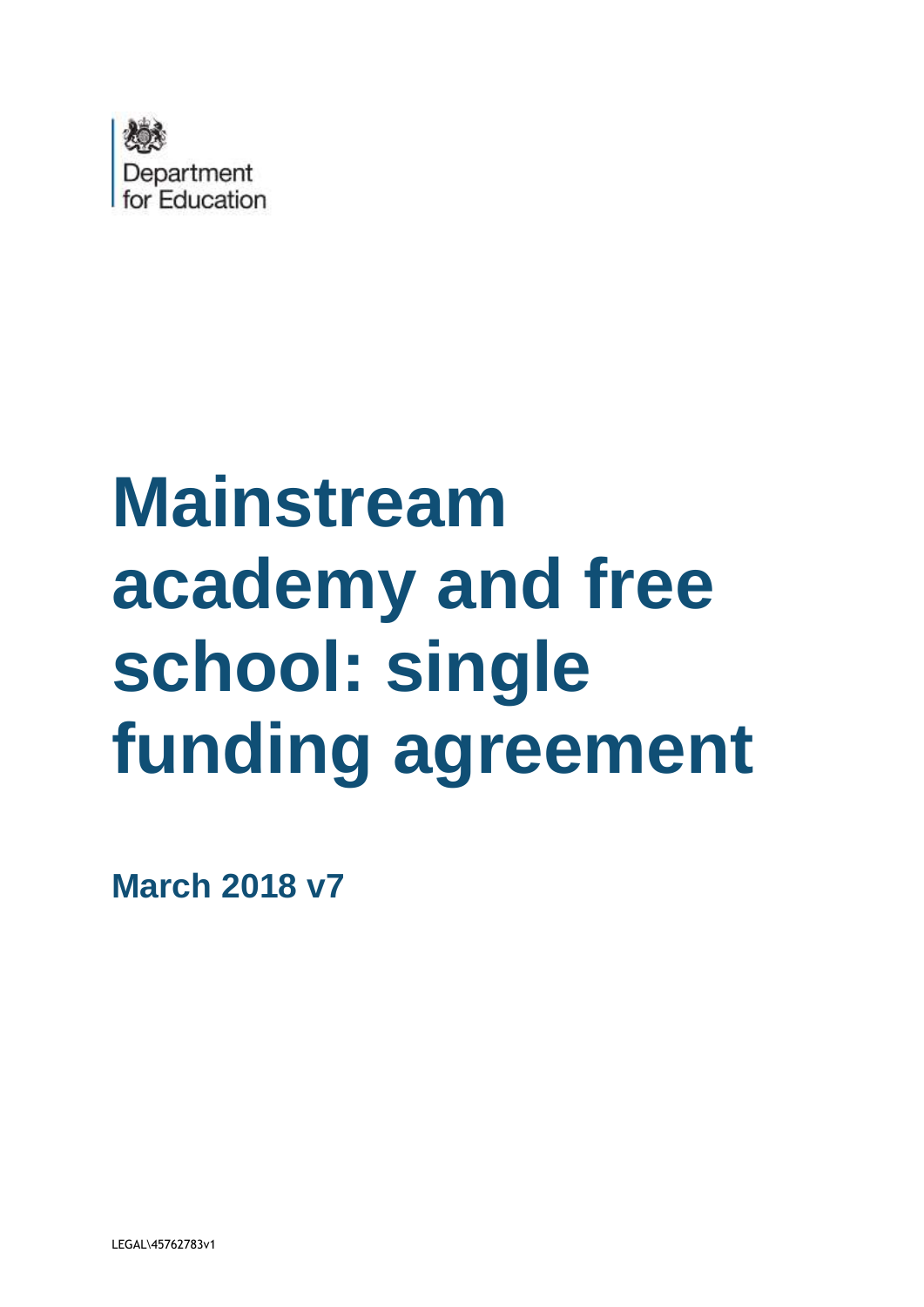# **Contents**

|             | <b>SUMMARY</b>                           | 5  |
|-------------|------------------------------------------|----|
| $\mathbf 1$ | <b>ESTABLISHING THE ACADEMY</b>          | 10 |
|             | Introduction to this agreement           | 10 |
|             | General Obligations of the Academy Trust | 13 |
|             | Academy opening date                     | 14 |
|             | Governance                               | 14 |
| 2.          | RUNNING OF THE ACADEMY                   | 15 |
|             | Length of school day and year            | 15 |
|             | <b>Teachers and staff</b>                | 15 |
|             | <b>Pupils</b>                            | 17 |
|             | School meals                             | 17 |
|             | <b>Pupil Premium</b>                     | 18 |
|             | Charging                                 | 18 |
|             | Admissions                               | 19 |
|             | Exclusions                               | 21 |
|             | Curriculum                               | 22 |
|             | Assessment                               | 24 |
| 3.          | <b>GRANT FUNDING</b>                     | 26 |
|             | <b>Recurrent Expenditure grants</b>      | 26 |
|             | <b>Capital Grant</b>                     | 26 |
|             | General Annual Grant (GAG)               | 28 |
|             | <b>Calculation of GAG</b>                | 30 |
|             | Earmarked Annual Grant (EAG)             | 31 |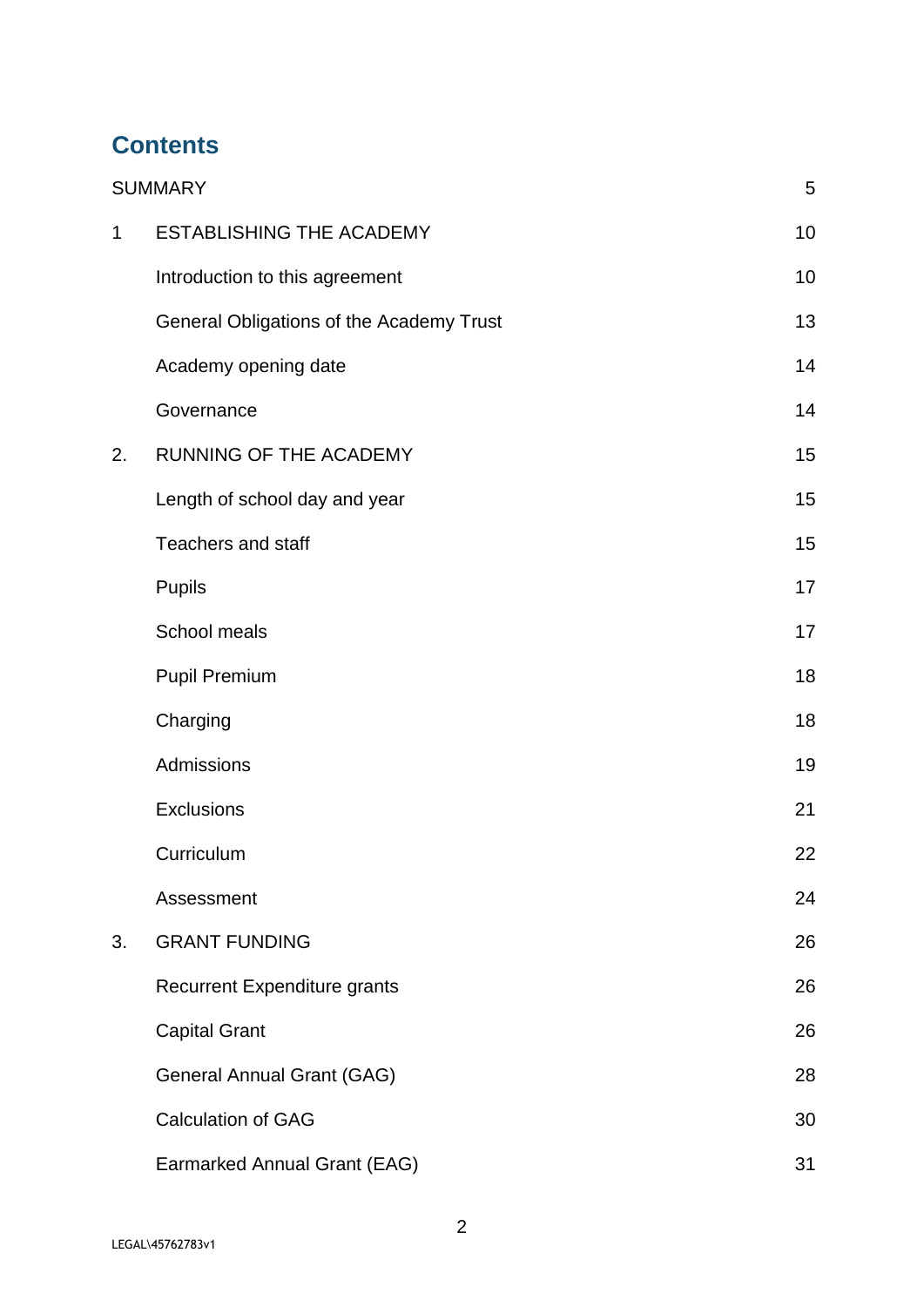|    | Arrangements for paying GAG and EAG                    | 32 |
|----|--------------------------------------------------------|----|
|    | Other relevant funding                                 | 33 |
| 4. | FINANCIAL AND ACCOUNTING REQUIREMENTS                  | 33 |
|    | General                                                | 33 |
|    | Application of the Academies Financial Handbook        | 34 |
|    | <b>Budgeting for funds</b>                             | 34 |
|    | Carrying forward of funds                              | 35 |
|    | Annual accounts and audit                              | 36 |
|    | Keeping financial records                              | 36 |
|    | Access to financial records                            | 37 |
|    | Acquiring and disposing of Publicly Funded Assets      | 37 |
|    | Retaining proceeds from the disposal of capital assets | 38 |
|    | Transactions outside the usual planned range           | 38 |
|    | <b>Borrowing</b>                                       | 39 |
| 5. | <b>LAND CLAUSES</b>                                    | 39 |
|    | Version 2: existing leasehold site                     | 39 |
| 6. | <b>COMPLAINTS</b>                                      | 43 |
| 7. | <b>TERMINATION</b>                                     | 44 |
|    | Termination by either party                            | 45 |
|    | <b>Termination Warning Notice</b>                      | 45 |
|    | Termination by the Secretary of State after inspection | 46 |
|    | Termination by the Secretary of State                  | 46 |
|    | Change of Control                                      | 49 |
|    | Funding and admission during notice period             | 50 |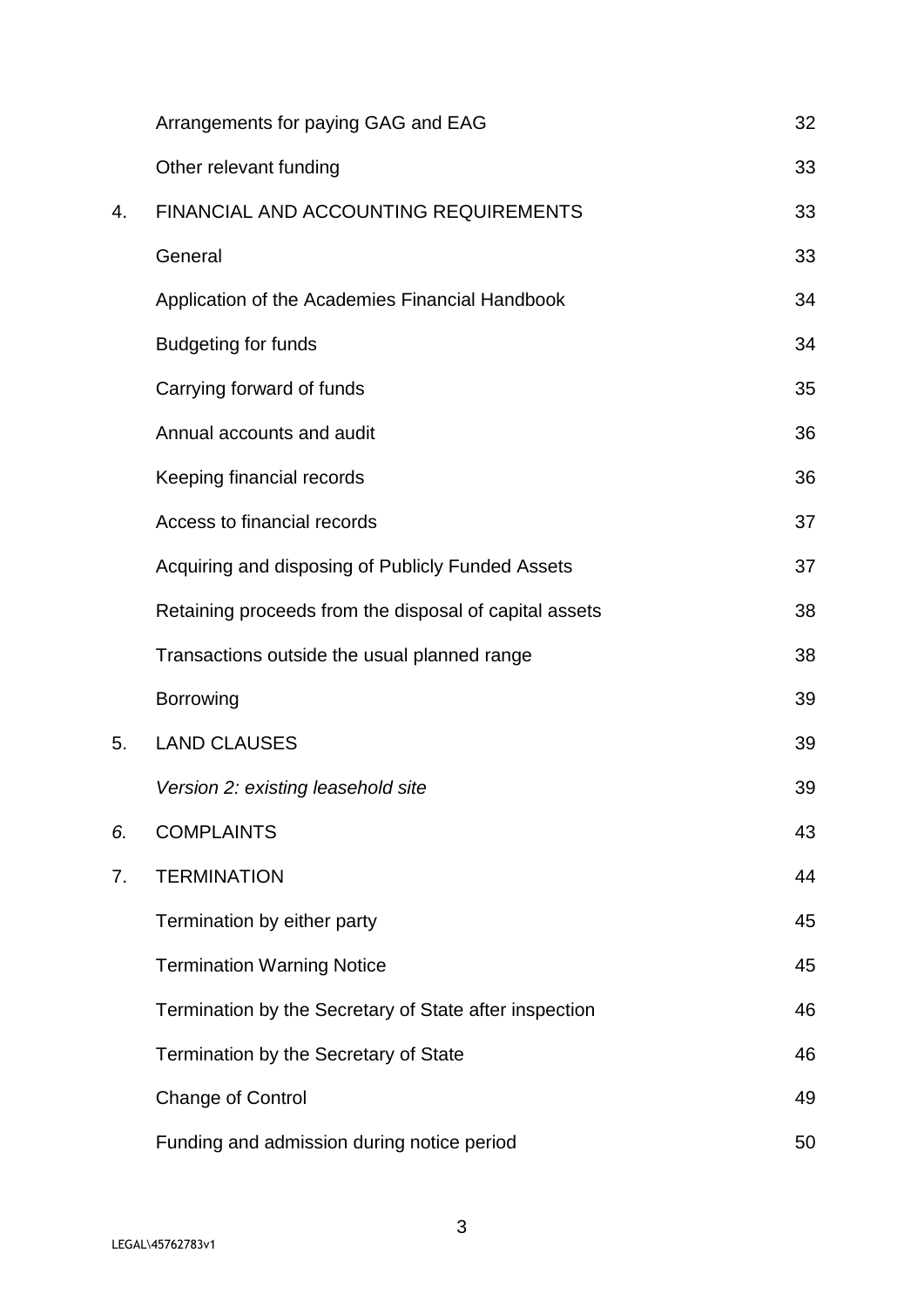|    | <b>Effect of Termination</b>                                                           | 50 |
|----|----------------------------------------------------------------------------------------|----|
| 8. | OTHER CONTRACTUAL ARRANGEMENTS                                                         | 51 |
|    | Information                                                                            | 51 |
|    | Access by the Secretary of State's Officers                                            | 52 |
|    | <b>Notices</b>                                                                         | 53 |
|    | General provisions                                                                     | 53 |
|    | <b>ANNEXES</b>                                                                         | 55 |
| 9. | ADMISSION OF CHILDREN AND YOUNG PEOPLE WITH EDUCATION,<br><b>HEALTH AND CARE PLANS</b> | 55 |
|    | 10. ADMISSION OF CHILDREN WITH A STATEMENT OF SPECIAL<br><b>EDUCATIONAL NEEDS</b>      | 55 |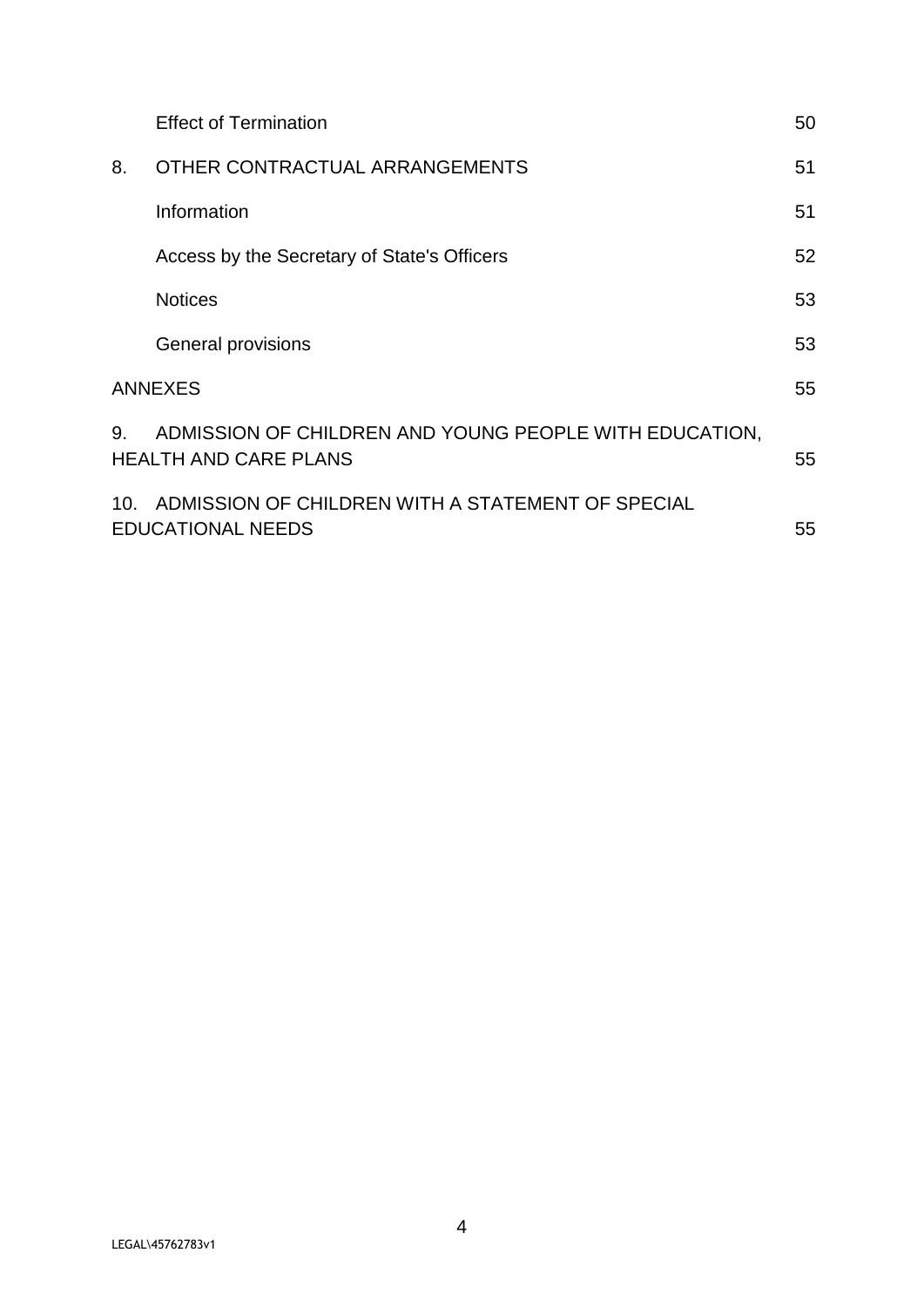# <span id="page-4-0"></span>**SUMMARY**

# **Information about the Academy:**

| <b>Name of Academy Trust</b>                                                          | <b>Wyvern College Academy Trust</b>                                      |
|---------------------------------------------------------------------------------------|--------------------------------------------------------------------------|
| <b>Company number</b>                                                                 | 08021829                                                                 |
| Name of academy                                                                       | <b>Wyvern College</b>                                                    |
| <b>Opening date</b>                                                                   | 1 June 2012                                                              |
| Type of academy (indicate<br>whether academy or free<br>school)                       | Mainstream Academy                                                       |
| <b>Religious designation</b>                                                          | N/A                                                                      |
| Wholly or partly selective                                                            | N/A                                                                      |
| Name of predecessor<br>school (where applicable)                                      | <b>Wyvern Technology College</b>                                         |
| <b>Capacity</b>                                                                       | 1350                                                                     |
| Age range                                                                             | $11 - 16$                                                                |
| Number of sixth form<br>places                                                        | N/A                                                                      |
| <b>Number of boarding</b><br>places                                                   | N/A                                                                      |
| <b>SEN unit / Resource</b><br>provision                                               | N/A                                                                      |
| <b>Land arrangements</b><br>(Version 1-8 or other)                                    | Version 2                                                                |
| <b>Address and title number</b><br>of Land                                            | Wyvern College, Botley Road, Fair Oak,<br>Eastleigh, Hampshire, SO50 7AN |
|                                                                                       | Title number: HP750700                                                   |
| <b>Contact details for the</b><br><b>Chair of Board of Charity</b><br><b>Trustees</b> | trustee.lsmith@wyvern.hants.sch.uk                                       |
|                                                                                       |                                                                          |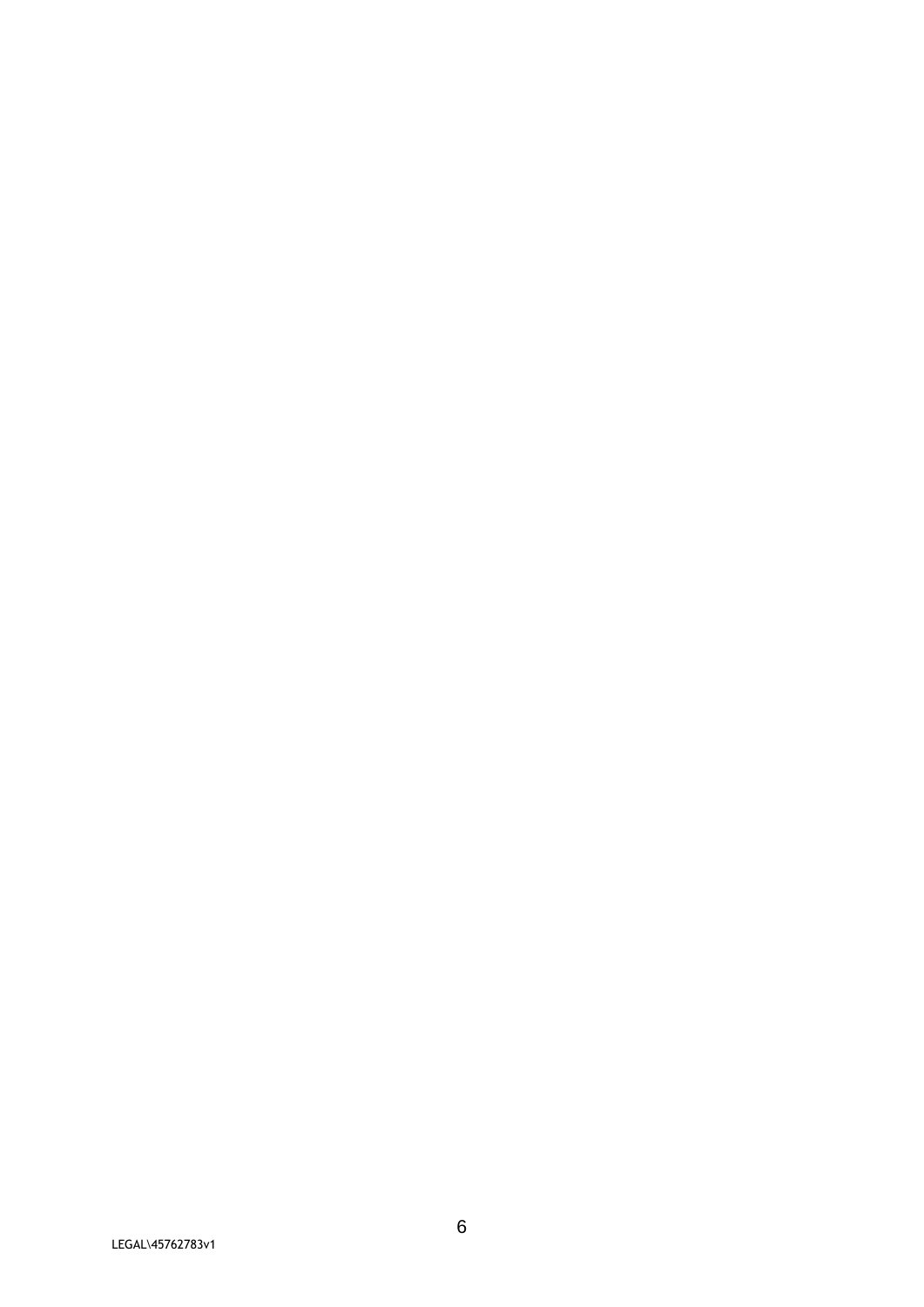| Please confirm which clause variations have been applied or marked as 'Not |  |
|----------------------------------------------------------------------------|--|
| used'                                                                      |  |

| <b>Clause No</b> | <b>Descriptor</b>                                                                                                                 | <b>Applied</b> | Not used |
|------------------|-----------------------------------------------------------------------------------------------------------------------------------|----------------|----------|
| 1.19             | Only applies to free schools and new provision<br>academies                                                                       |                | X        |
| 2.9.A            | Clause applies where an academy was previously<br>a VC or foundation school designated with a<br>religious character              |                | X        |
| 2.12, 2.13       | Only applies where the academy has an SEN unit                                                                                    |                | X        |
| 2.23             | Only applies where there was a predecessor<br>independent school                                                                  |                | X        |
| 2.24             | Only applies where the academy provides<br>boarding                                                                               |                | X        |
| 2.26             | Clause does not apply to free schools (unless<br>there was a predecessor independent school), or<br>new provision academies       | $\sf X$        |          |
| 2.32             | Clause applies only to academies and free<br>schools designated with a religious character                                        |                | X        |
| 2.33             | Clause applies only to academies that were<br>formerly wholly selective grammar schools                                           |                | X        |
| 2.34             | Clause applies only to academies that were<br>formerly partially selective grammar schools                                        |                | X        |
| 2.39             | Clause applies to free schools and new provision<br>academies designated with a religious character                               |                | X        |
| 2.50             | Clause only applies where the academy is<br>designated with a religious character                                                 |                | X        |
| 2.51             | Clause only applies where the academy has not<br>been designated with a religious character                                       | X              |          |
| 2.52             | Clause applies where an academy was previously<br>a VC school or foundation school designated with<br>a religious character       |                | X        |
| 2.52c)           | Sub-clause applies if the academy is designated<br>with a denominational religious character - CE<br>etc. rather than 'Christian' |                | X        |
| $3.16 - 3.21$    | Option 1 applies to converter and sponsored<br>academies: if used delete option 2                                                 | X.             |          |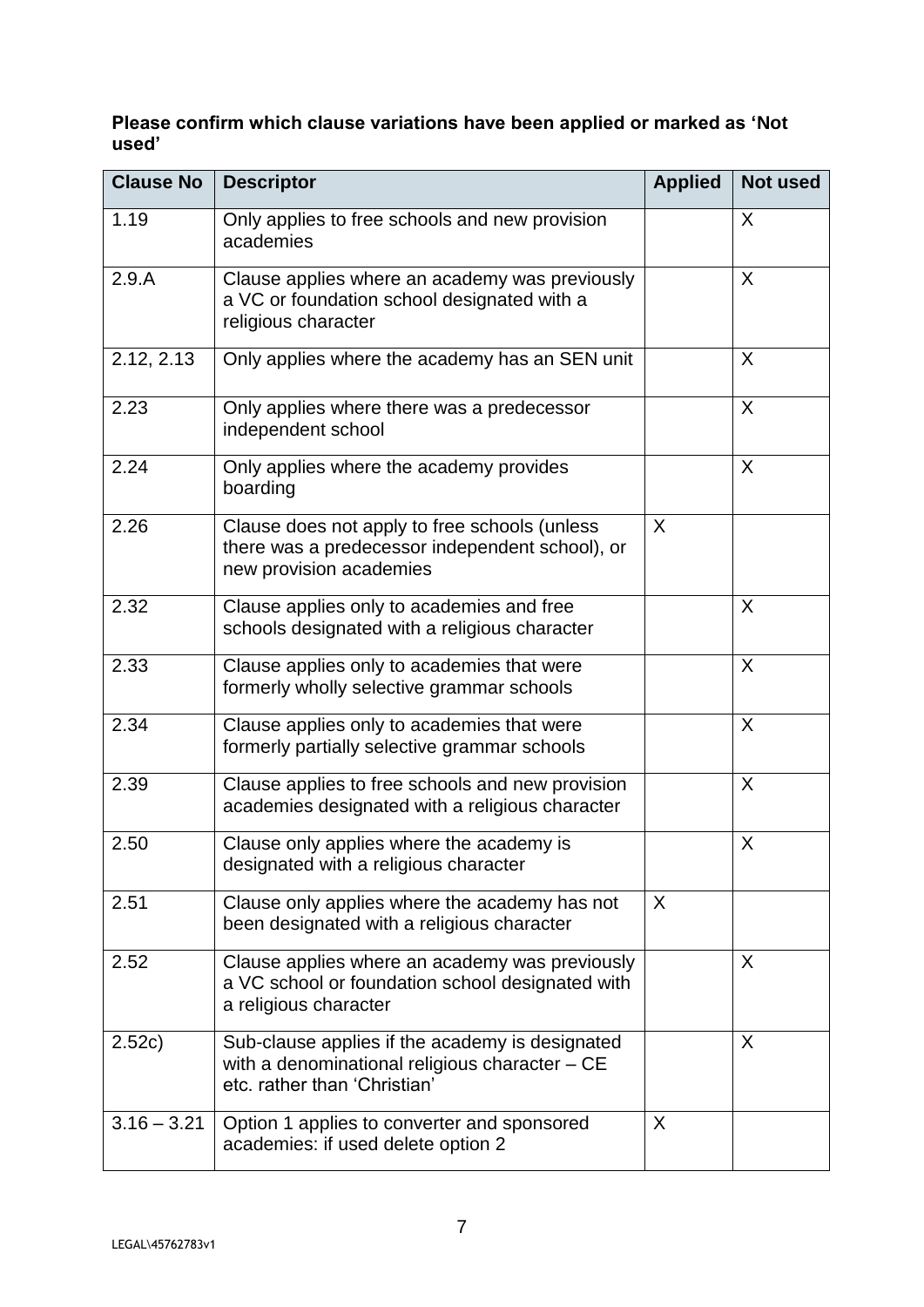| <b>Clause No</b> | <b>Descriptor</b>                                                                                                           | <b>Applied</b> | <b>Not used</b> |
|------------------|-----------------------------------------------------------------------------------------------------------------------------|----------------|-----------------|
| $3.16 - 3.21$    | Option 2 applies to free schools and new<br>provision academies: if used delete option 1                                    |                | X               |
| 3.23             | Clause does not apply to academy converters                                                                                 |                | X               |
| 3.33             | Clause only applies to full sponsored and<br>intermediate sponsored academies with approved<br><b>Academy Action Plans</b>  |                | $\sf X$         |
| 3.34             | Clause does not apply to free schools (unless<br>there was a predecessor independent school), or<br>new provision academies | X              |                 |
| 4.5              | Clause applies where the academy has 16-19<br>provision                                                                     |                | X               |
| 4.5A             | Clause only applies to free schools                                                                                         |                | X               |
| 4.11             | Clause to be included where relevant<br>circumstances apply – and only in relation to<br>academy converters                 |                | $\mathsf{X}$    |
| 4.16             | Clause only applies where a Start-Up period<br>applies to the academy                                                       |                | X               |
| $6.1 - 6.4$      | Clauses do not apply to free schools and new<br>provision academies                                                         | X              |                 |
| 7.6A             | Clause applies only to a boarding academy/free<br>school                                                                    |                | X               |
| 7.8              | Clause only applies to sponsored academies                                                                                  |                | X               |
| 7.15             | Clause applies to free schools and may be<br>applied to new provision academies                                             |                | X               |
| 7.16             | Clause applies to free schools and may be<br>applied to new provision academies                                             |                | X               |
| 7.17             | Clause applies to free schools and may be<br>applied to new provision academies                                             |                | X               |
| 7.18             | Clause applies to free schools and may be<br>applied to new provision academies                                             |                | X               |
| 7.19             | Clause applies to free schools and may be<br>applied to new provision academies                                             |                | X               |
| 8.12             | Clause only applies to schools which are<br>designated with a Church of England or Roman<br>Catholic character              |                | X               |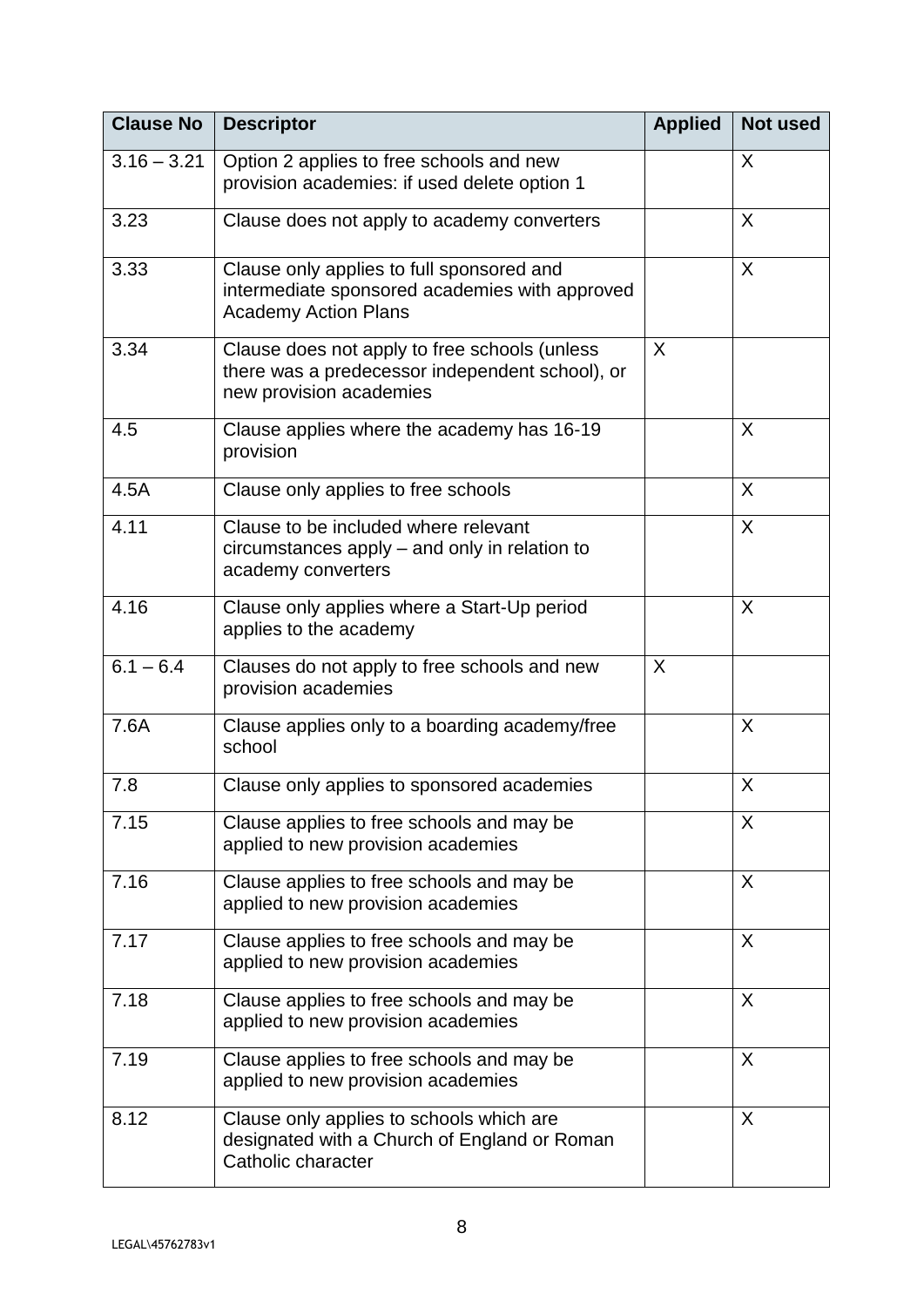**Please confirm whether additional clauses have been included (e.g. PFI clauses which will be supplied by your project lead if needed)** 

| <b>Descriptor</b> | <b>Clause</b><br>No. | <b>Applied</b> | Not used |
|-------------------|----------------------|----------------|----------|
|                   |                      |                |          |
|                   |                      |                |          |
|                   |                      |                |          |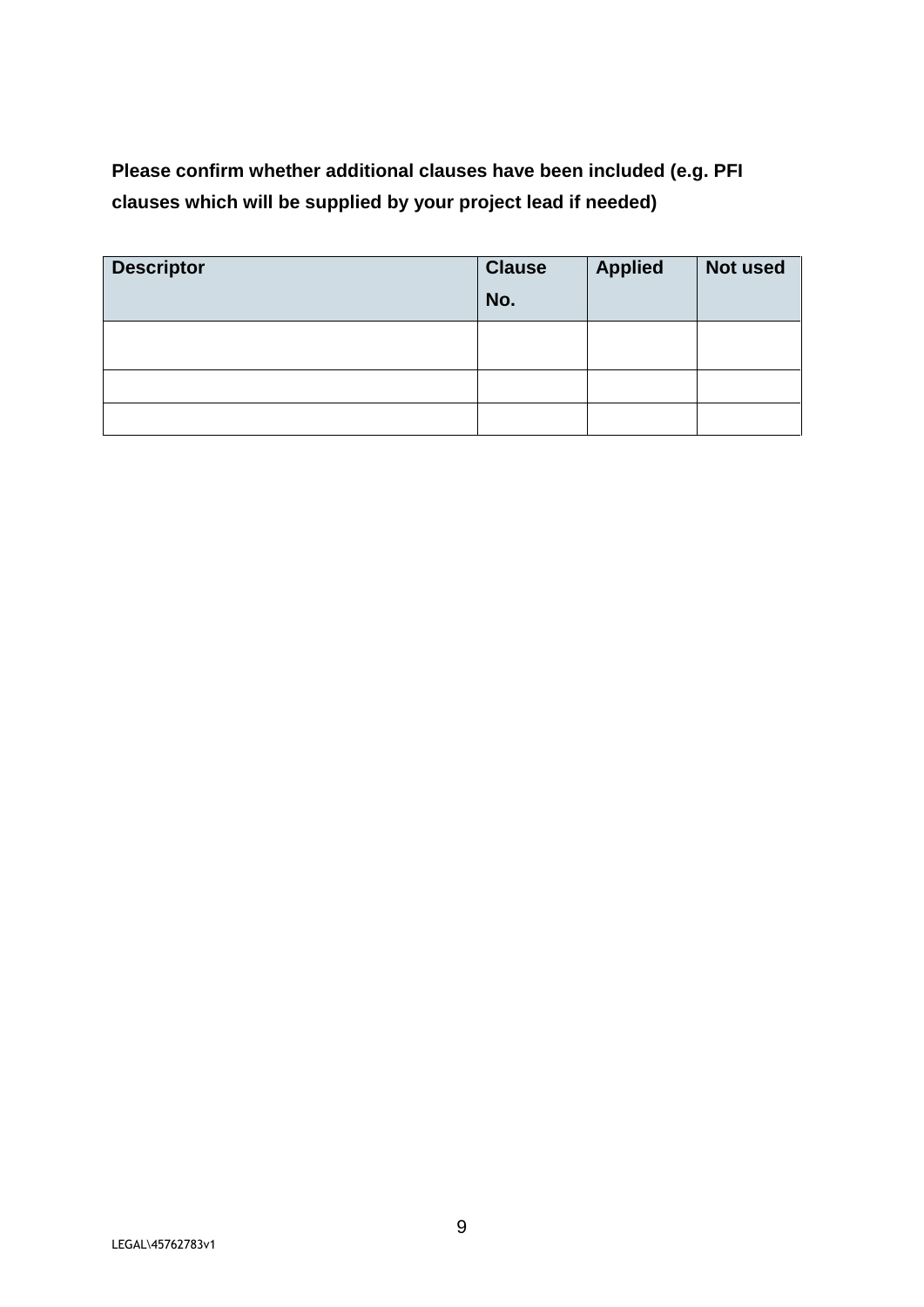#### <span id="page-9-0"></span>1 **ESTABLISHING THE ACADEMY**

#### <span id="page-9-1"></span>**Introduction to this agreement**

- 1.1. This Agreement is between the Secretary of State for Education (the "**Secretary of State**") and Wyvern College Academy Trust (the "**Academy Trust**"), and is an academy agreement as defined by section 1 of the Academies Act 2010.
- 1.2. The Academy Trust is a company limited by guarantee incorporated in England and Wales with company number 08021829. The Academy Trust is a charity and its directors are the Charity Trustees of the Academy Trust.
- 1.3. In order for the Academy Trust to establish and run an independent school in England, according to the provisions of the Academies Act 2010, to be known as Wyvern College (the "**Academy**"), and in order for the Secretary of State to make payments to the Academy Trust, the Academy Trust must meet the requirements in this Agreement.
- 1.4. In this Agreement these capitalised words and expressions will have the following meanings:

"**Academies Financial Handbook**" means the document with that title published by the ESFA and amended from time to time, on behalf of the Secretary of State.

"**Academy Financial Year**" means the year from 1 September to 31 August, or a different period notified in writing by the Secretary of State.

"**Articles**" means the Academy Trust's articles of association.

"**Business Day**" means any day other than a Saturday, Sunday, Christmas Day, Good Friday or any day which is a bank holiday with the meaning given to that expression in the Banking and Financial Dealings Act 1971.

"**Charity Trustees**" means the directors of the Academy Trust, who are responsible for the general control and management of the administration of the Academy Trust.

"**Chief Inspector**" means Her Majesty's Chief Inspector of Education, Children's Services and Skills.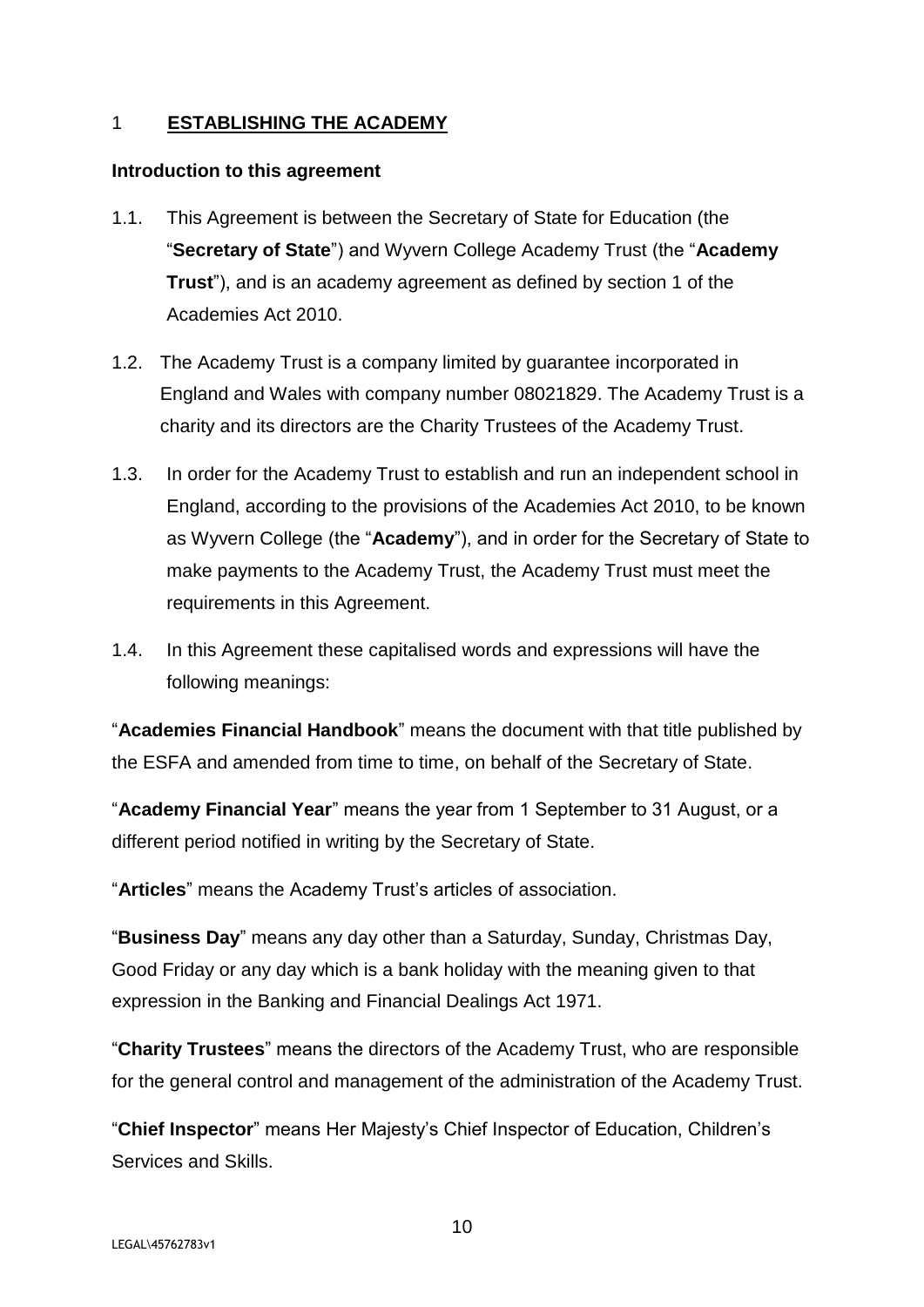**"Coasting"** has the meaning given by regulations under subsection (3) of section 60B of the Education and Inspections Act 2006 in relation to a school to which that section applies.

"**Control**" means the power of an organisation or individual ('A') to ensure that the affairs of another organisation are conducted in accordance with A's wishes, whether through share ownership or voting power, by agreement, because of powers conferred by articles of association or any other document, or otherwise; and "**Controls**" will be construed accordingly.

"**DfE**" and the expression "**Department**" means the Department for Education or any successor Department which has responsibility for schools"

"**ESFA**" means the Education and Skills Funding Agency.

"**Guidance**" means guidance issued by or on behalf of the Secretary of State, as amended from time to time.

"**Independent School Standards**" means the independent school standards prescribed under section 157 of the Education Act 2002.

"**LA**" means a local authority.

"**Parents**" means parents or guardians.

"**Predecessor School**" means the school which the Academy has replaced, where applicable.

"**Publicly Funded Assets**" means (a) assets or property funded wholly or partly using payments made by or on behalf of the Secretary of State, and (b) publicly funded land as defined in paragraph 22(3) of Schedule 1 to the Academies Act 2010.

"**Pupil Premium**" means an amount equivalent to the pupil premium as defined in the School and Early Years Finance (England) Regulations 2013.

Any reference to "**Secretary of State**" includes a reference to the ESFA acting on the Secretary of State's behalf.

"**Secretary of State's consent**" means the Secretary of State's specific, prior written consent, which will not be unreasonably withheld or delayed.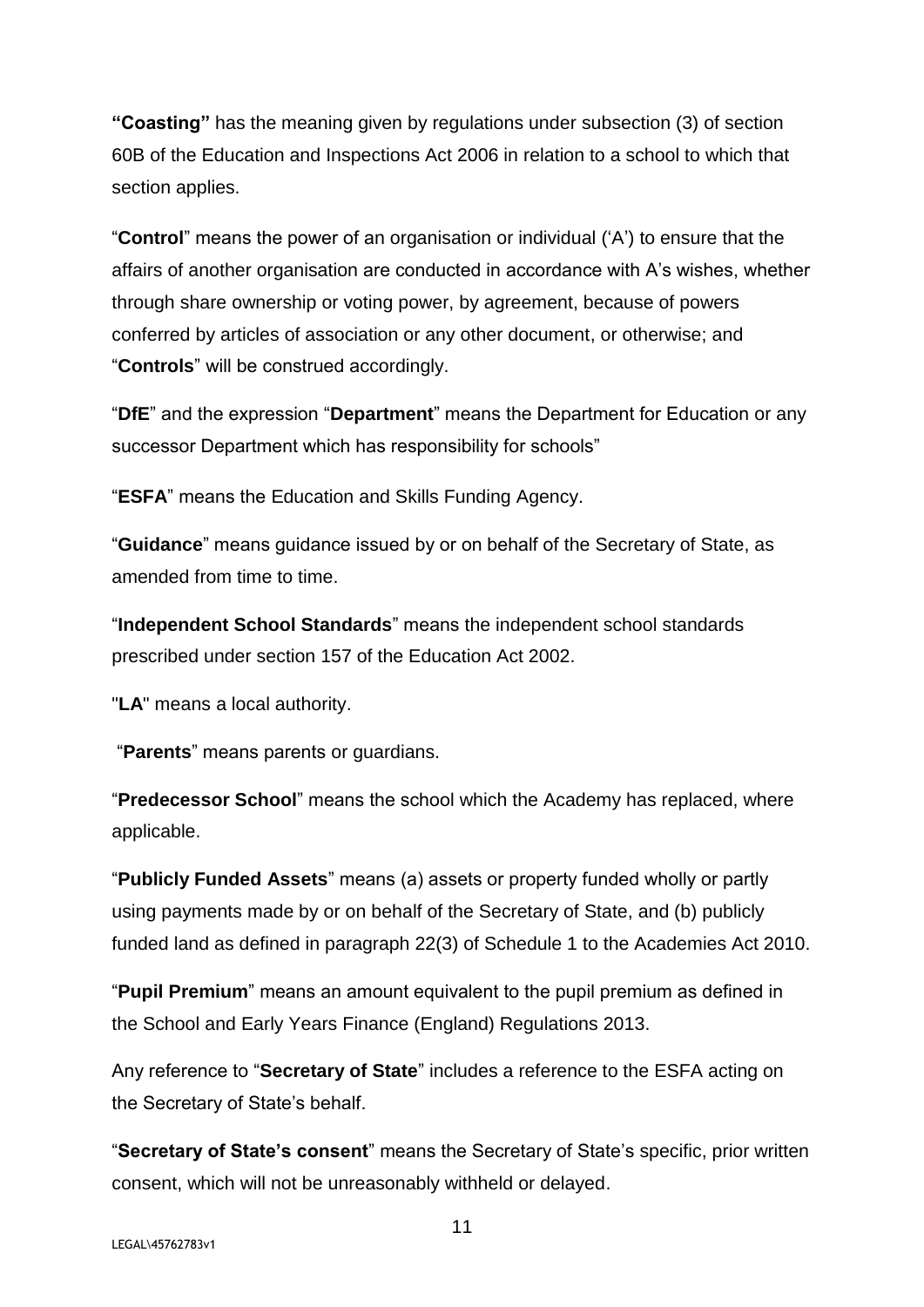"**SEN**" means Special Educational Needs and the expressions "**special educational needs**" and "**special educational provision**" have the meaning set out in sections 20(1) and 21(2) of the Children and Families Act 2014.

**"Teaching Staff"** means teachers and the principal or head teacher employed at the Academy.

"**Termination Notice**" means a notice sent by the Secretary of State to the Academy Trust, terminating this Agreement on the date specified in the notice.

"**Termination Warning Notice**" means a notice sent by the Secretary of State to the Academy Trust, stating his intention to terminate this Agreement.

- 1.5. The Interpretation Act 1978 applies to this Agreement as it applies to an Act of Parliament.
- 1.6. A reference in this Agreement to any party or body includes its successors.
- 1.7. Any words following the terms 'include', 'including' or 'in particular' are by way of illustration, not limitation.
- 1.8. A reference in this Agreement to land includes any buildings or structures on the land.
- 1.9. References to this Agreement include any and all annexes.
- 1.10. Where any legislation, legal requirement or published guidance is referred to, unless otherwise stated, the following terms should be interpreted as follows:
	- a) the "school" refers to the Academy;
	- b) the "head teacher" may refer to the Academy's head teacher or principal;
	- c) the Academy Trust will be deemed to be the "responsible authorities"; and
	- d) references to registered pupils will be treated as references to registered pupils at the Academy.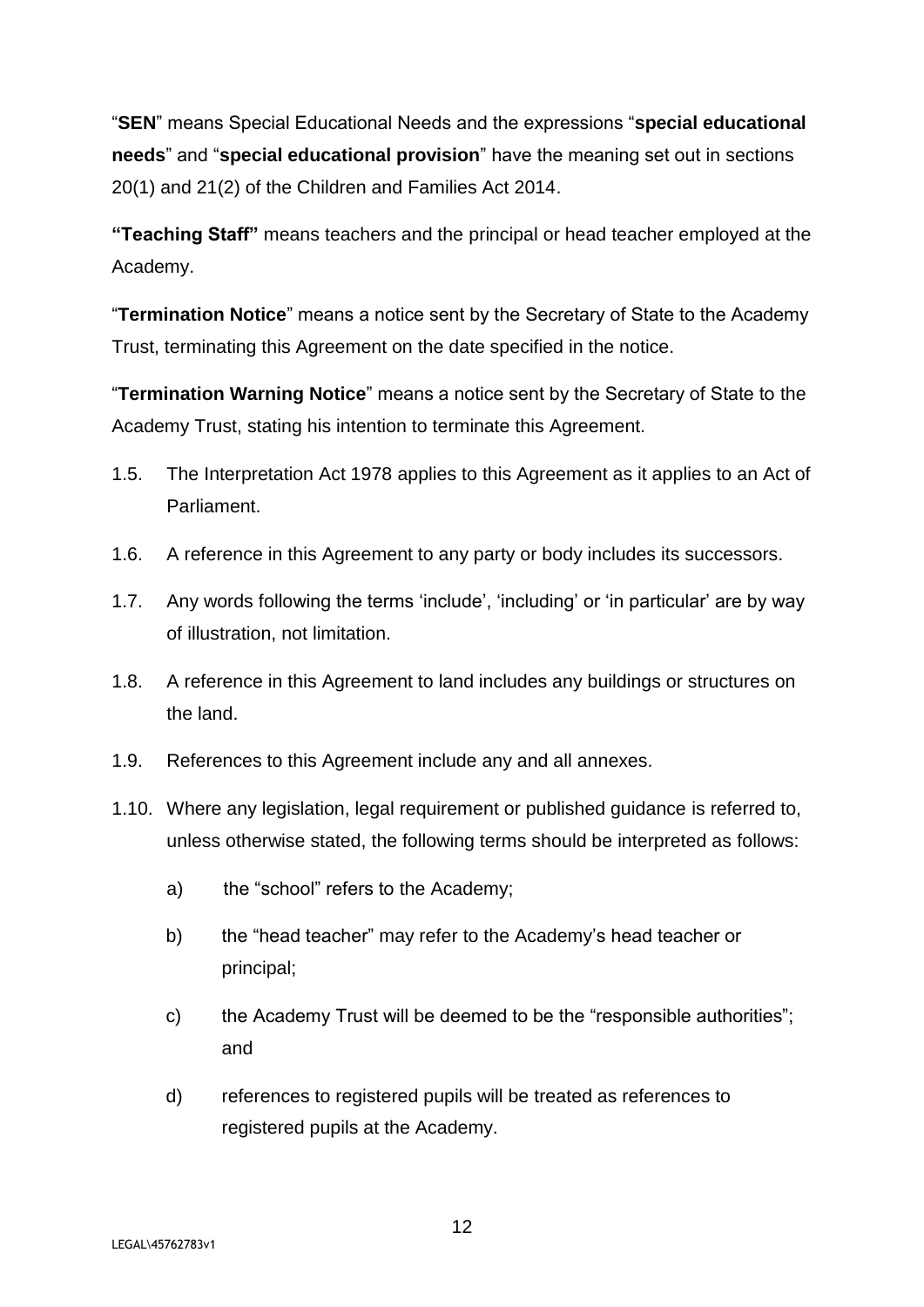- 1.11. References in this Agreement to any named legislation, legal requirement or published guidance, should be taken to include any amendment to or replacement of it.
- 1.12. If any questions arise about how this Agreement should be interpreted, the answer will be decided by the Secretary of State, after discussion with the Academy Trust.

#### <span id="page-12-0"></span>**General Obligations of the Academy Trust**

- 1.13. The Academy Trust must ensure that the Academy meets the requirements in section 1A of the Academies Act 2010.
- 1.14. To the extent that it is compatible with the Academy Trust fulfilling its charitable purpose of advancing education in the United Kingdom for the public benefit, the Academy Trust must ensure that the Academy is at the heart of its community, promoting community cohesion and sharing facilities with other schools and the wider community.
- 1.15. The Academy Trust must conduct the Academy within the terms and requirements of:
	- a) the Articles;
	- b) any legislation or legal requirement that applies to academies, including the Independent School Standards and legislation about meeting the needs of pupils with SEN and disabilities;
	- c) the Academies Financial Handbook, as stated in clauses 4.6–4.8; and
	- d) this Agreement.
- 1.16. The Academy Trust must, as soon as is reasonable, establish an appropriate mechanism for receiving and managing donations for the purpose of its aims as specified in the Articles.
- 1.17. The Academy Trust must obtain the Secretary of State's consent before applying for the Academy to be designated as a school with religious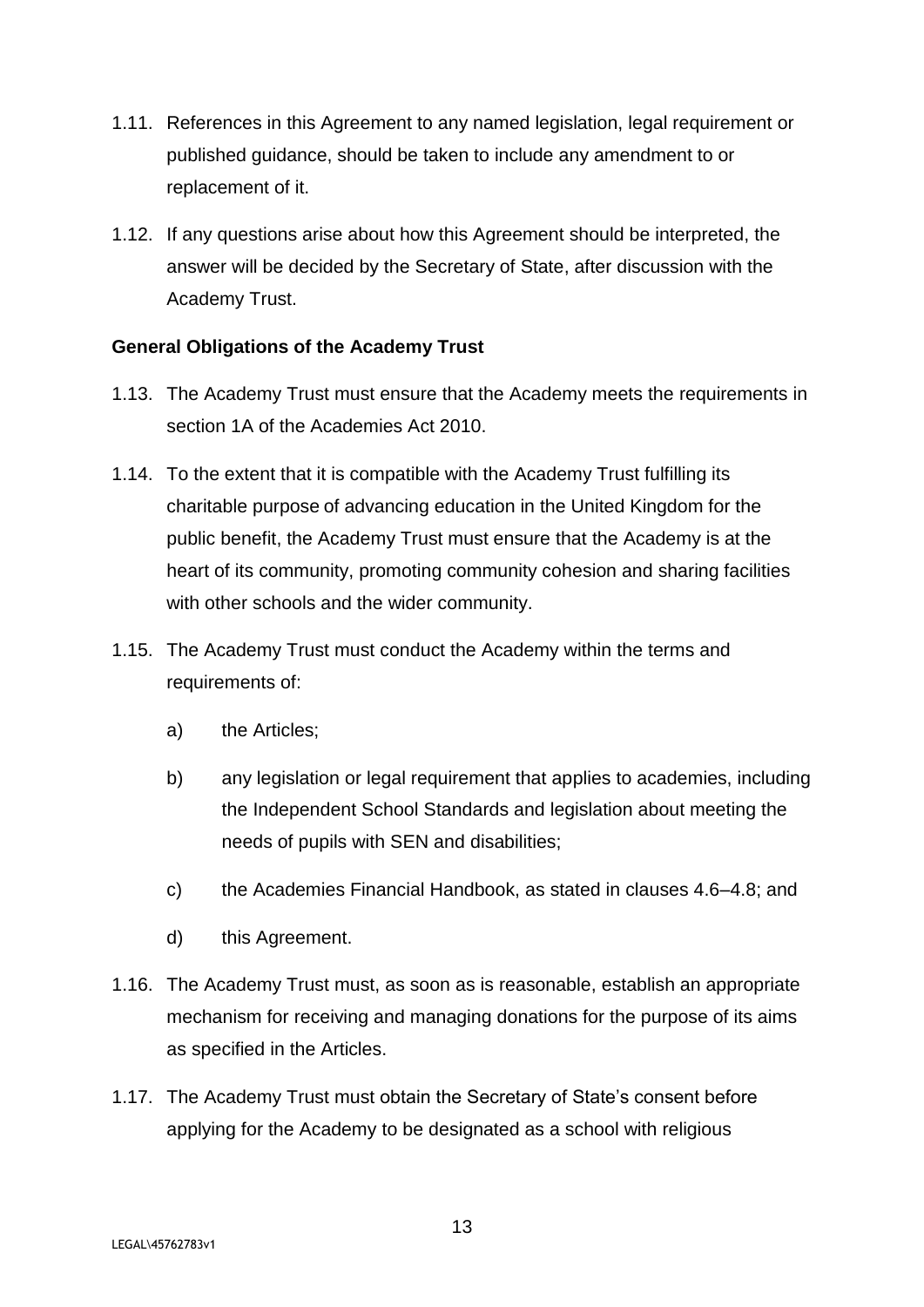character. The Secretary of State may at his discretion refuse or consent to the Academy Trust making such an application.

- 1.18. Unless an Academy operated by the Academy Trust is designated as a school with a religious character under the Religious Character of Schools (Designation Procedure) (Independent Schools) (England) Regulations 2003, it agrees to be bound by the prohibition against discrimination in section 85 of the Equality Act 2010.
- 1.19. Not used.
- 1.20. The Academy Trust is not required to publish information under this Agreement if to do so would breach its obligations under the Data Protection Act 1998.

#### <span id="page-13-0"></span>**Academy opening date**

1.21. The Academy Trust opened the Academy on 1 June 2012.

#### <span id="page-13-1"></span>**Governance**

- 1.22. The Academy will be governed by a board comprising the Charity Trustees of the Academy Trust (the "**Board of Charity Trustees**").
- 1.23. The Board of Charity Trustees must have regard to any Guidance on the governance of Academy Trusts.
- 1.24. The Academy Trust must provide to the Secretary of State the names of all new or replacement Charity Trustees and members of the Academy Trust, stating whether they have been appointed or elected, the date of their appointment or election and, where applicable, the name of the Charity Trustee or member they replaced as soon as is practicable and in any event within 14 days of their appointment or election.
- 1.25. The Academy Trust must not appoint any new or replacement Charity Trustees or members until it has first informed them, and they have agreed, that their names will be shared with the Secretary of State to enable him to assess their suitability.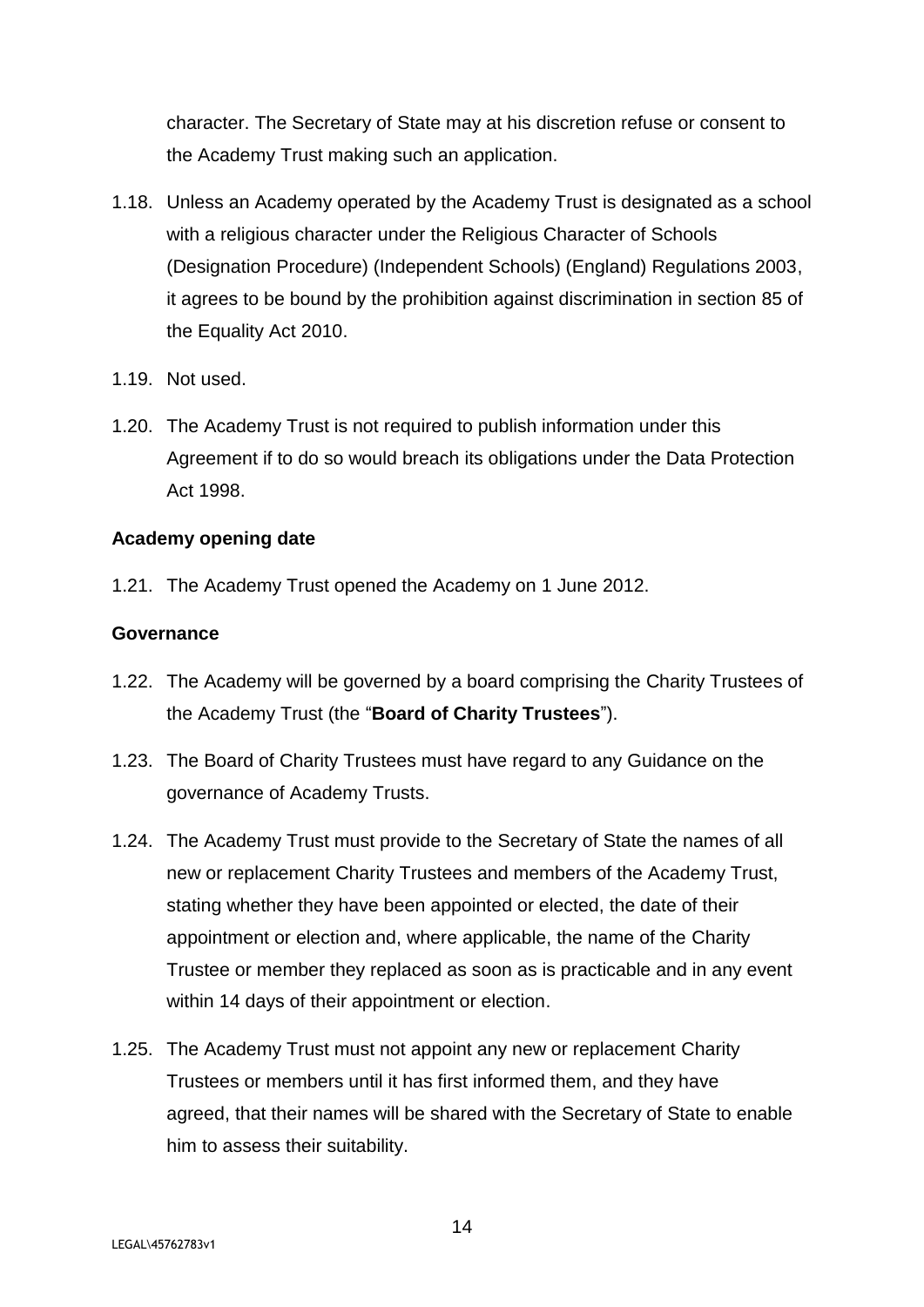- 1.26. The Academy Trust must not amend or remove the provisions in its Articles relating to the appointment or election or the resignation or removal of Charity Trustees or members ("the Governance Articles") without the Secretary of State's consent.
- 1.27. Before any change to the Governance Articles is proposed the Academy Trust must give notice to the Secretary of State of:
	- a) the proposed amendment or removal; and
	- b) the reason for it.
- 1.28. If the Secretary of State consents to the proposed changes, the Academy Trust shall approve any changes to the Articles as soon as reasonably practicable and provide the Secretary of State with a copy of the amended Articles and the resolution(s) approving them.

# <span id="page-14-0"></span>2. **RUNNING OF THE ACADEMY**

#### <span id="page-14-1"></span>**Length of school day and year**

2.1. The length of the school day and year is the responsibility of the Academy Trust.

# <span id="page-14-2"></span>**Teachers and staff**

- 2.2. In complying with the Independent School Standards, the Academy Trust must require enhanced Disclosure and Barring Service ("**DBS**") certificates as appropriate for members of staff, supply staff, members of the Academy Trust, individual Charity Trustees and the chair of the Board of Charity Trustees.
- 2.3. The Academy Trust must promptly submit to the Secretary of State, on request, the information contained in any enhanced DBS certificate that it receives.
- 2.4. Subject to clause 2.5 and section 67 of the Children and Families Act 2014, the Academy Trust may, in accordance with any relevant Guidance, employ anyone it believes is suitably qualified or is otherwise eligible to plan and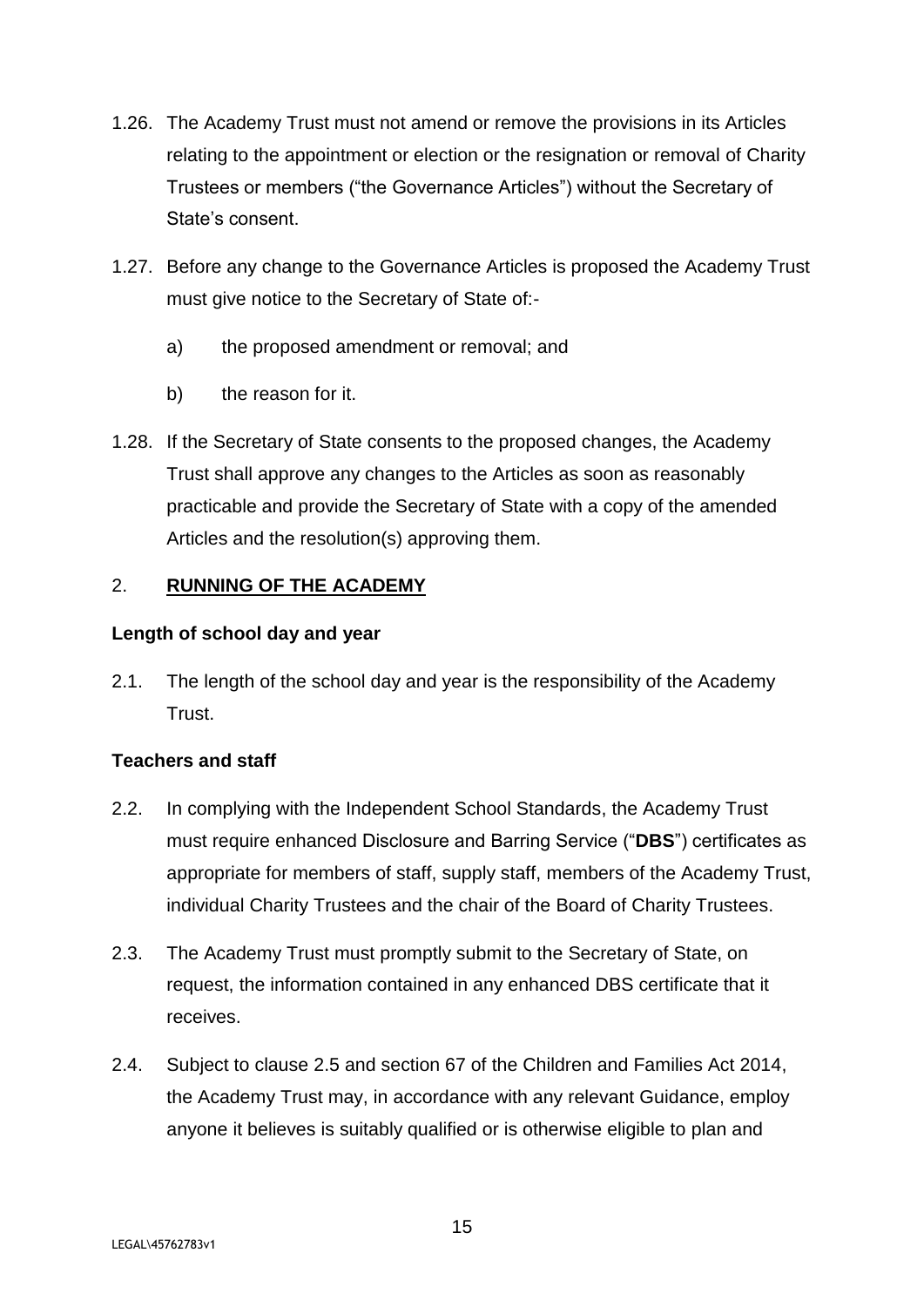prepare lessons and courses for pupils, teach pupils, and assess and report on pupils' development, progress and attainment.

- 2.5. The Academy Trust must designate a staff member at the Academy as responsible for promoting the educational achievement of registered pupils at the Academy who are being looked after by an LA, or are no longer looked after by an LA because of an adoption, special guardianship or child arrangements order, or because they have been adopted from 'state care' outside England and Wales, and in doing so must comply with the law, regulations and guidance that apply to maintained schools. The Academy Trust must ensure the designated person undertakes appropriate training and has regard to any guidance issued by the Secretary of State..
- 2.6. Teachers' pay and conditions of service are the responsibility of the Academy Trust.
- 2.7. The Academy Trust must ensure that all teachers employed at the Academy have access to the Teachers' Pension Scheme and, in so doing, must comply with the requirements of this scheme and with Fair Deal for staff pensions guidance published by HM Treasury.
- 2.8. The Academy Trust must ensure that all affected staff employed in the Academy other than teachers have access to the Local Government Pension Scheme in line with that Scheme's main regulations being the Local Government Pension Scheme Regulations 2013 and the Local Government Pension Scheme (Transitional Provisions, Savings and Amendment) Regulations 2014. Access to the Scheme must also be in accordance with HM Treasury's published guidance on New Fair Deal which sets out how pensions issues are to be dealt with when staff are compulsorily transferred from the public sector to independent providers. These requirements don't apply if an individual chooses to opt out of the Scheme in line with the relevant legal provisions.
- 2.9. Where a member of the Teaching Staff employed at the Academy applies for a teaching post at another Academy, a maintained school, or a further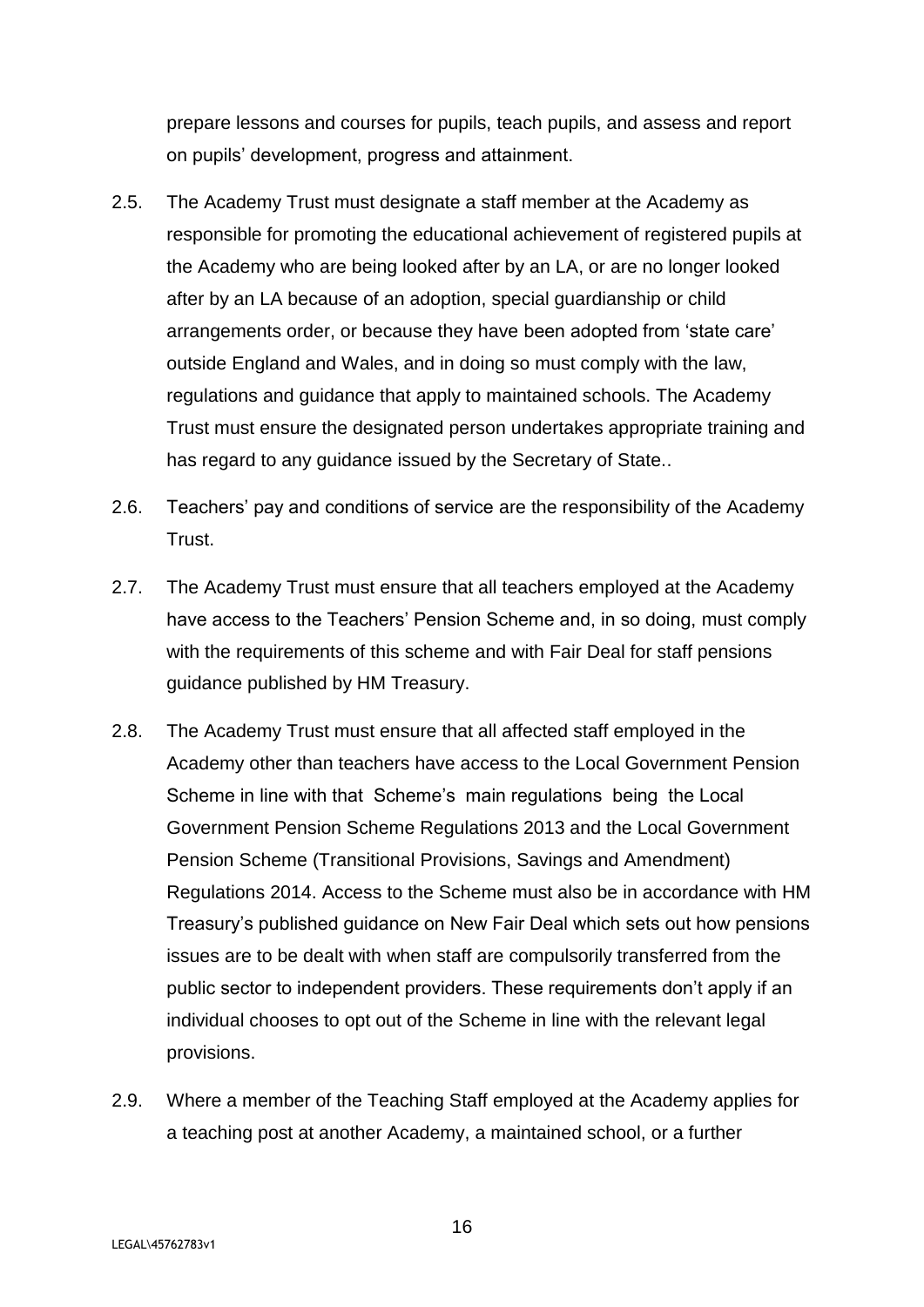education institution, the Academy Trust must at the request of the board of governors or Academy Trust of that other educational institution:

- a) advise in writing whether or not, in the previous two years, there have been any formal capability considerations or proceedings for that teacher at the Academy or the Predecessor School;
- b) give written details of the concerns which gave rise to any such consideration of that teacher's capability, the duration of the proceedings and their outcome.
- 2.9A Not used*.*

# <span id="page-16-0"></span>**Pupils**

- 2.10. The planned capacity of the Academy is in the age range 11-16,. The Academy will be an all ability inclusive school.
- 2.11. The Academy Trust must ensure that the Academy meets the needs of individual pupils, including pupils with SEN and disabilities.

# **SEN unit**

- 2.12. Not used.
- 2.13. Not used.

# <span id="page-16-1"></span>**School meals**

- 2.14. The Academy Trust must provide school lunches and free school lunches in accordance with the provisions of sections 512(3) and 512ZB(1) of the Education Act 1996 as if references in sections 512 and 512ZB to a local authority were to the Academy Trust and as if references to a school maintained by the local authority were to the Academy.
- 2.15. The Academy Trust must comply with school food standards legislation as if it were a maintained school.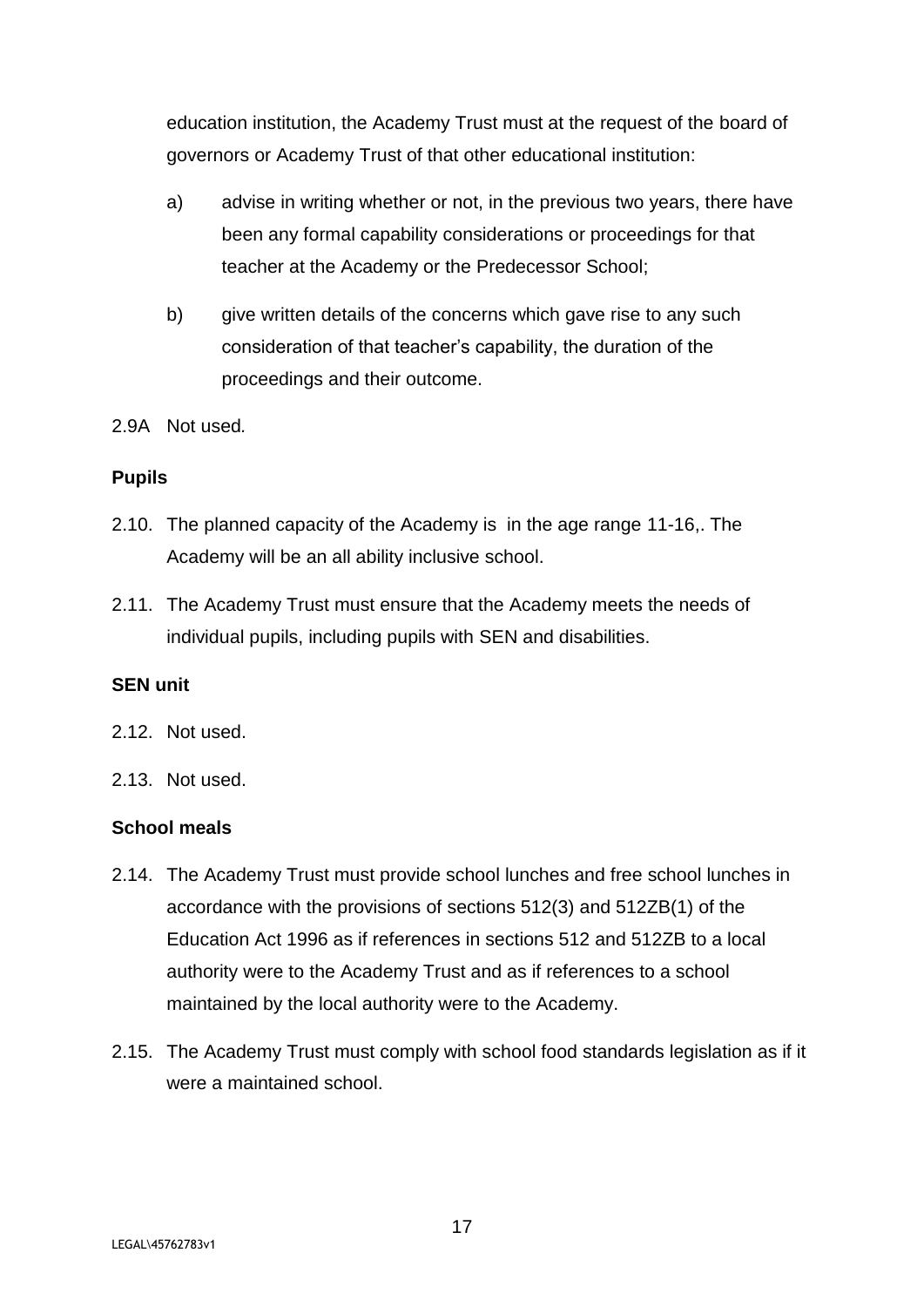2.16. Where the Academy Trust provides milk to pupils, it must be provided free of charge to pupils who would be eligible for free milk if they were pupils at a maintained school.

# <span id="page-17-0"></span>**Pupil Premium**

- 2.17. For each Academy Financial Year the Academy Trust must publish, on the Academy's website, information about:
	- a) the amount of Pupil Premium allocation that it will receive during the Academy Financial Year;
	- b) what it intends to spend its Pupil Premium allocation on;
	- c) what it spent its Pupil Premium allocation on in the previous Academy Financial Year; and
	- d) the impact of the previous year's Pupil Premium allocation on educational attainment.
- 2.18. For each Academy Financial Year the Academy Trust must, where applicable, publish, on the Academy's website, information about:
	- a) the amount of year 7 literacy and numeracy catch-up premium grant that it will receive during the Academy Financial Year;
	- b) what it intends to spend its year 7 literacy and numeracy catch-up premium grant on;
	- c) what it spent its year 7 literacy and numeracy catch-up premium grant on in the previous Academy Financial Year; and
	- d) the impact of the previous year's year 7 literacy and numeracy catch-up premium grant on educational attainment, and how that effect was assessed.

# <span id="page-17-1"></span>**Charging**

2.19. The Academy Trust must comply with sections 402, 450-457 and 459-462 of the Education Act 1996 with regard to public examinations, charging,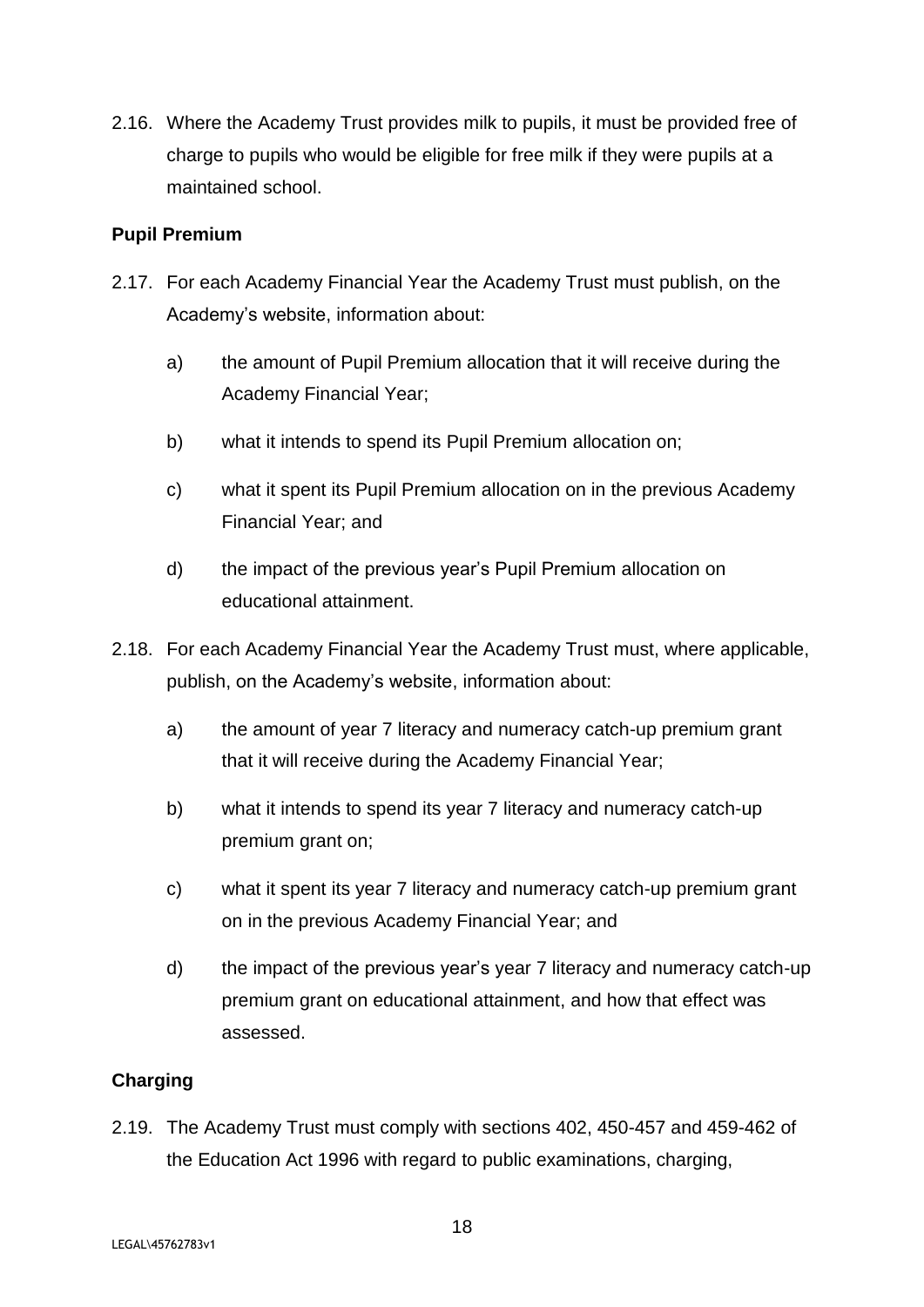providing information, inviting voluntary contributions and recovering civil debts, as if the Academy were a maintained school.

- 2.20. There must be no charge for admission to or attendance at the Academy and the Academy will only charge pupils where the law allows maintained schools to charge.
- 2.21. Clause 2.20 does not prevent the Academy Trust receiving funds from an LA or a charity in respect of the admission and attendance of a pupil with SEN to the Academy.
- 2.22. Notwithstanding clause 2.20, the Academy Trust may charge people who are not registered pupils at the Academy for education provided or use of **facilities**
- 2.23. Not used
- 2.24. Not used

#### <span id="page-18-0"></span>**Admissions**

- 2.25. Subject to clauses 2.30 and 2.31 the Academy Trust will act in accordance with, and will ensure that its Independent Appeal Panel is trained to act in accordance with, the School Admissions Code and School Admission Appeals Code published by the DfE (the "Codes") and all relevant admissions law as they apply to foundation and voluntary aided schools, and with equalities law. Reference in the Codes or legislation to "admission authorities" will be deemed to be references to the Academy Trust.
- 2.26. Pupils on roll in a Predecessor School which was a maintained or independent school will transfer automatically to the Academy on opening. All children already offered a place at that Predecessor School must be admitted to the Academy.
- 2.27. The Academy Trust must participate in the local Fair Access Protocol. The Academy Trust must participate in the coordinated admission arrangements operated by the LA in whose area the Academy is situated. If the Academy is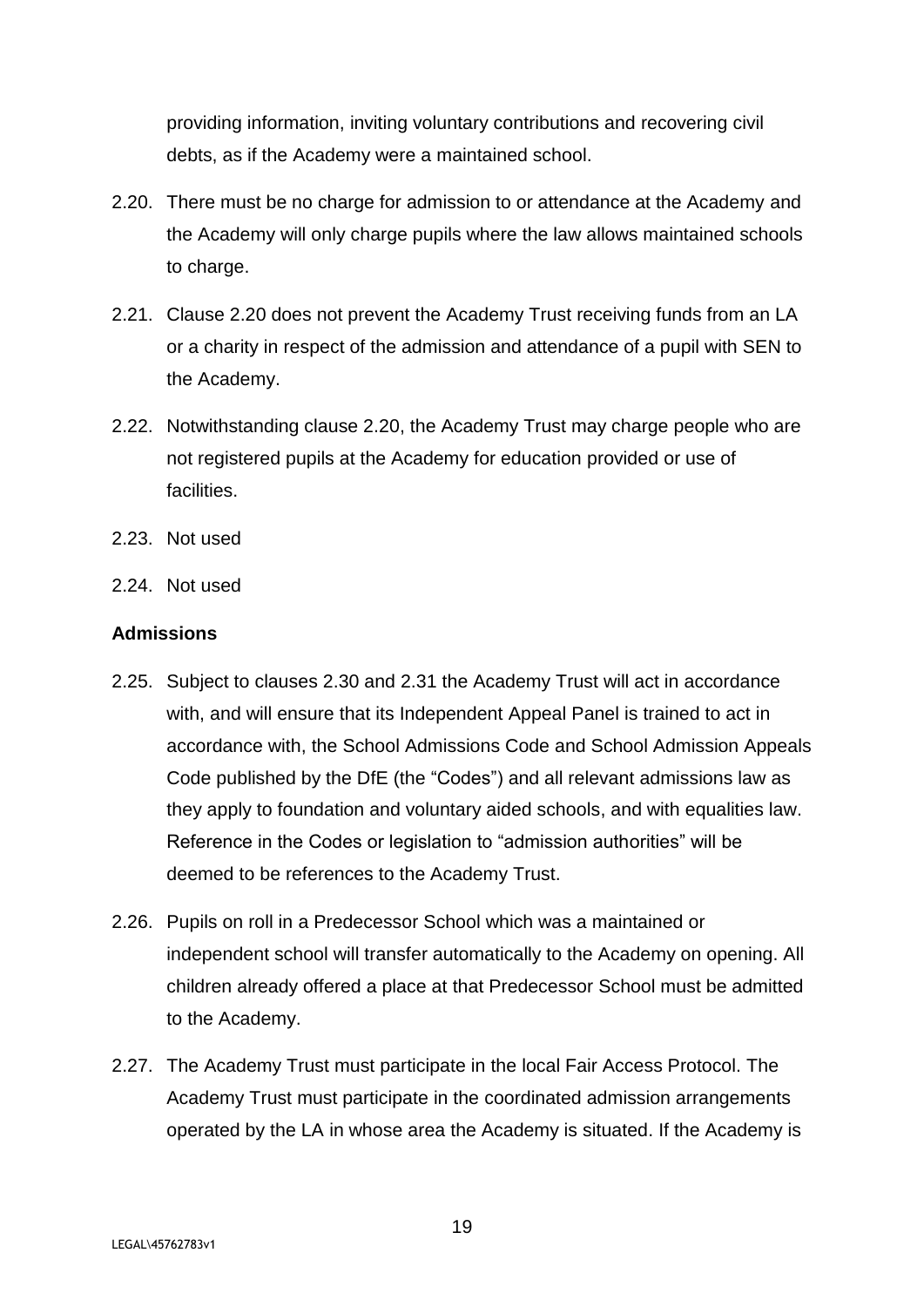a free school, the Academy Trust is not required to participate in coordination for its first intake of pupils.

- 2.28. Not used.
- 2.29. Not used.
- 2.30. Not used.
- 2.31. The Secretary of State may:
	- a) direct the Academy Trust to admit a named pupil to the Academy:
		- i. following an application from an LA including complying with a school attendance order as defined in section 437 of the Education Act 1996. Before doing so the Secretary of State will consult the Academy Trust; or
		- ii. where in relation to a specific child or children the Academy Trust has failed to act in accordance with the Codes or this Agreement or has otherwise acted unlawfully; or
	- b) direct the Academy Trust to amend its admission arrangements where they do not comply with the Codes or this Agreement, or are otherwise unlawful.
- 2.32. Not used.
- 2.33. Not used.
- 2.34. Not used.
- 2.35. The Academy Trust must make arrangements to ensure an independent appeals panel is established for the Academy and its clerk and members are trained to act in accordance with the Codes. The Academy Trust must ensure that parents and 'relevant children' (as described in the Codes) are informed of their right to appeal to an Independent Appeal Panel if they are dissatisfied with an admission decision of the Academy Trust. The arrangements for appeals must comply with the Codes as they apply to foundation and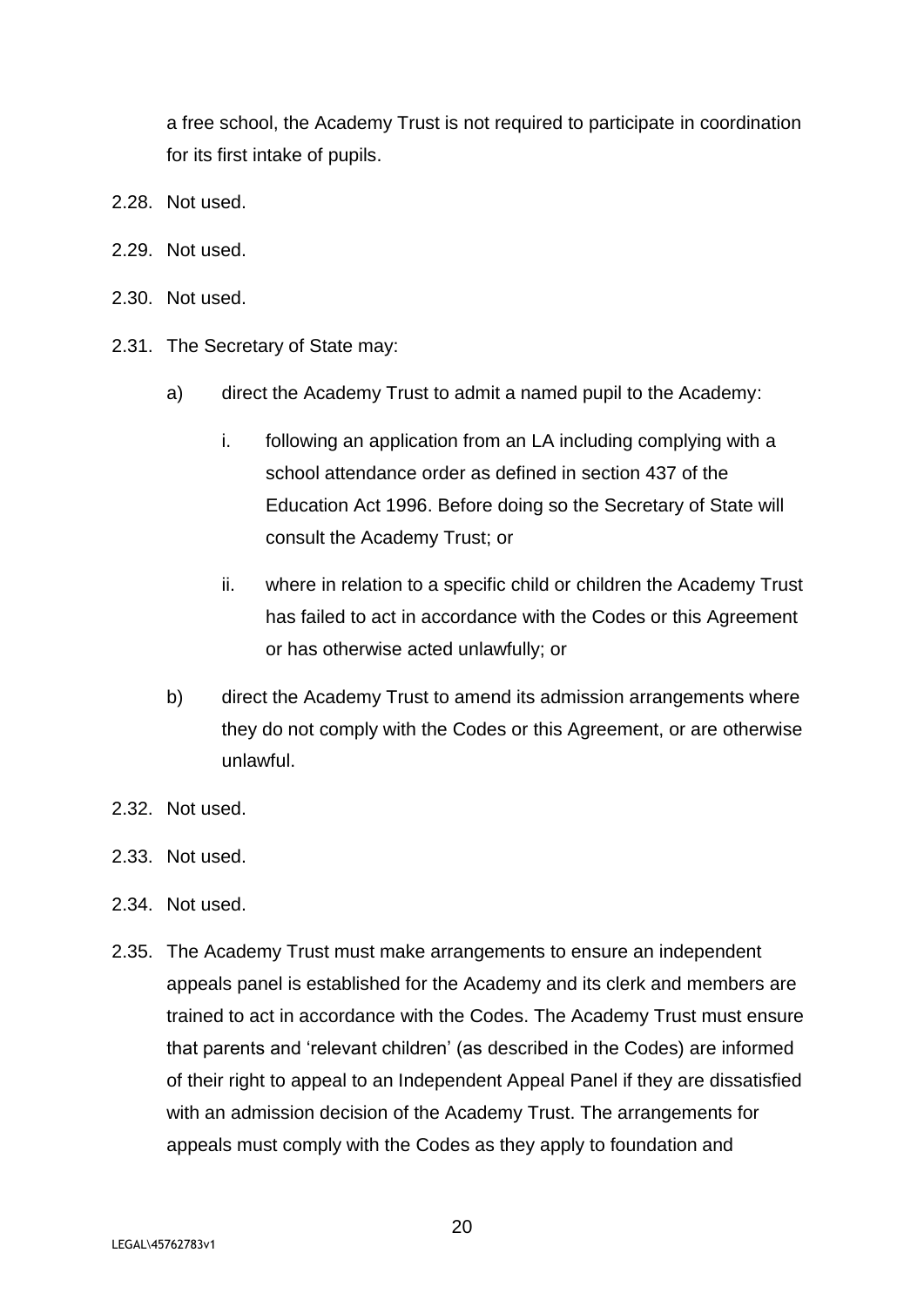voluntary aided schools. The determination of the appeal panel is binding on all parties.

- 2.36. Subject to clause 2.37, the meaning of "**relevant area**" for the purposes of consultation requirements in relation to admission arrangements is that determined by the relevant LA for maintained schools in the area in accordance with the Education (Relevant Areas for Consultation on Admission Arrangements) Regulations 1999.
- 2.37. If the Academy does not consider the relevant area determined by the LA for the maintained schools in the area to be appropriate, it must apply to the Secretary of State by 1 August before the academic year in question for a determination of the appropriate relevant area for the Academy, setting out the reasons for this view. The Secretary of State will consult the Academy Trust and the LA in whose area the Academy is situated in reaching a decision.
- 2.38. The Office of the Schools Adjudicator ("OSA") will consider objections to the Academy's admission arrangements (except objections against any agreed derogations from the provisions of the Codes specified in this funding agreement, over which it has no jurisdiction). The Academy Trust must therefore make it clear, when determining the Academy's admission arrangements, that objections should be submitted to the OSA. The OSA's determination of an objection is binding on the Academy and the Academy Trust must make appropriate changes to its admission arrangements to give effect to the Adjudicator's decision within two months of the decision (or by 28 February following the decision, whichever is sooner), unless an alternative timescale is specified by the Adjudicator.
- 2.39. Not used.

# <span id="page-20-0"></span>**Exclusions**

2.40. If asked to by an LA, the Academy Trust must enter into an agreement with that LA that has the effect that where: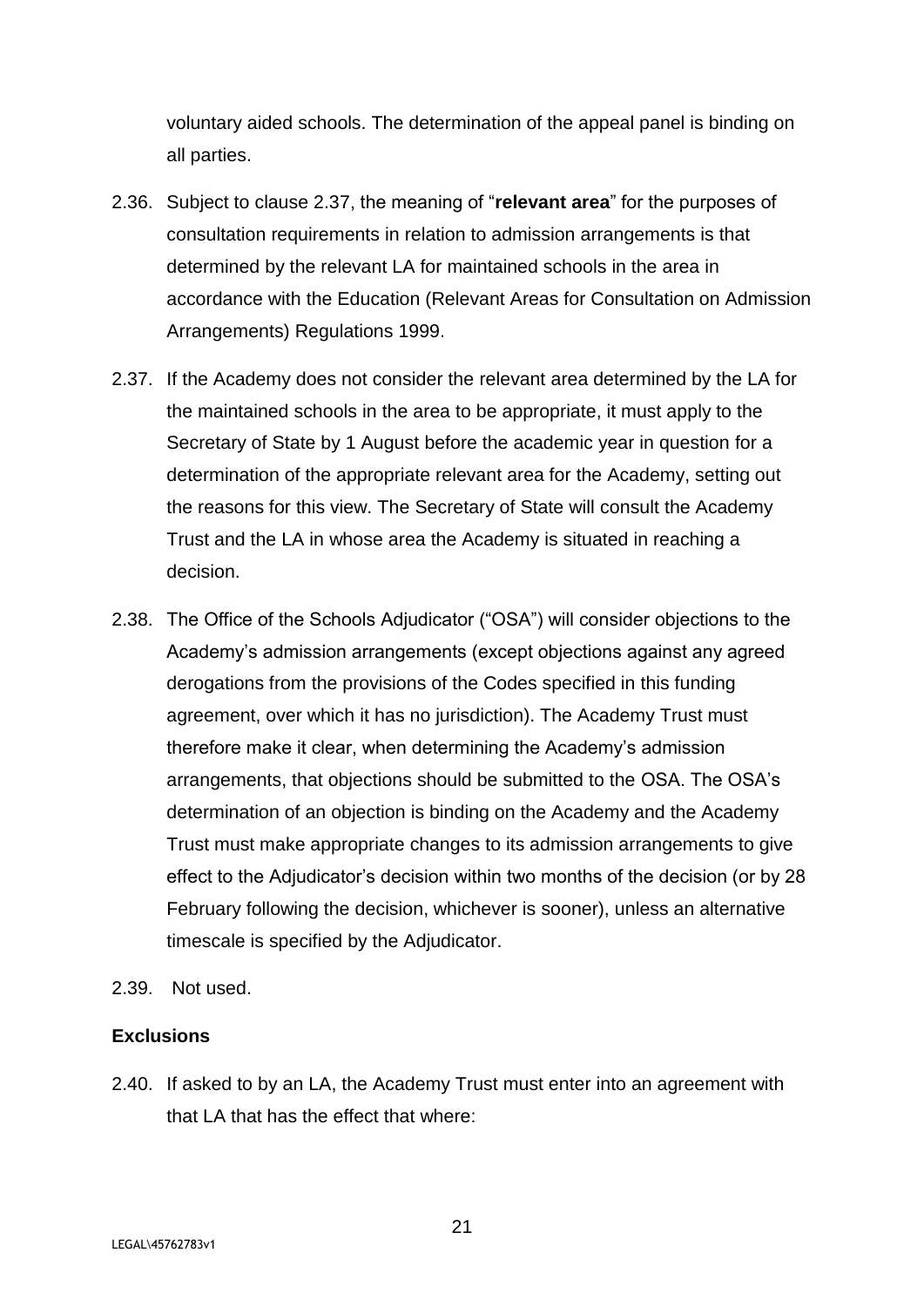- a) the Academy admits a pupil who has been permanently excluded from a maintained school, the Academy itself or another Academy with which the LA has a similar agreement; or
- b) the Academy Trust permanently excludes a pupil from the Academy,

the arrangements for payment will be the same as if the Academy were a maintained school, under regulations made under section 47 of the School Standards and Framework Act 1998.

# <span id="page-21-0"></span>**Curriculum**

- 2.41. The curriculum is the responsibility of the Academy Trust.
- 2.42. The Academy Trust must ensure that the curriculum provided to pupils up to the age of 16 is balanced and broadly based, and includes English, mathematics, science and (subject to the provisions in clause 2.49) religious education.
- 2.43. The Academy Trust must publish on the Academy's website information about its curriculum, including:
	- a) the content of the curriculum;
	- b) its approach to the curriculum;
	- c) where applicable, the names of any phonics or reading schemes in operation for Key Stage 1;
	- d) where applicable, the GCSE options and other Key Stage 4 qualifications, or other future qualifications specified by the Secretary of State, offered by the Academy; and
	- e) how parents (including parents of prospective pupils) can obtain more information about the Academy's curriculum.
- 2.44. The Academy Trust must not allow any view or theory to be taught as evidence-based if it is contrary to established scientific or historical evidence and explanations. This clause applies to all subjects taught at the Academy.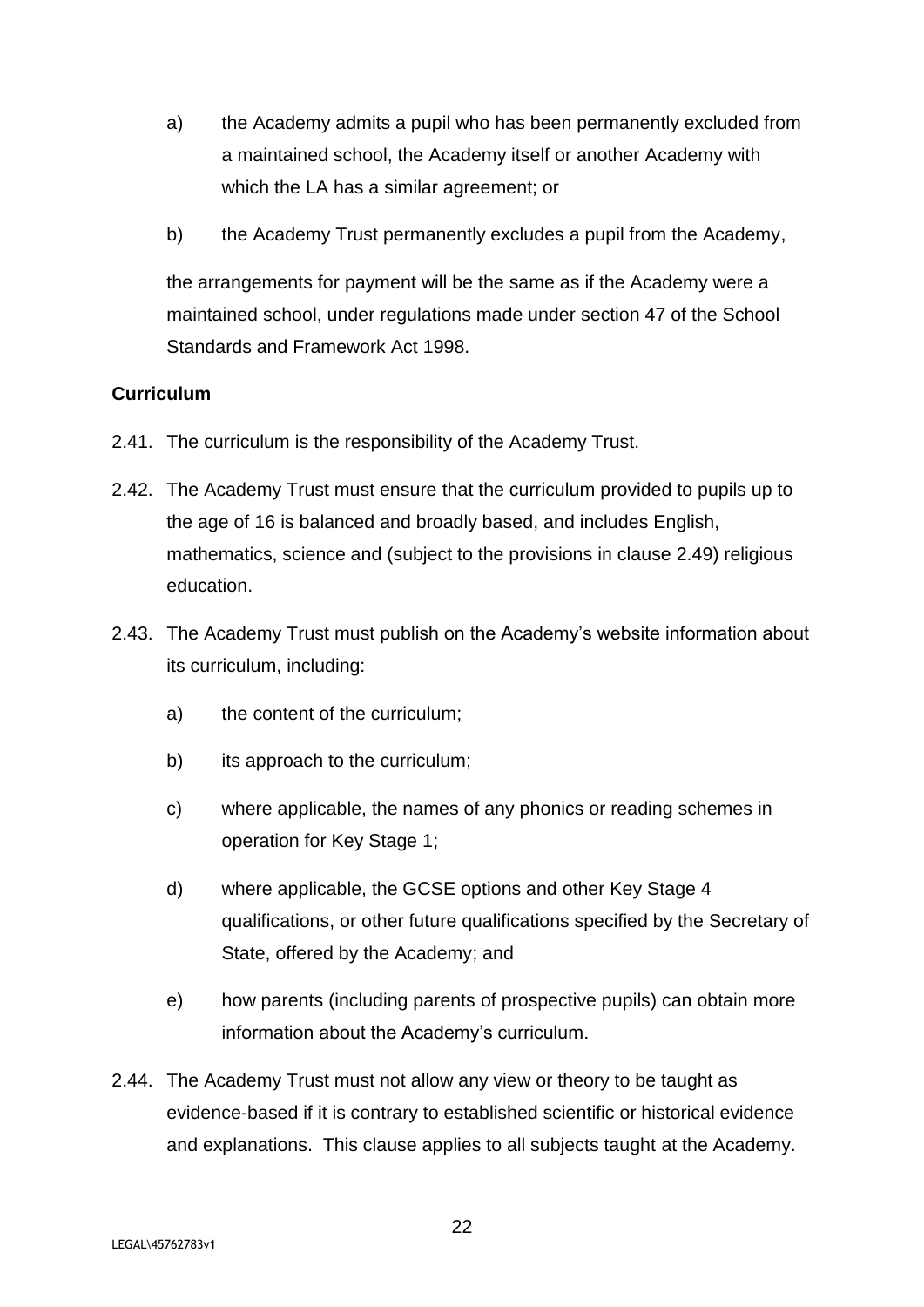- 2.45. The Academy Trust must provide for the teaching of evolution as a comprehensive, coherent and extensively evidenced theory.
- 2.46. The Academy Trust must prevent political indoctrination, and secure the balanced treatment of political issues, in line with the requirements for maintained schools set out in the Education Act 1996, and have regard to any Guidance.
- 2.47. The Academy Trust must ensure the Academy actively promotes the fundamental British values of democracy, the rule of law, individual liberty, and mutual respect and tolerance of those with different faiths and beliefs.
- 2.47A The Academy Trust must ensure the Academy promotes principles that support equality of opportunity for all.
- 2.48. The Academy Trust must provide for the teaching of religious education and a daily act of collective worship at the Academy.
- 2.49. The Academy Trust must comply with section 71(1)-(6) and (8) of the School Standards and Framework Act 1998 as if the Academy were a community, foundation or voluntary school, and as if references to "religious education" and "religious worship" in that section were references to the religious education and religious worship provided by the Academy in accordance with clause 2.51.
- 2.50. Not used.
- 2.51. Subject to clause 2.49, where the academy **has not been designated with a religious character** (in accordance with section 124B of the School Standards and Framework Act 1998 or further to section 6(8) of the Academies Act 2010):
	- a) provision must be made for religious education to be given to all pupils at the Academy in accordance with the requirements for agreed syllabuses in section 375(3) of the Education Act 1996 and paragraph 2(5) of Schedule 19 to the School Standards and Framework Act 1998;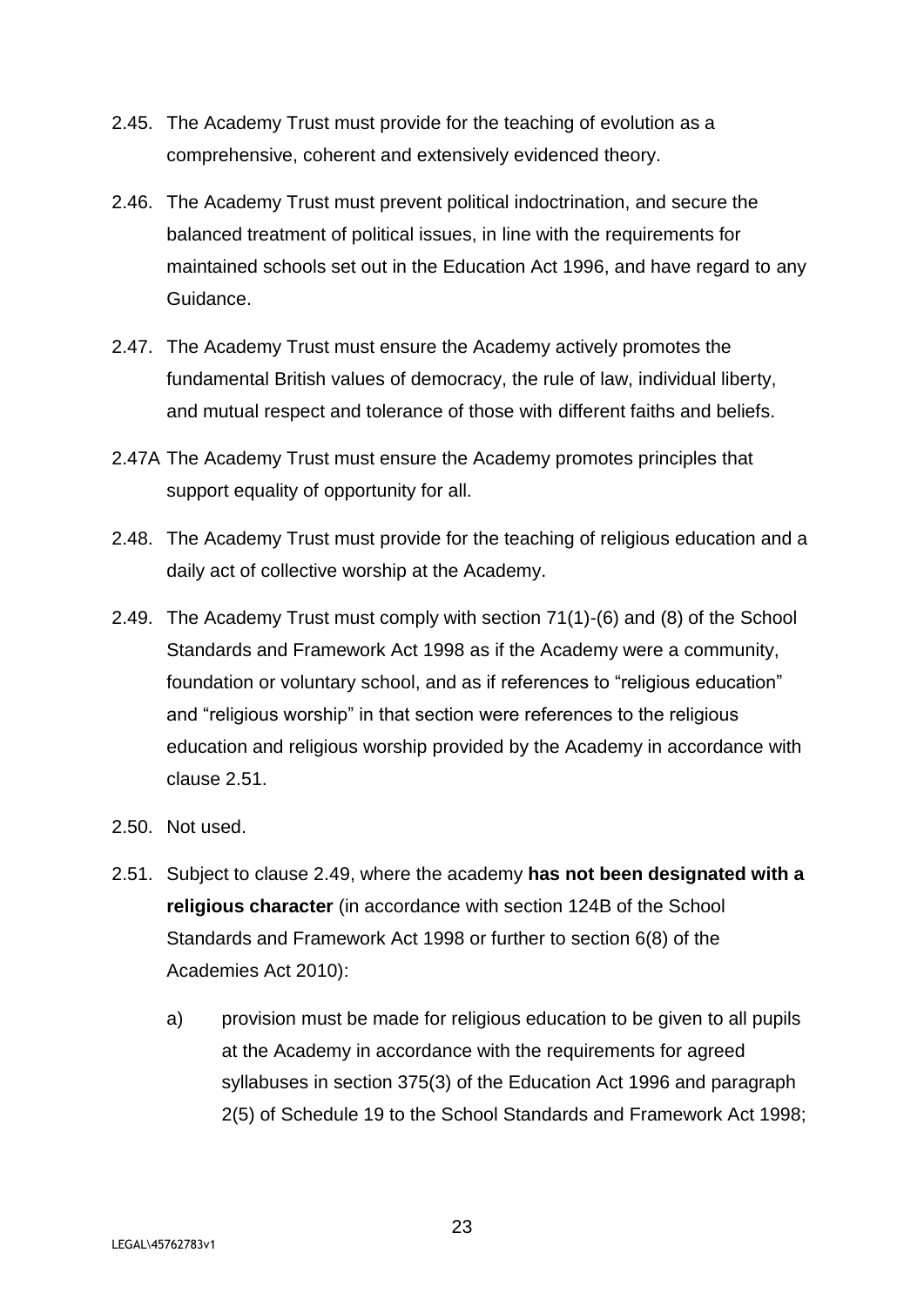- b) the Academy must comply with section 70(1) of, and Schedule 20 to, the School Standards and Framework Act 1998 as if it were a community, foundation or voluntary school which does not have a religious character, except that paragraph 4 of that Schedule does not apply. The Academy may apply to the Secretary of State for consent to be relieved of the requirement imposed by paragraph 3(2) of that Schedule.
- 2.52. Not used.
- 2.53. The Academy Trust must have regard to any Guidance, further to section 403 of the Education Act 1996, on sex and relationship education to ensure that children at the Academy are protected from inappropriate teaching materials and that they learn the nature of marriage and its importance for family life and for bringing up children. The Academy Trust must also have regard to the requirements in section 405 of the Education Act 1996, as if the Academy were a maintained school.
- 2.54. The Academy Trust must ensure that careers guidance is provided at the Academy, in accordance with the requirements on maintained schools in the Education Act 1997.

#### <span id="page-23-0"></span>**Assessment**

- 2.55. The Academy Trust must:
	- a) ensure that pupils are entered for examinations in line with the requirements on maintained schools in section 402 of the Education Act 1996;
	- b) comply with the relevant Guidance, as it applies to maintained schools, to ensure that pupils at the Academy take part in assessments, and in teacher assessments of pupils' performance;
	- c) report on assessments as the Secretary of State requires, or provide any information on assessments, on the same basis that maintained schools are required to provide the information;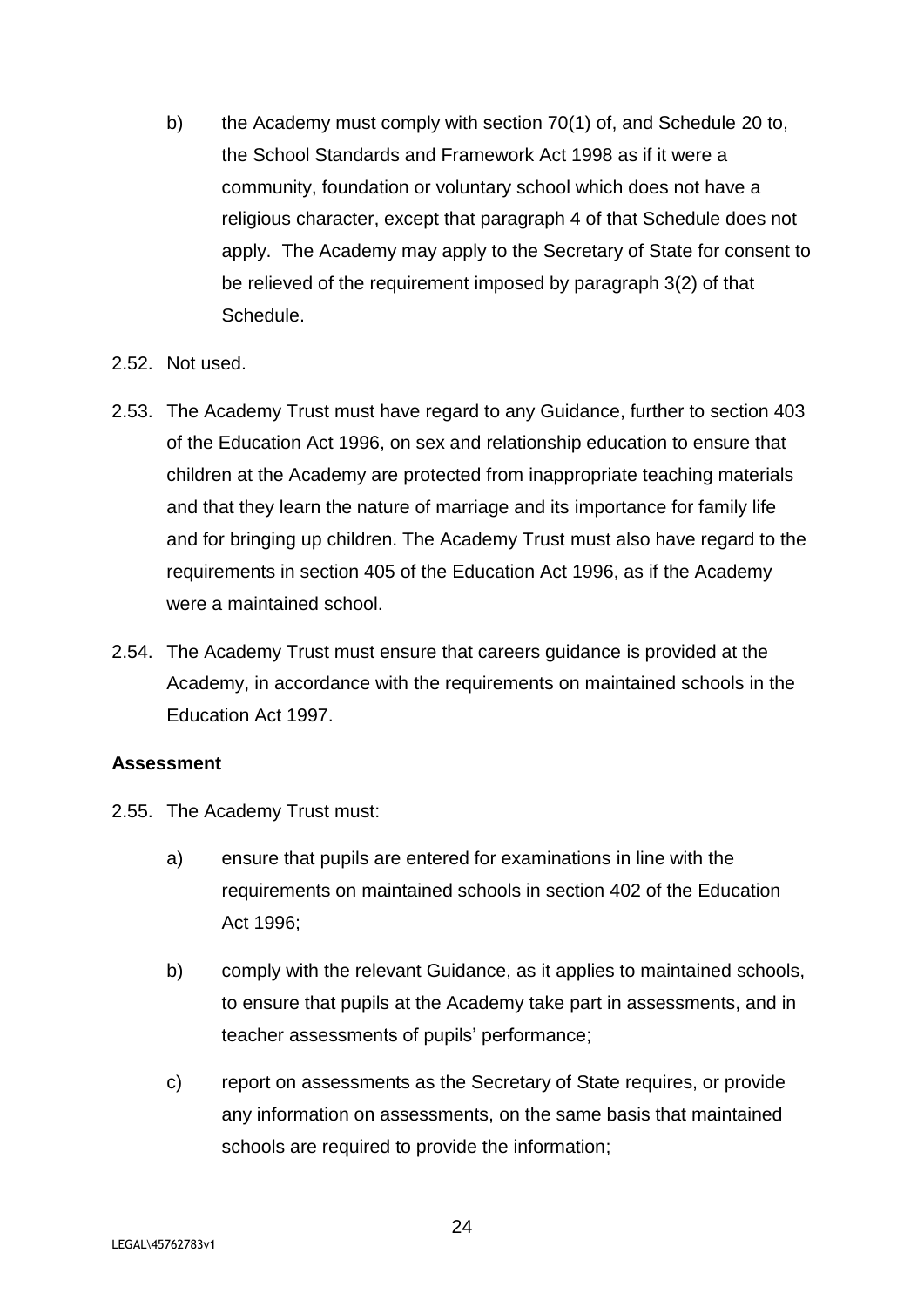- d) for all Key Stages, allow monitoring and moderation of the Academy's assessment arrangements as required by the Secretary of State.
- 2.56. Unless specifically approved in writing by the Secretary of State, the Academy Trust must not use GAG to offer any course of education or training which leads to a qualification, if that qualification is not approved by the Secretary of State for the purpose of section 96 of the Learning and Skills Act 2000.
- 2.57. Unless informed by the Secretary of State that alternative information must be published, the Academy Trust must ensure that the following information is published on the Academy's website:
	- a) where applicable, the Academy's most recent Key Stage 2 results as published by the Secretary of State in the School Performance Tables, broken down as follows:
		- i. "% achieving Level 4 or above in reading, writing and maths";
		- ii. "% making expected progress in reading", "% making expected progress in writing", and "% making expected progress in maths";
		- iii. in relation to reading, "% achieving Level 5 or above";
		- iv. in relation to writing, "% achieving Level 5 or above"; and
		- v. in relation to maths, "% achieving Level 5 or above";
	- b) where applicable, the Academy's most recent Key Stage 4 results as published by the Secretary of State in the School Performance Tables, broken down as follows:
		- i. "% achieving  $5 + A^* C$  GCSEs (or equivalent) including English and maths GCSEs";
		- ii. "% achieving the English Baccalaureate"; and
		- iii. "% of pupils making expected progress";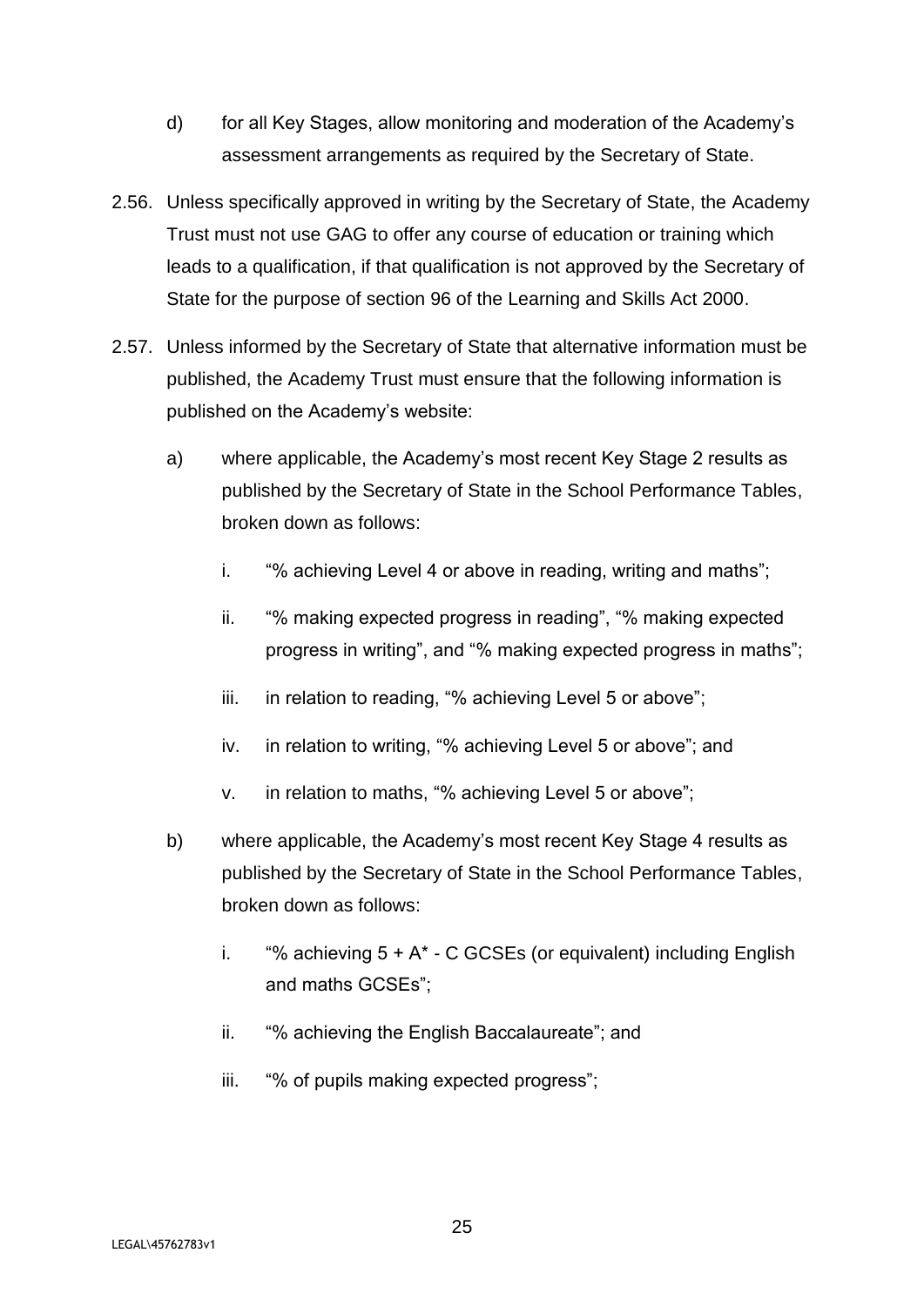- c) information about where and how parents (including parents of prospective pupils) can access the most recent report about the Academy published by the Chief Inspector; and
- d) information about where and how parents (including parents of prospective pupils) can access the School Performance Tables published by the Secretary of State.
- 2.58. The Secretary of State may direct the Academy to participate in international education surveys under the Education Act 1996, as if it were a maintained school.

#### <span id="page-25-0"></span>3. **GRANT FUNDING**

#### <span id="page-25-1"></span>**Recurrent Expenditure grants**

- 3.1. The Secretary of State will pay grants towards Recurrent Expenditure and may pay grants towards Capital Expenditure for the Academy.
- 3.2. "**Recurrent Expenditure**" means any money spent on the establishment, conduct, administration and maintenance of the Academy which does not fall within Capital Expenditure.
- 3.3. In respect of Recurrent Expenditure, the Secretary of State will pay **General Annual Grant** ("**GAG**"), and may additionally pay **Earmarked Annual Grant** ("**EAG**"). These are two separate and distinct grants.
- 3.4. Except with the Secretary of State's consent, the Academy Trust must not make commitments to spending which have substantial implications for future grant. No decision by the Academy Trust will commit the Secretary of State to paying any particular amount of grant.

# <span id="page-25-2"></span>**Capital Grant**

- 3.5. The Secretary of State may pay a grant ("**Capital Grant**") to the Academy Trust for the purpose of spending on items of Capital Expenditure.
- 3.6. "**Capital Expenditure**" means expenditure on:
	- a) acquiring land and buildings;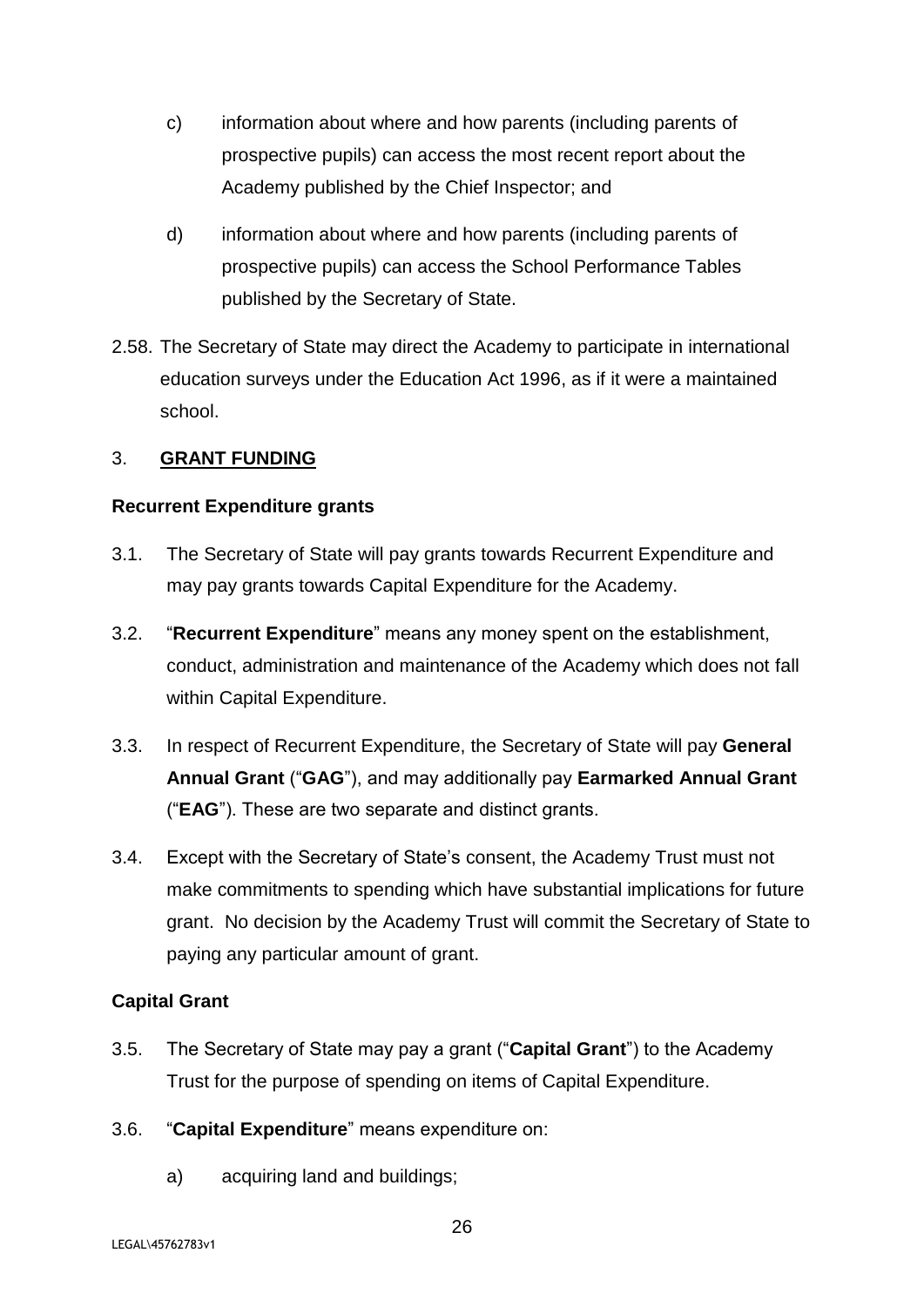- b) erecting, enlarging, improving or demolishing any building including any fixed plant, installation, wall, fence or other structure, or any playground or hard standing;
- c) installing electrical, mechanical or other services other than necessary repairs and maintenance due to normal wear and tear;
- d) buying vehicles;
- e) installing and equipping premises with furnishings and equipment, other than necessary repairs and maintenance due to normal wear and tear;
- f) installing and equipping premises with computers, networking for computers, operating software and ICT equipment, other than necessary updates or repairs and maintenance due to normal wear and tear;
- g) providing and equipping premises, including playing fields and other facilities for social activities and physical recreation other than necessary repairs and maintenance due to normal wear and tear;
- h) works of a permanent character other than the purchase or replacement of minor day-to-day items;
- i) any major repairs or replacements which are specified as capital expenditure in any grant letter relating to them;
- j) such other items (whether like or unlike any of the foregoing) of a substantial or enduring nature which the Secretary of State agrees are capital expenditure for the purposes of this Agreement;
- k) professional fees properly and reasonably incurred in connection with the provision of any of the above; and
- l) VAT and other taxes payable on any of the above.
- 3.7. Any Capital Grant funding that may be made available to the Academy Trust will be notified to it by the Secretary of State.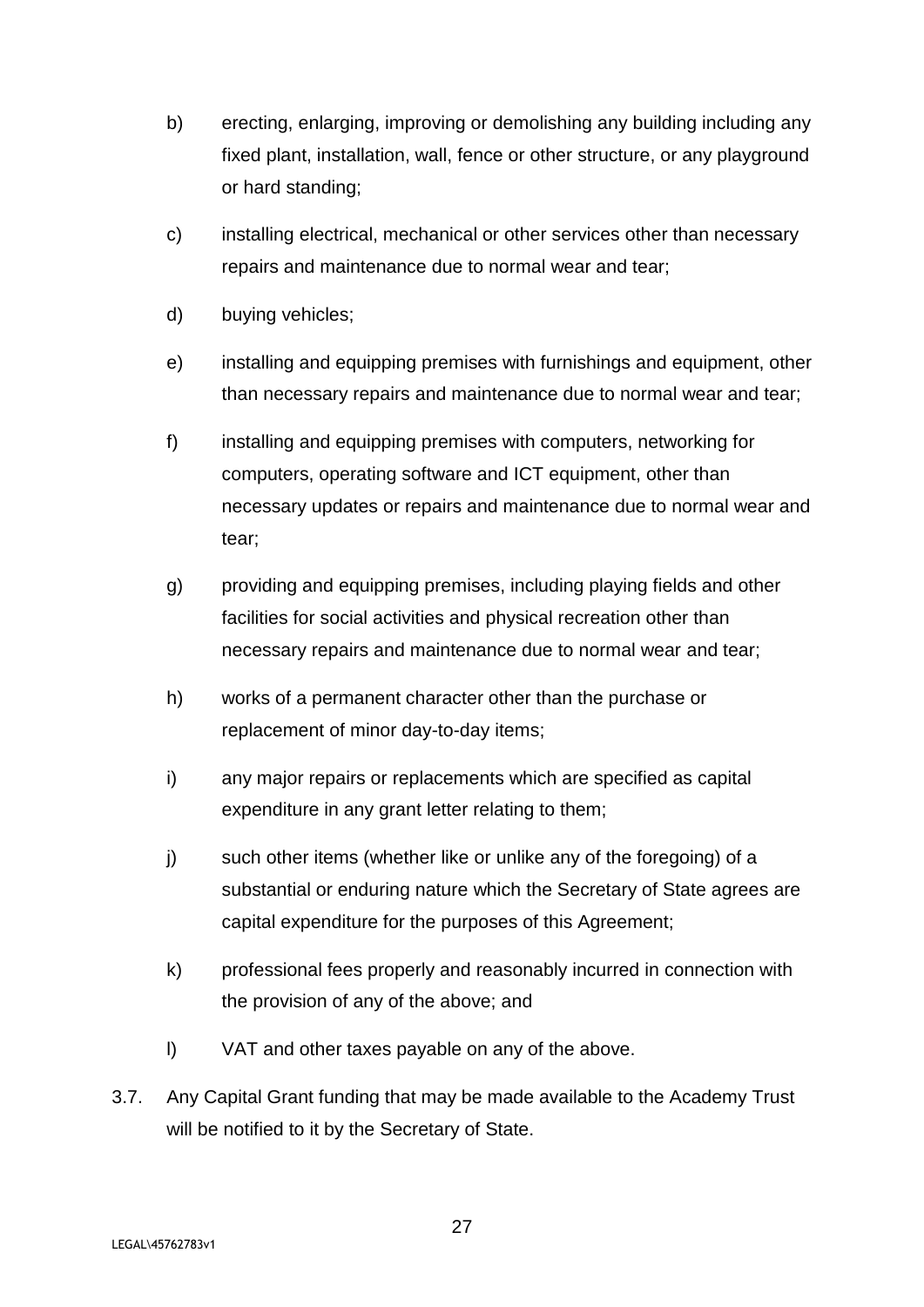- 3.8. The Academy Trust must spend Capital Grant only on items of Capital Expenditure approved by the Secretary of State and in accordance with conditions specified by the Secretary of State. Further, the Academy Trust must provide evidence that it has obtained all planning and other consents required for any proposed building and infrastructure development to be funded using Capital Grant.
- 3.9. In order to receive payments of Capital Grant, the Academy Trust must provide supporting invoices and certificates in the format specified by the Secretary of State.
- 3.10. The Academy Trust must provide an account of Capital Grant received, and associated spending on Capital Expenditure using Capital Grant, in the Academy Trust's financial statements and any other financial reports or returns that the Secretary of State may require.
- 3.11. If in its use of Capital Grant the Academy Trust does not comply with this Agreement or any of the conditions specified by the Secretary of State, or the project does not accord with the original specification or has not been completed, the Secretary of State may at his discretion not make any further payments of Capital Grant and require the Academy Trust to repay all or part of the Capital Grant.

# <span id="page-27-0"></span>**General Annual Grant (GAG)**

- 3.12. The Secretary of State will pay GAG to the Academy Trust to cover the Academy's normal running costs or capital expenditure, including:
	- a) teachers' salaries and related costs (including pension contributions, full- and part-time teaching staff and payments in respect of seconded teachers);
	- b) non-teaching staff salaries and related costs (including pension contributions);
	- c) employees' expenses;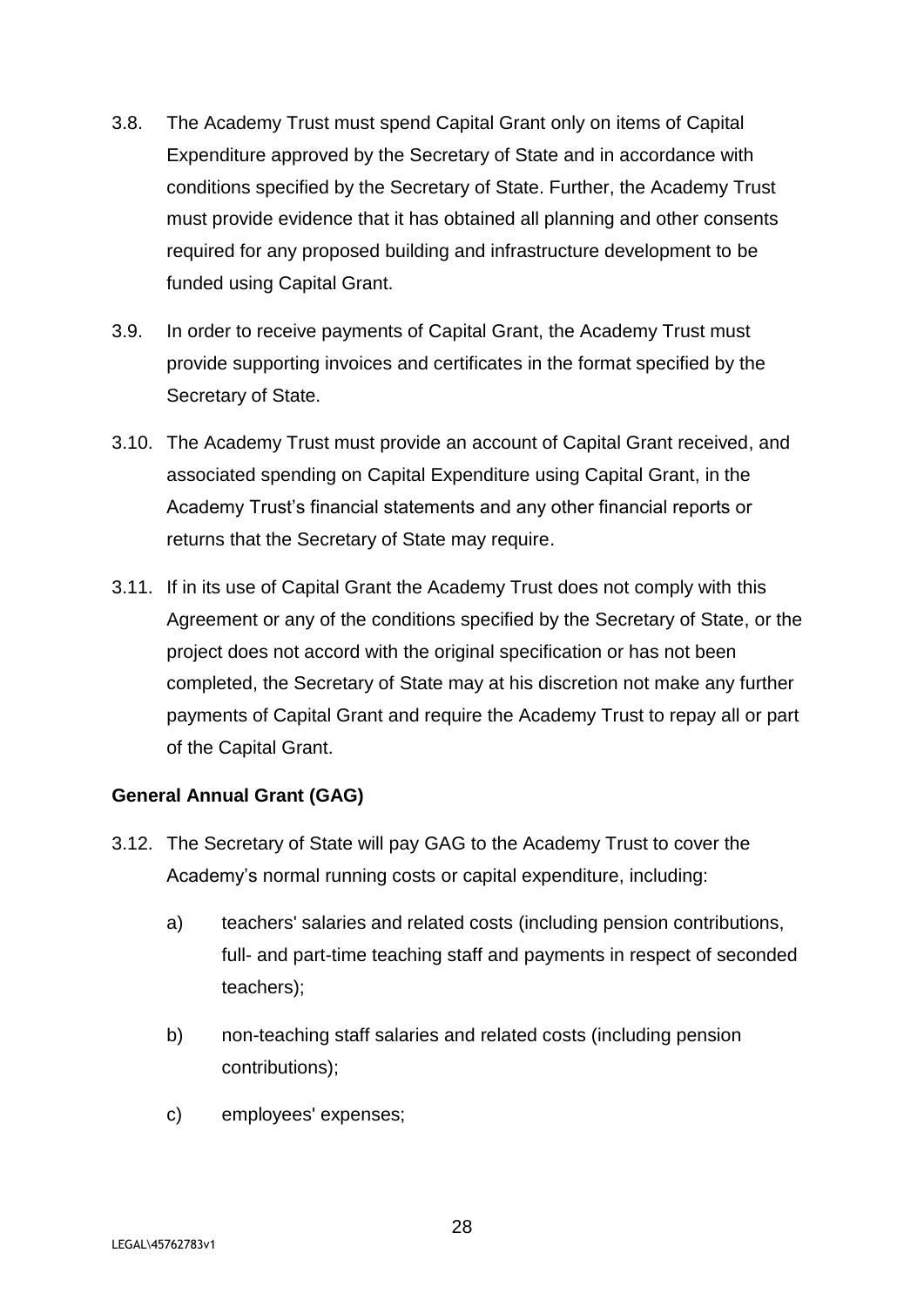- d) buying, maintaining, repairing and replacing teaching and learning materials and other educational equipment, including books and stationery;
- e) buying, maintaining, repairing and replacing other assets including ICT equipment and software, sports equipment and laboratory equipment and materials;
- f) examination fees;
- g) repairs, servicing and maintenance of buildings (including redecoration, heating, plumbing and lighting); maintenance of grounds (including boundary fences and walls); insurance; cleaning materials and contract cleaning; water and sewerage; fuel and light (including electricity and gas); rents; rates; purchase, maintenance, repairs and replacement of furniture and fittings;
- h) medical equipment and supplies;
- i) staff development (including in-service training);
- j) curriculum development;
- k) the costs of providing school meals for pupils (including the cost of providing free school lunches to pupils who are eligible to receive them), and any discretionary grants to pupils to meet the cost of pupil support, including support for pupils with SEN or disabilities;
- l) administration; and
- m) establishment expenses and other institutional costs.
- 3.13. GAG for each Academy Financial Year for the Academy will include:
	- a) funding equivalent to that which would be received by a maintained school with similar characteristics, determined by the Secretary of State and taking account of the number of pupils at the Academy;
	- b) funding to cover necessary functions which would be carried out by the relevant LA if the Academy were a maintained school;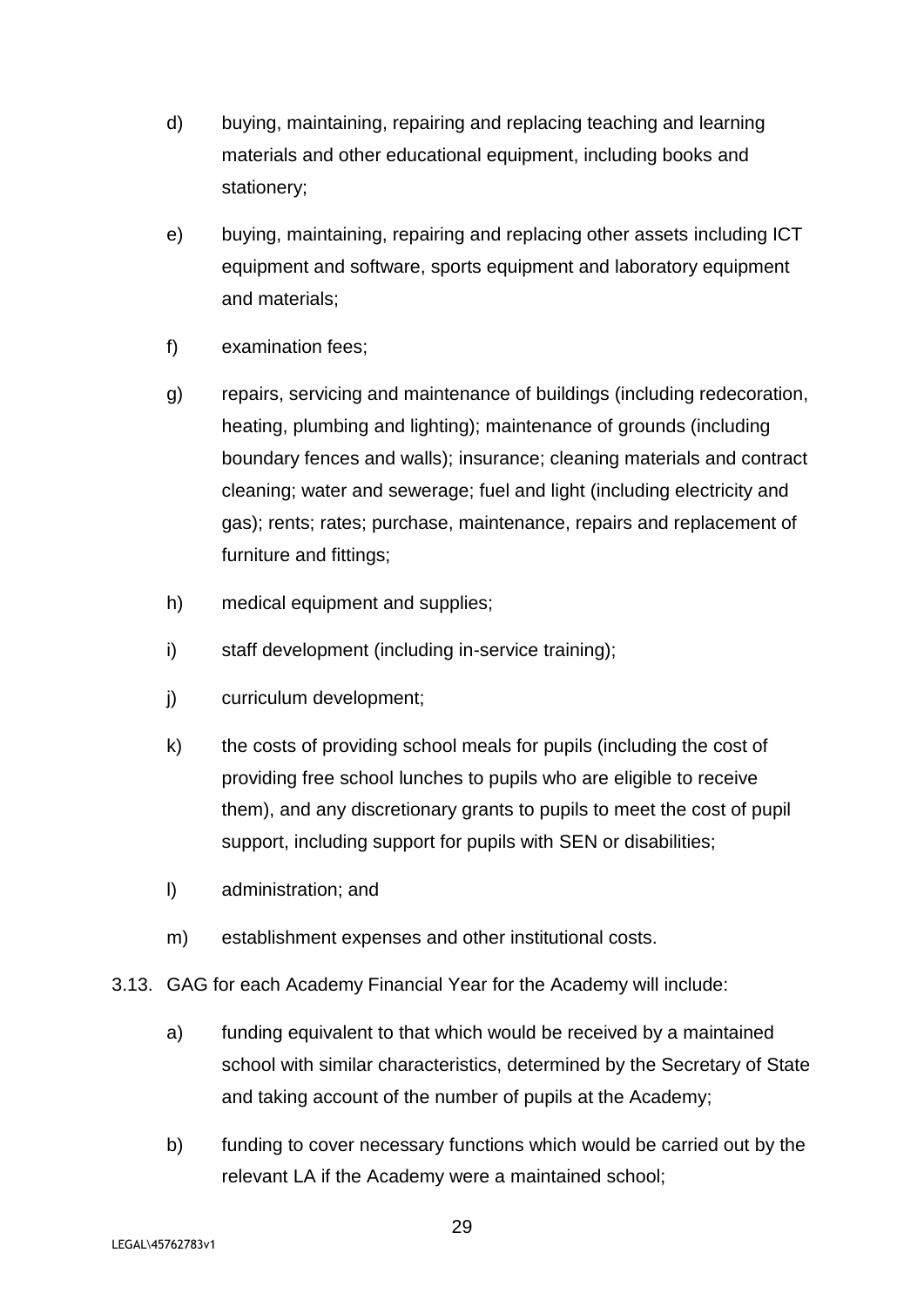- c) payment of any additional specific grants made available to maintained schools, where the Academy meets the criteria for those grants, and at the Secretary of State's discretion; and
- d) funding for any other costs to the Academy which the Secretary of State considers necessary.
- 3.14. The Academy Trust must use GAG only for maintaining, carrying on, managing and developing the Academy in accordance with this Agreement, except where the Secretary of State has given specific consent for the Academy Trust to use GAG for another charitable purpose.
- 3.15. In particular, the Academy Trust must not use GAG for:
	- a) education and training for adults who are not pupils of the Academy, other than staff professional development and governance training and development;
	- b) nursery provision for which parents are charged a fee;
	- c) nursery provision to children outside the Academy's age range in clause 2.10;
	- d) Children's Centres; or
	- e) any additional cost of providing sport and leisure facilities for a purpose not permitted in clause 3.14.

# <span id="page-29-0"></span>**Calculation of GAG**

- 3.16 3.19. Not used.
- 3.20. The Secretary of State will calculate GAG based on the pupil count at the Academy. In order to calculate GAG for the Academy Financial Year in which the Academy opens, the pupil count will be determined on the same basis as that used by the relevant LA for determining the budget of the maintained Predecessor School.
- 3.21. For Academy Financial Years after that referred to in clause 3.20, the basis of the pupil count for determining GAG will be: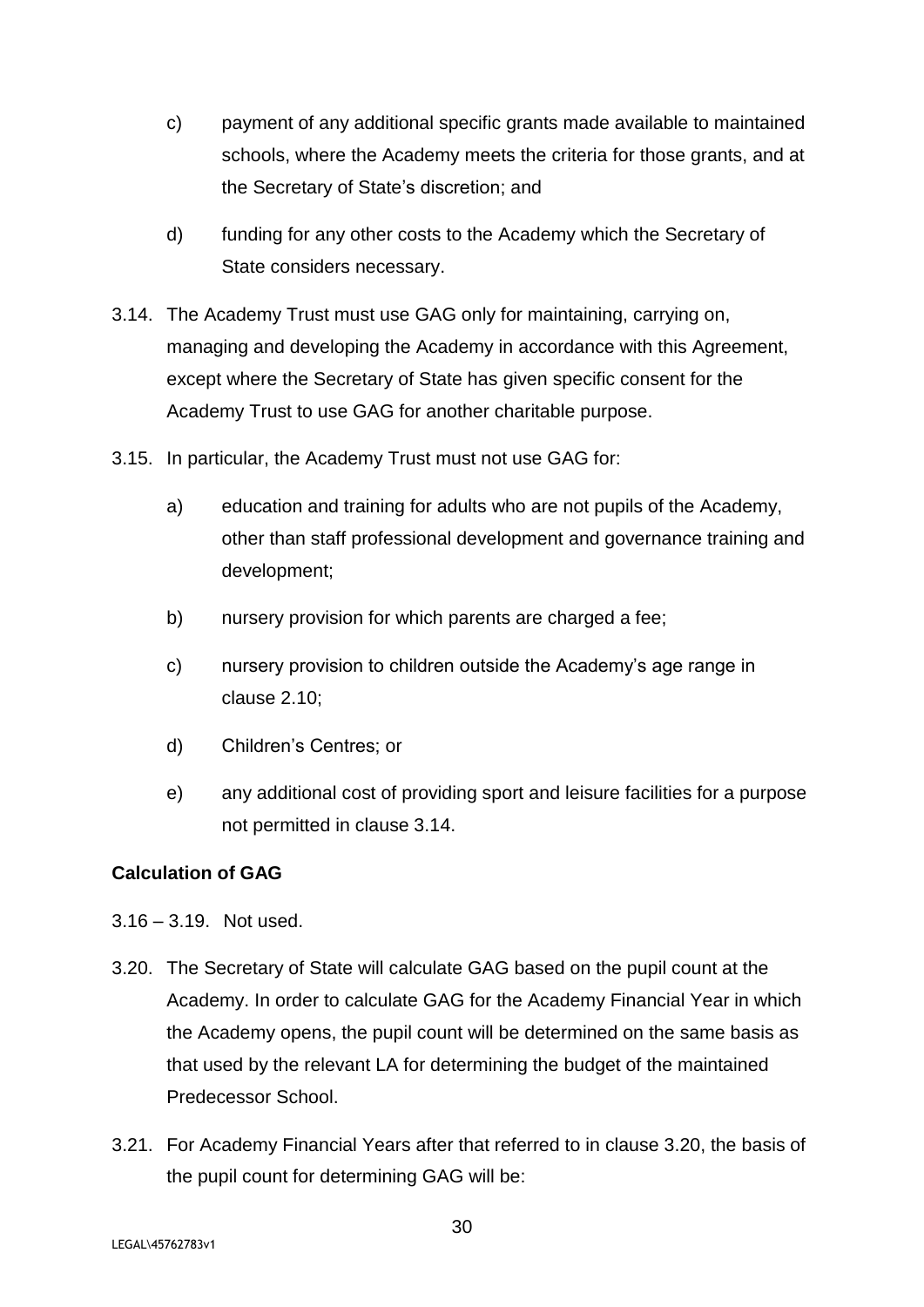- a) for pupils in Year 11 and below, the Schools Census which is used to fund maintained schools for the financial year overlapping with the Academy Financial Year in question; and
- b) for pupils in Year 12 and above, the formula which is in use at the time for maintained schools.
- 3.22. The Secretary of State may, at his discretion, adjust the basis of the pupil count to take account of any diseconomies of scale which may affect the Academy if it is operating below the planned capacity in clause 2.10. If such an adjustment is made in any Academy Financial Year, this will not change the basis of the pupil count for calculating the following Academy Financial Year's GAG. If the Secretary of State has indicated that additional grant may be payable in such circumstances, the Academy Trust will bid for this additional grant based on need and providing appropriate supporting evidence. The Secretary of State may accept or refuse the bid at his discretion.
- 3.23. Not used.
- 3.24. The Secretary of State recognises that if a Termination Notice or a Termination Warning Notice is served, the intake of new pupils during the notice period may decline and therefore payments based on the number of pupils attending the Academy may be insufficient to meet the Academy's needs. In these circumstances the Secretary of State may pay a larger GAG in the notice period, to enable the Academy to operate effectively.

# <span id="page-30-0"></span>**Earmarked Annual Grant (EAG)**

- 3.25. The Secretary of State may pay EAG to the Academy Trust for specific purposes, agreed between the Secretary of State and the Academy Trust, and described in the relevant funding letter. The Academy Trust must spend EAG only in accordance with that letter.
- 3.26. Where the Academy Trust is seeking a specific EAG for any Academy Financial Year, it must send a letter to the DfE outlining its proposals and the reasons for the request.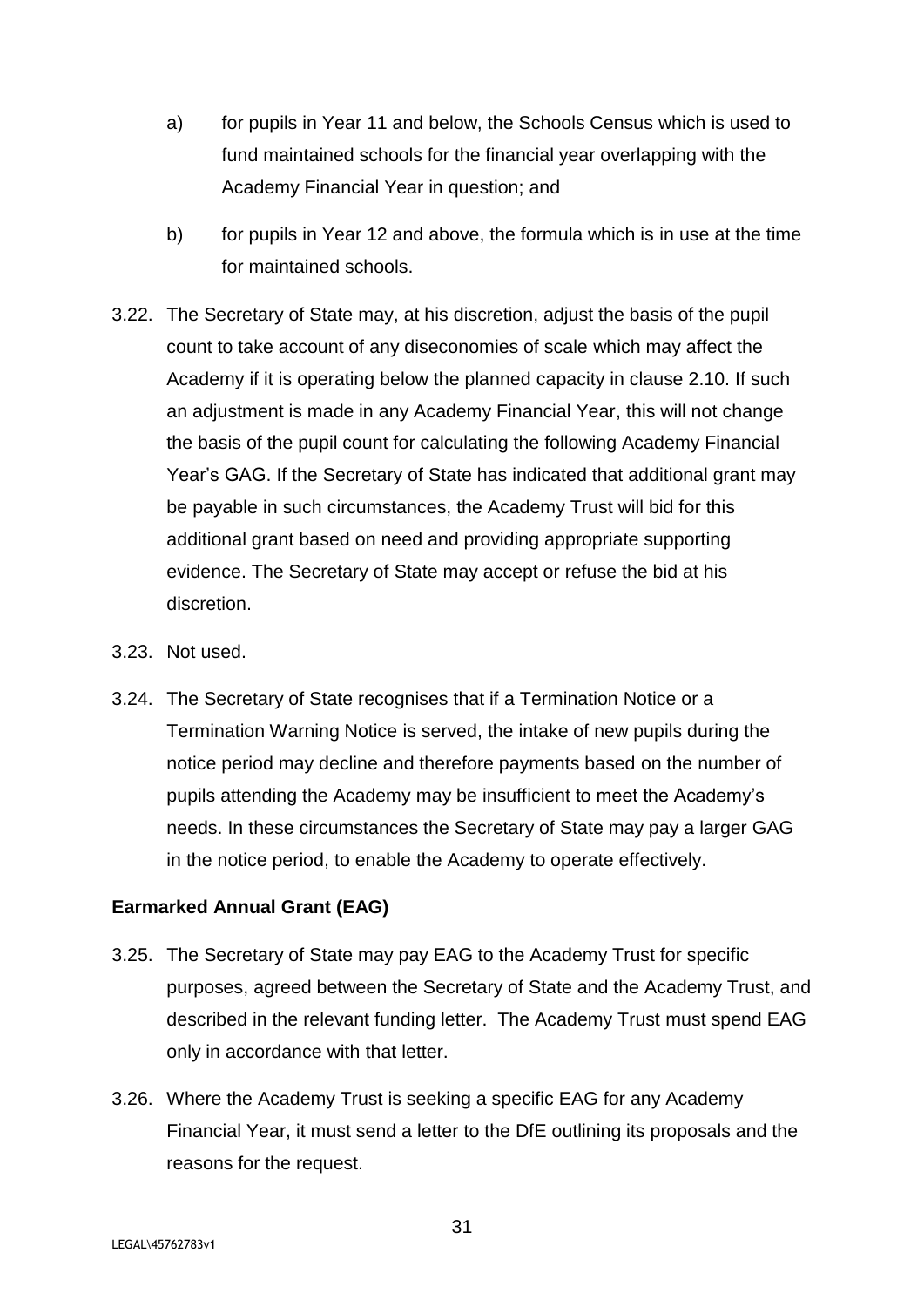# <span id="page-31-0"></span>**Arrangements for paying GAG and EAG**

- 3.27. Before each Academy Financial Year, the Secretary of State will notify the Academy Trust of the GAG and EAG amounts which, subject to parliamentary approval, the Secretary of State plans for that Academy Financial Year and how they have been calculated.
- 3.28. The amount of GAG for an Academy Financial Year will be decided annually by the Secretary of State, and notified to the Academy Trust in a funding letter sent before the relevant Academy Financial Year begins (the "**Annual Letter of Funding**").
- 3.29. Amounts of EAG will be notified to the Academy Trust wherever possible in the Annual Letter of Funding or as soon as is practicable afterwards.
- 3.30. The Annual Letter of Funding will, as well as stating the grant amounts, set out how they have been calculated. It will not include grants which cannot be calculated in time because there is not enough information, or for other administrative reasons. Any such grants will be notified as soon as practicable.
- 3.31. The Secretary of State will pay GAG in monthly instalments on or before the first day of each month ("the relevant month"), to fund the salaries and other payroll costs of all monthly paid employees and all other costs payable during the relevant month. The detailed arrangements for payment will be set out in the Annual Letter of Funding, or an equivalent.
- 3.32. If GAG or EAG is miscalculated:
	- a) because of a mistake by the Secretary of State, which leads to an underpayment to the Academy Trust, the Secretary of State will correct the underpayment in the same or subsequent Academy Financial Years;
	- b) because the Academy Trust provided incorrect information, which leads to an underpayment to the Academy Trust, the Secretary of State may correct the underpayment in the same or subsequent Academy Financial Years;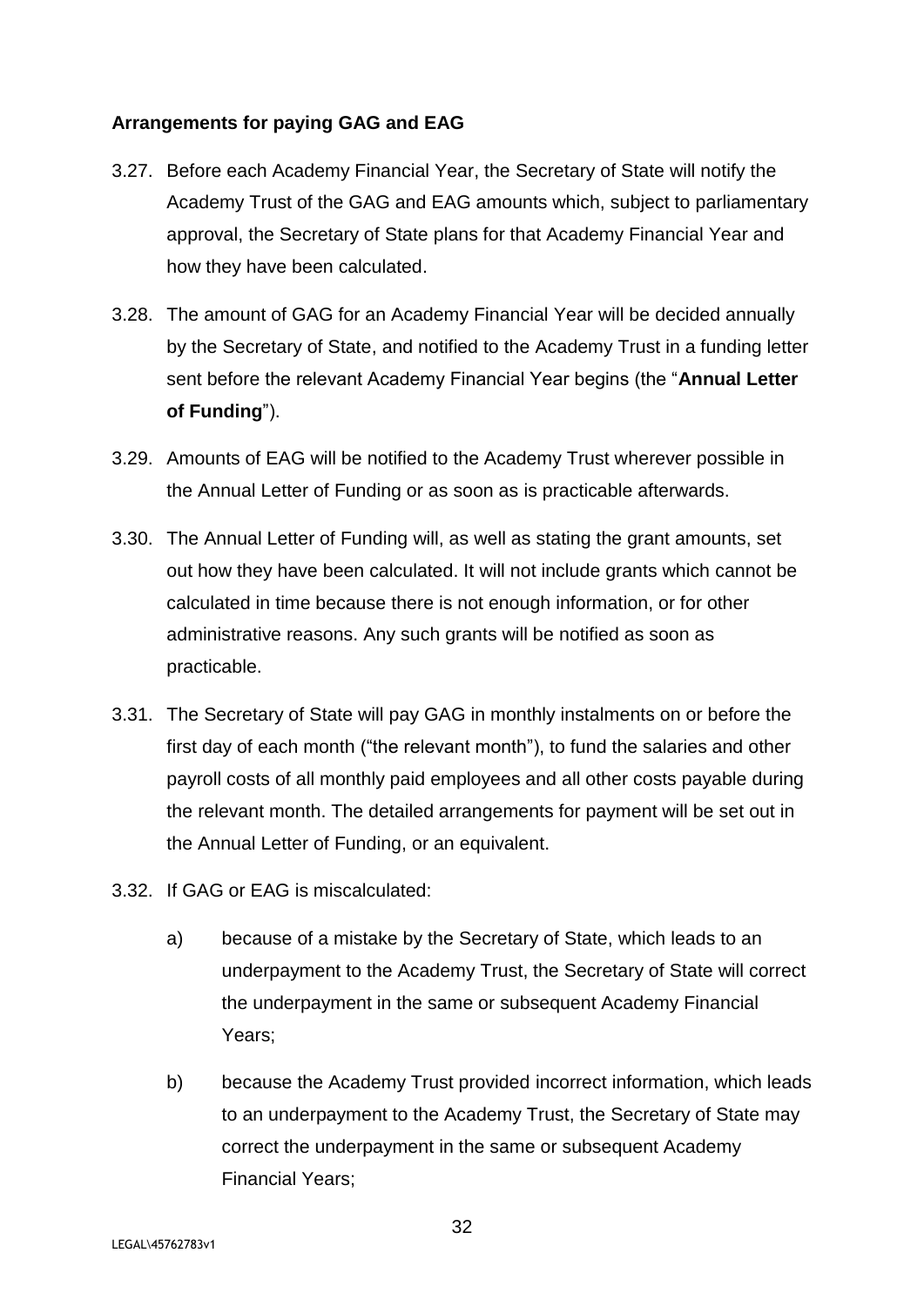c) for any reason which results in an overpayment to the Academy Trust, the Secretary of State may recover any overpaid grant in the same or subsequent Academy Financial Years, having considered all the relevant circumstances and taking into account any representations from the Academy Trust.

#### <span id="page-32-0"></span>**Other relevant funding**

- 3.33. Not used.
- 3.34. The Secretary of State may pay the Academy Trust's costs in connection with the transfer of employees from a Predecessor School under the Transfer of Undertakings (Protection of Employment) Regulations 2006. Such payment will be agreed on a case-by-case basis. The Academy Trust must not budget for such a payment unless the Secretary of State confirms in writing that it will be paid.
- 3.35. The Academy Trust may receive additional funding from an LA under an agreement with that LA for the provision of support for pupils with SEN who require high levels of such support. The Academy Trust must ensure that all support required under that agreement is provided for those pupils.

# <span id="page-32-1"></span>4. **FINANCIAL AND ACCOUNTING REQUIREMENTS**

#### <span id="page-32-2"></span>**General**

- 4.1. In order for the Secretary of State to provide grant funding to the Academy Trust, the Academy Trust must be fulfilling the financial and reporting requirements in this Agreement.
- 4.2. In its conduct and operation, the Academy Trust must apply financial and other controls which meet the requirements of regularity, propriety and value for money.
- 4.3. The Academy Trust must appoint an accounting officer and must notify the Secretary of State of that appointment. The Academy Trust must assign to the accounting officer the responsibilities of the role set out in the Academies Financial Handbook and HM Treasury's publication 'Managing Public Money'.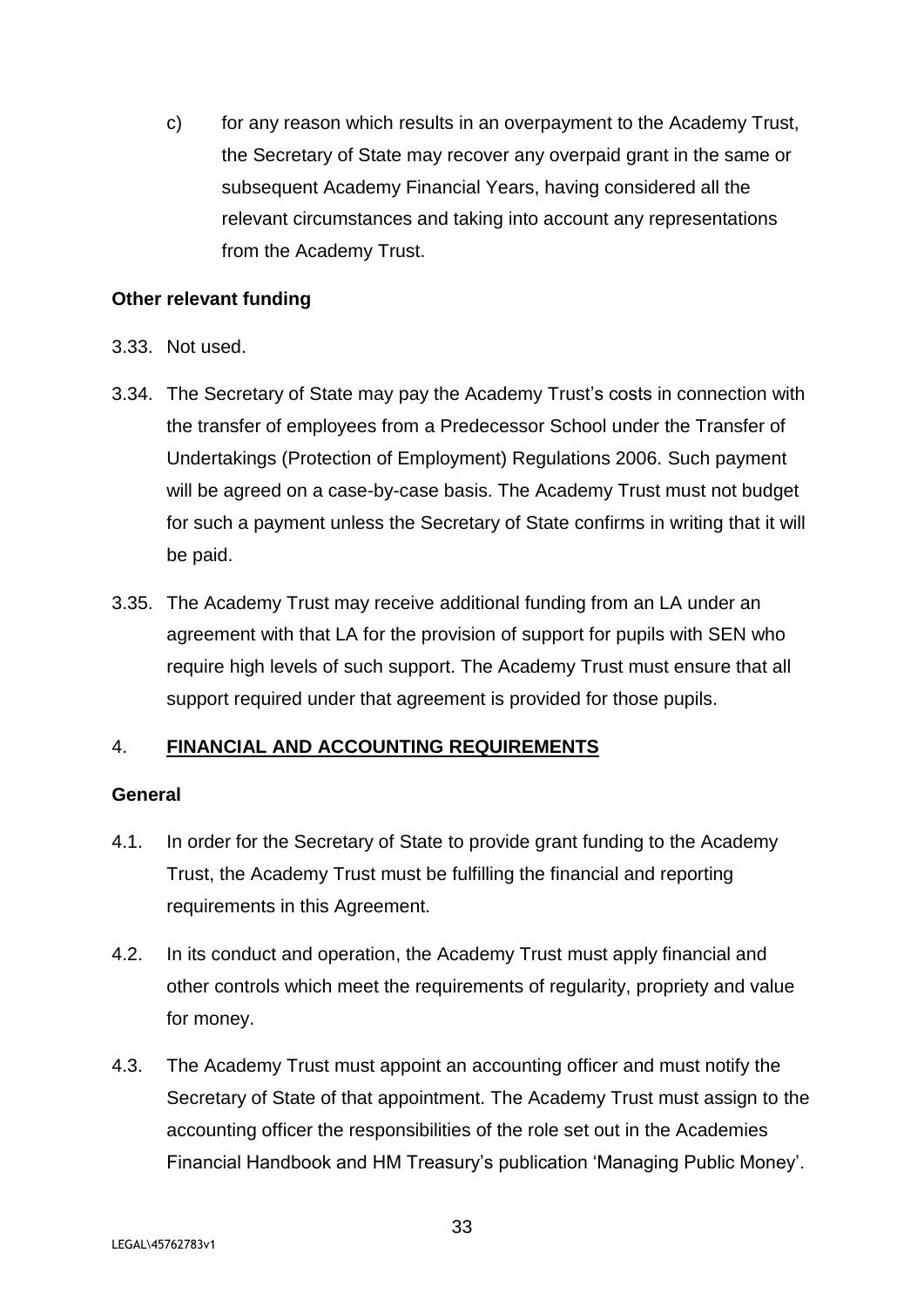- 4.4. The Academy Trust must abide by the obligations of, and have regard to the guidance for, charities and charity trustees issued by the Charity Commission and, in particular, the Charity Commission's guidance on 'Protecting Charities from Harm'. Any references in this document which require charity trustees to report to the Charity Commission should instead be interpreted as reporting to the body or person prescribed as the principal regulator under the Charities Act 2011.
- 4.5. Not used.
- 4.5A Not used.

#### <span id="page-33-0"></span>**Application of the Academies Financial Handbook**

- 4.6. In relation to the use of grant paid to the Academy Trust by the Secretary of State, the Academy Trust must follow the requirements of, and have regard to the guidance in, the Academies Financial Handbook.
- 4.7. The Academy Trust must have adequate insurance cover or opt in to the Department's arrangements as set out in the Academies Financial Handbook.
- 4.8. The Academy Trust must submit information about its finances to the Secretary of State in accordance with the Academies Financial Handbook, or as otherwise specified by the Secretary of State.

#### <span id="page-33-1"></span>**Budgeting for funds**

- 4.9. The Academy Trust must balance its budget from each Academy Financial Year to the next. For the avoidance of doubt, this does not prevent the Academy Trust from:
	- a) subject to clause 4.14, carrying a surplus from one Academy Financial Year to the next; or
	- b) carrying forward from previous Academy Financial Years sufficient cumulative surpluses on grants from the Secretary of State to meet an in-year deficit on such grants in a subsequent financial year, in accordance with clauses 4.14-4.17; or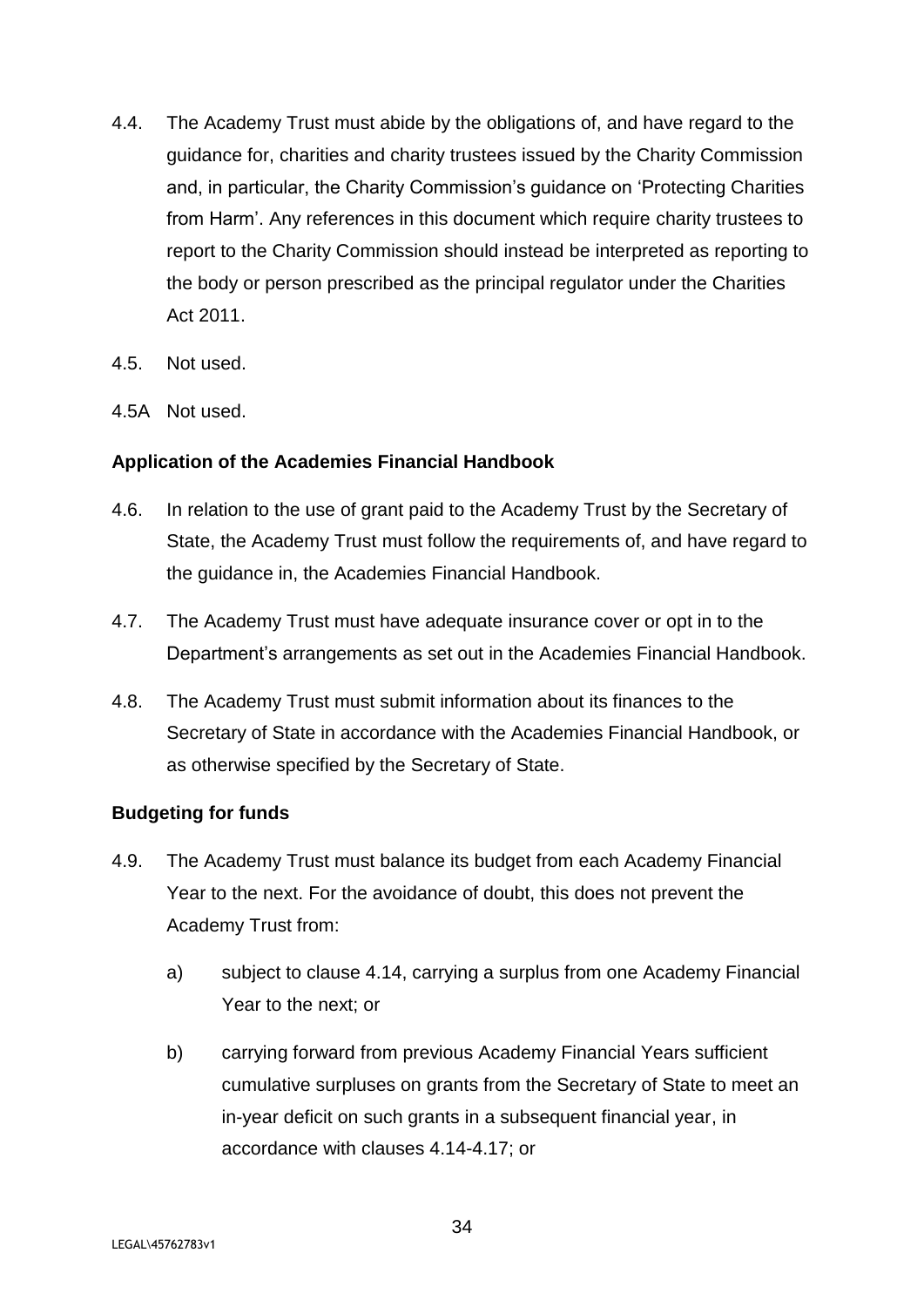- c) incurring an in-year deficit on funds from sources other than grants from the Secretary of State in any Academy Financial Year, provided it does not affect the Academy Trust's responsibility to ensure that the Academy balances its overall budget from each Academy Financial Year to the next.
- 4.10. The Academy Trust may spend or accumulate funds from private sources or public sources, other than grants from the Secretary of State. Any surplus from private or public sources other than grants from the Secretary of State must be separately identified in the Academy Trust's accounts.
- 4.11. Not used.
- 4.12. The Academy Trust's budget must be approved for each Academy Financial Year by the Board of Charity Trustees.
- 4.13. The approved budget must be submitted to the Secretary of State in a form, and by a date, to be notified by the Secretary of State.

#### <span id="page-34-0"></span>**Carrying forward of funds**

- 4.14. At the end of any Academy Financial Year the Academy Trust may carry forward unspent GAG from previous Academy Financial Years without limit (unless a limit is specified in the Academies Financial Handbook, or otherwise specified in writing by the Secretary of State, in which case that limit will apply).
- 4.15. The Academy Trust must use any GAG carried forward only for the purposes of GAG as set out in this Agreement, or otherwise as specified in the Academies Financial Handbook or in writing by the Secretary of State.
- 4.16. Not used.
- 4.17. Any additional grant made in accordance with clause 3.24, for a period after the Secretary of State has served a Termination Notice or a Termination Warning Notice, may be carried forward without limitation or deduction until the circumstances set out in clause 3.24 cease to apply, or the Academy closes.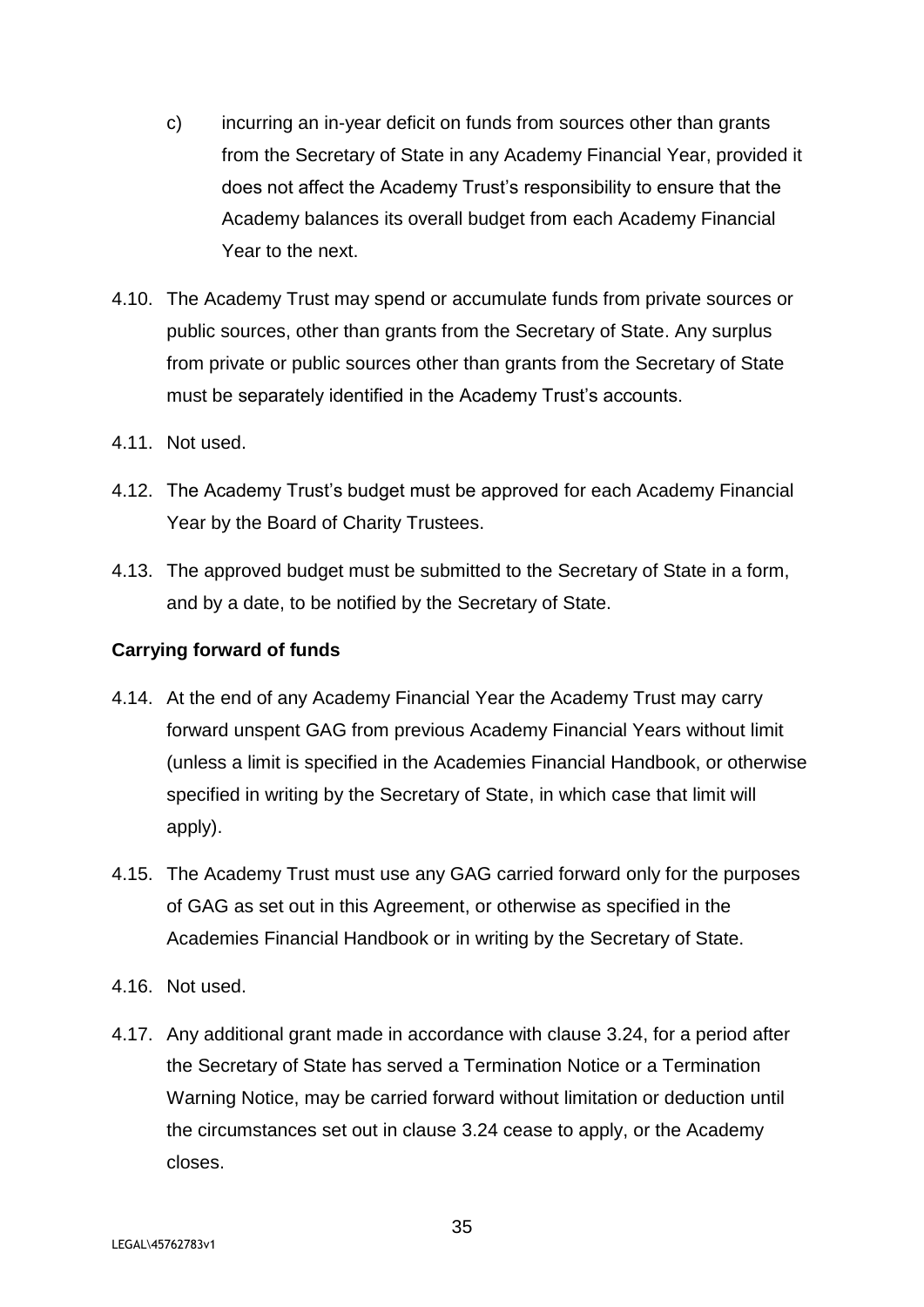4.18. Any unspent grant not allowed to be carried forward under clauses 4.14-4.17 may be taken into account in the payment of subsequent grant.

#### <span id="page-35-0"></span>**Annual accounts and audit**

- 4.19. The Academy Trust must prepare and file with Companies House the annual reports and accounts required by the Companies Act 2006.
- 4.20. In addition, the Academy Trust must prepare its annual reports and accounts for each Academy Financial Year:
	- a) in accordance with the Charity Commission's 'Accounting and Reporting by Charities: Statement of Recommended Practice', as if the Academy Trust were a registered charity; and
	- b) additionally as the Secretary of State directs.
- 4.21. The Academy Trust's accounts must be audited annually by independent auditors appointed in line with the Academies Financial Handbook.
- 4.22. The accounts must carry an audit report stating whether, in the auditors' opinion, the accounts show a true and fair view of the Academy Trust's affairs. The accounts must also be accompanied by such other audit reports, relating to the use of grants and other matters, as the Secretary of State directs.
- 4.23. The Academy Trust's annual report must include the names of all members of the Academy Trust who served during the year.
- 4.24. The Academy Trust's annual reports and accounts, and the auditor's reports, must be submitted to the Secretary of State by 31 December each Academy Financial Year, or as otherwise specified by the Secretary of State.
- 4.25. The Academy Trust must publish on its website its annual reports and accounts, current memorandum of association, Articles and Funding Agreement and the names of its Charity Trustees and members. The Secretary of State may also publish the Academy Trust's annual reports and accounts, and the audit report, as he sees fit.

#### <span id="page-35-1"></span>**Keeping financial records**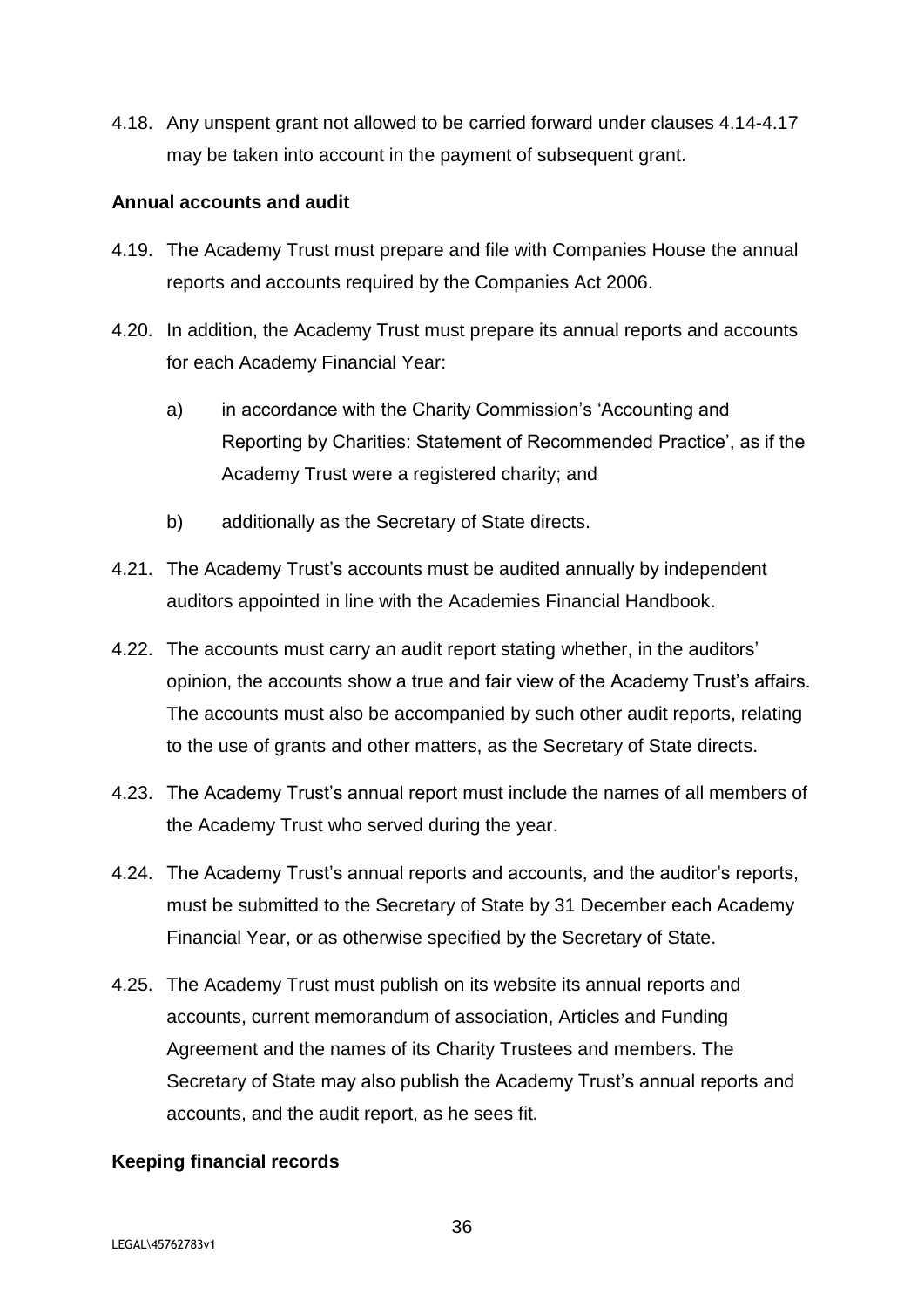4.26. The Academy Trust must keep proper accounting records. Statements of income and expenditure, statements of cash flow and balance sheets must be produced in such form and frequency as the Secretary of State directs.

#### <span id="page-36-0"></span>**Access to financial records**

- 4.27. The books of accounts and all relevant records, files and reports of the Academy Trust, including those relating to financial controls, must be open at all reasonable times to officials of the DfE and the National Audit Office, and to their agents and contractors, for inspection or carrying out value for money assessments. The Academy Trust must give those officials and contractors reasonable assistance with their enquiries. For the purposes of this clause 'relevant' means in any way relevant to the provision and use of grants provided by the Secretary of State under this Agreement.
- 4.28. The Secretary of State may, at his expense, instruct auditors to report to him on the adequacy and effectiveness of the Academy Trust's accounting systems and internal controls to standards determined by the Secretary of State, and to make recommendations for improving the Academy Trust's financial management.

# <span id="page-36-1"></span>**Acquiring and disposing of Publicly Funded Assets**

- 4.29. In relation to Publicly Funded Assets, the Academy Trust must not, without the Secretary of State's consent:
	- a) acquire or dispose of freehold land;
	- b) take up or grant a lease of land;
	- c) dispose of any other class of capital asset,

except as expressly permitted in the Academies Financial Handbook, and subject to Part 3 of Schedule 1 to the Academies Act 2010.

4.30. The Academy Trust must give the Secretary of State 30 days' notice of its intention to take any of the actions in clause  $4.29$  (a) – (c) regardless of whether the Secretary of State's consent is required.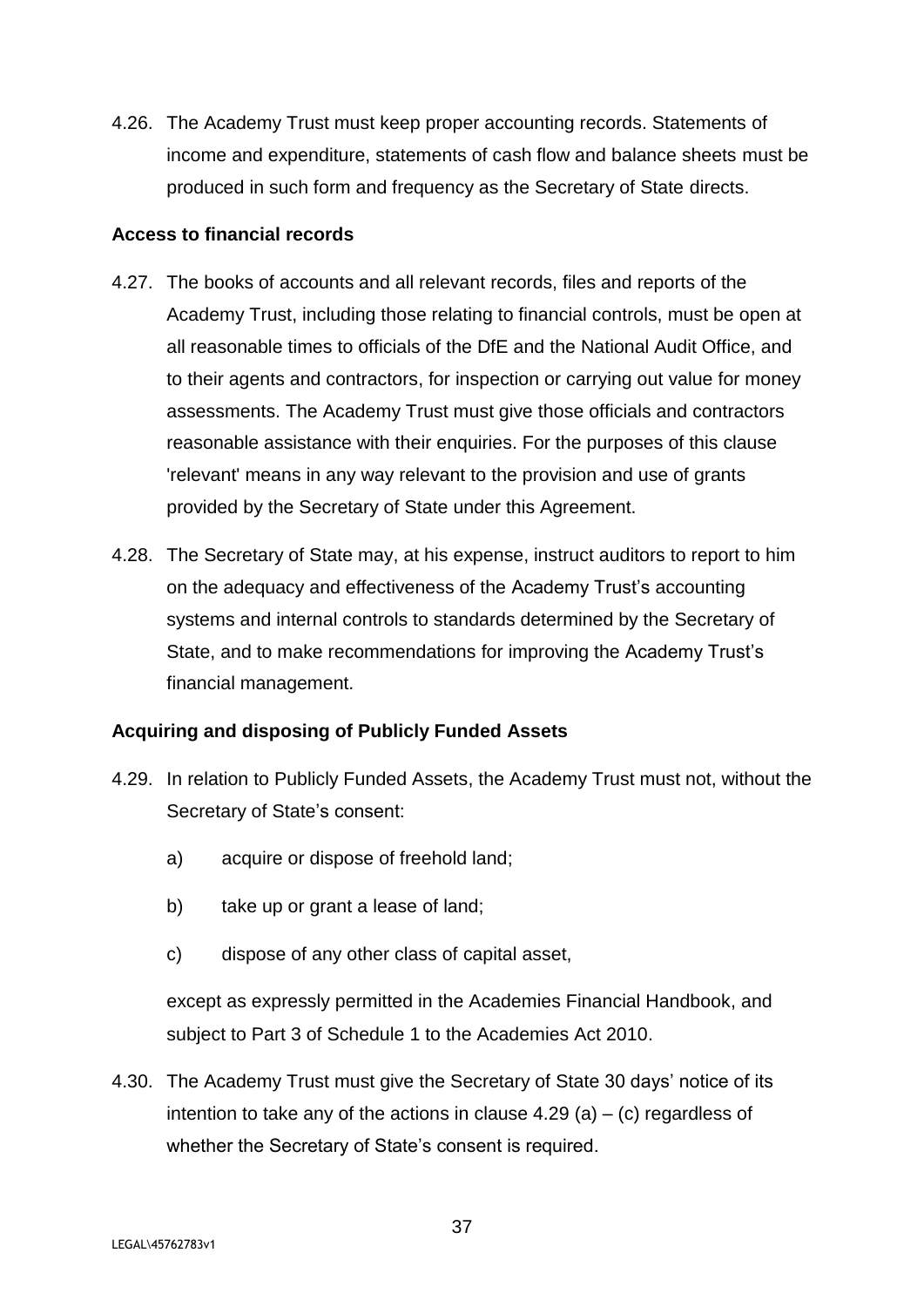## <span id="page-37-0"></span>**Retaining proceeds from the disposal of capital assets**

- 4.31. Except as permitted in the Academies Financial Handbook, if the Academy Trust sells capital assets which were acquired or enhanced wholly or partly using payments made by or on behalf of HM Government, the Academy Trust must pay to the Secretary of State, at his request, an amount of the sale proceeds equivalent to the proportion of the original cost of the acquisition or enhancement which was met by or on behalf of HM Government.
- 4.32. If the Academy Trust sells a capital asset which was transferred to it for no or nominal consideration from an LA, the Predecessor School or the Predecessor School's foundation, the Academy Trust must, if required by the Secretary of State, pay all or part of the sale proceeds to the LA or to the Secretary of State, taking into account the amount of the proceeds to be reinvested by the Academy Trust.

#### <span id="page-37-1"></span>**Transactions outside the usual planned range**

- 4.33. In relation to Publicly Funded Assets, the Academy Trust must not, without the Secretary of State's consent:
	- a) give any guarantees, indemnities or letters of comfort, except such as are given in normal contractual relations; or
	- b) write off any debts or liabilities owed to it; or
	- c) offer to make any special payments as defined in HM Treasury's publication 'Managing Public Money' (including ex gratia payments, staff severance payments and compensation payments)

if the value of those transactions would be above any threshold specified in the Academies Financial Handbook.

4.34. The Academy Trust must give the Secretary of State 30 days' notice (or such shorter period as the Secretary of State may agree) of its intention to take any of the actions in clause  $4.33$  (a) – (c) regardless of whether the Secretary of State's consent is required.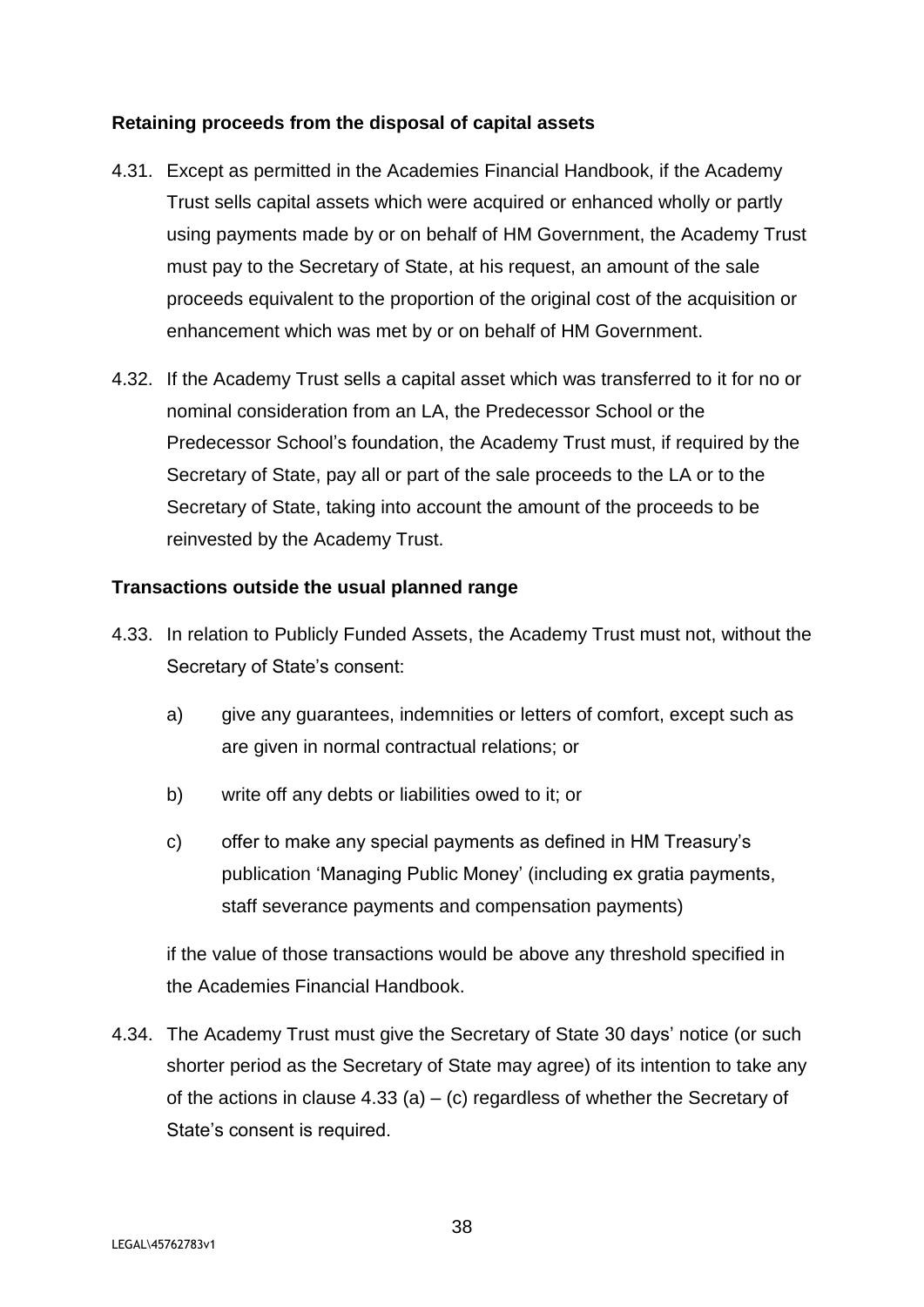4.35. The Academy Trust must promptly notify the Secretary of State of any loss arising from suspected theft or fraud in line with the requirements in the Academies Financial Handbook, or otherwise specified by the Secretary of State.

#### <span id="page-38-0"></span>**Borrowing**

4.36. Except as permitted in the Academies Financial Handbook, the Academy Trust must not borrow against Publicly Funded Assets, or so as to put Publicly Funded Assets at risk, without the Secretary of State's consent.

#### <span id="page-38-1"></span>**5. LAND CLAUSES**

<span id="page-38-2"></span>"**Land**" means the land at Botley Road, Fair Oak, Eastleigh, Hampshire, SO50 7AN, being the land registered with title number HP750700 and demised by the Lease.

"**Lease**" means the lease or other occupational agreement between the Academy Trust and a third party (the "**Landlord**") under which the Academy Trust derives title to the Land.

"**Property Notice**" means any order, notice, proposal, demand or other requirement issued by any competent authority (including the Landlord) which materially affects the Academy Trust's ability to use the Land for the purposes of the Academy.

#### **Restrictions on Land transfer**

- 5.1. The Academy Trust must:
	- a) within 28 days of the signing of this Agreement in circumstances where the Land is transferred to the Academy Trust prior to the date of this Agreement, or otherwise within 28 days of the transfer of the Land to the Academy Trust, apply to the Land Registry using Form RX1 for the following restriction (the "Restriction") to be entered in the proprietorship register for the Land:

*No disposition of the registered estate by the proprietor of the registered estate is to be registered without a written consent signed by the Secretary of State for Education, of Sanctuary Buildings, Great Smith Street, London SW1P 3BT;*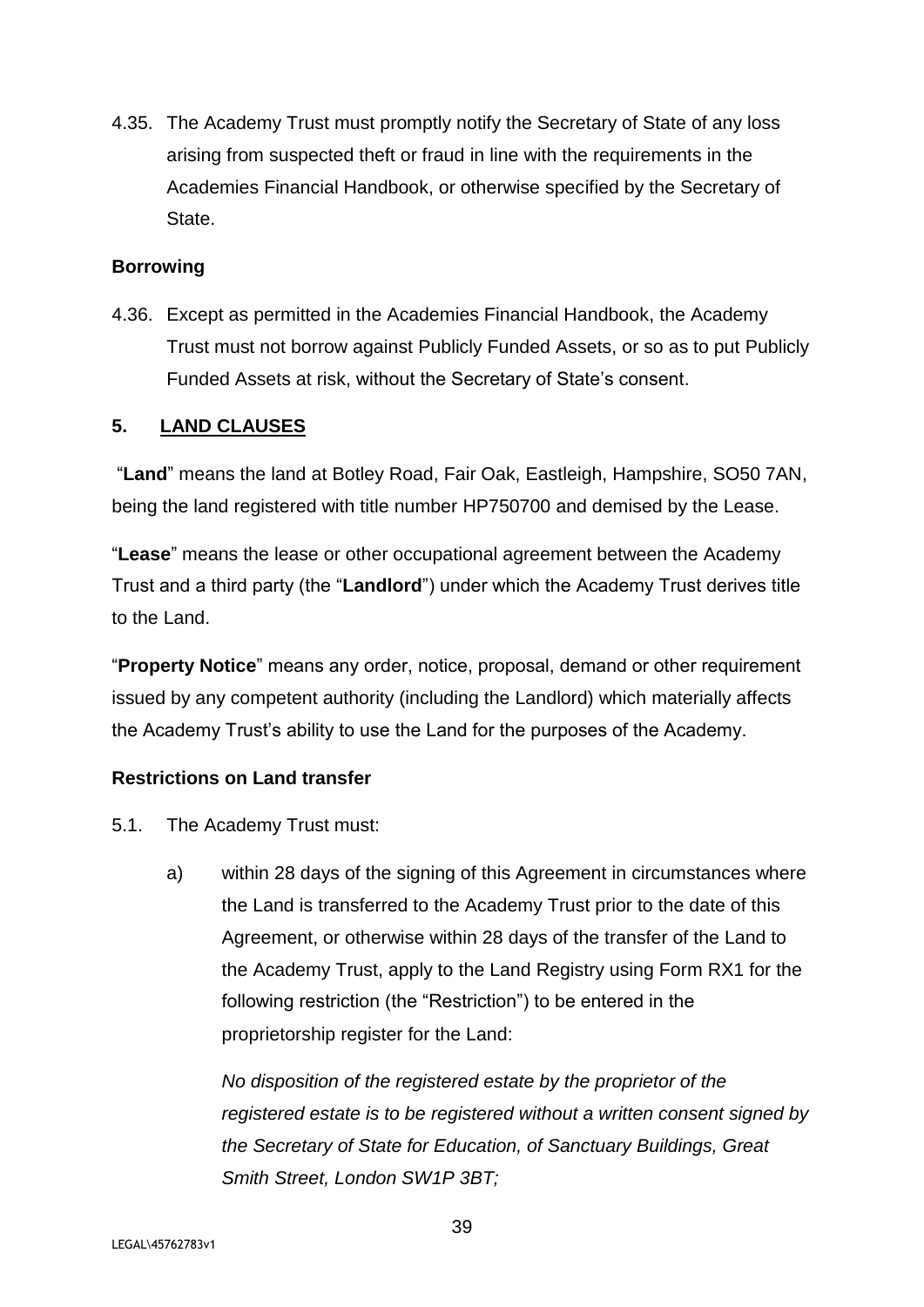- b) take any further steps reasonably required to ensure that the Restriction is entered on the proprietorship register;
- c) promptly confirm to the Secretary of State when the Restriction has been registered;
- d) if it has not registered the Restriction, permit the Secretary of State to do so in its place; and
- e) not, without the Secretary of State's consent, apply to disapply, modify, cancel or remove the Restriction, whether by itself, a holding company, a subsidiary company, or a receiver, administrator or liquidator acting in the name of the Academy Trust.

#### **Obligations of the Academy Trust**

- 5.2. The Academy Trust must keep the Land clean and tidy and make good any damage or deterioration to the Land. The Academy Trust must not do anything to lessen the value or marketability of the Land without the Secretary of State's consent.
- 5.3. The Academy Trust must comply with the Lease and promptly enforce its rights against the Landlord.
- 5.4. The Academy Trust must not, without the Secretary of State's consent:
	- a) terminate, vary, surrender, renew, dispose of or agree any revised rent under the Lease;
	- b) grant any consent or licence; or
	- c) create or allow any encumbrance; or
	- d) part with or share possession or occupation; or
	- e) enter into any onerous or restrictive obligations,

in respect of all or part of the Land.

#### **Option**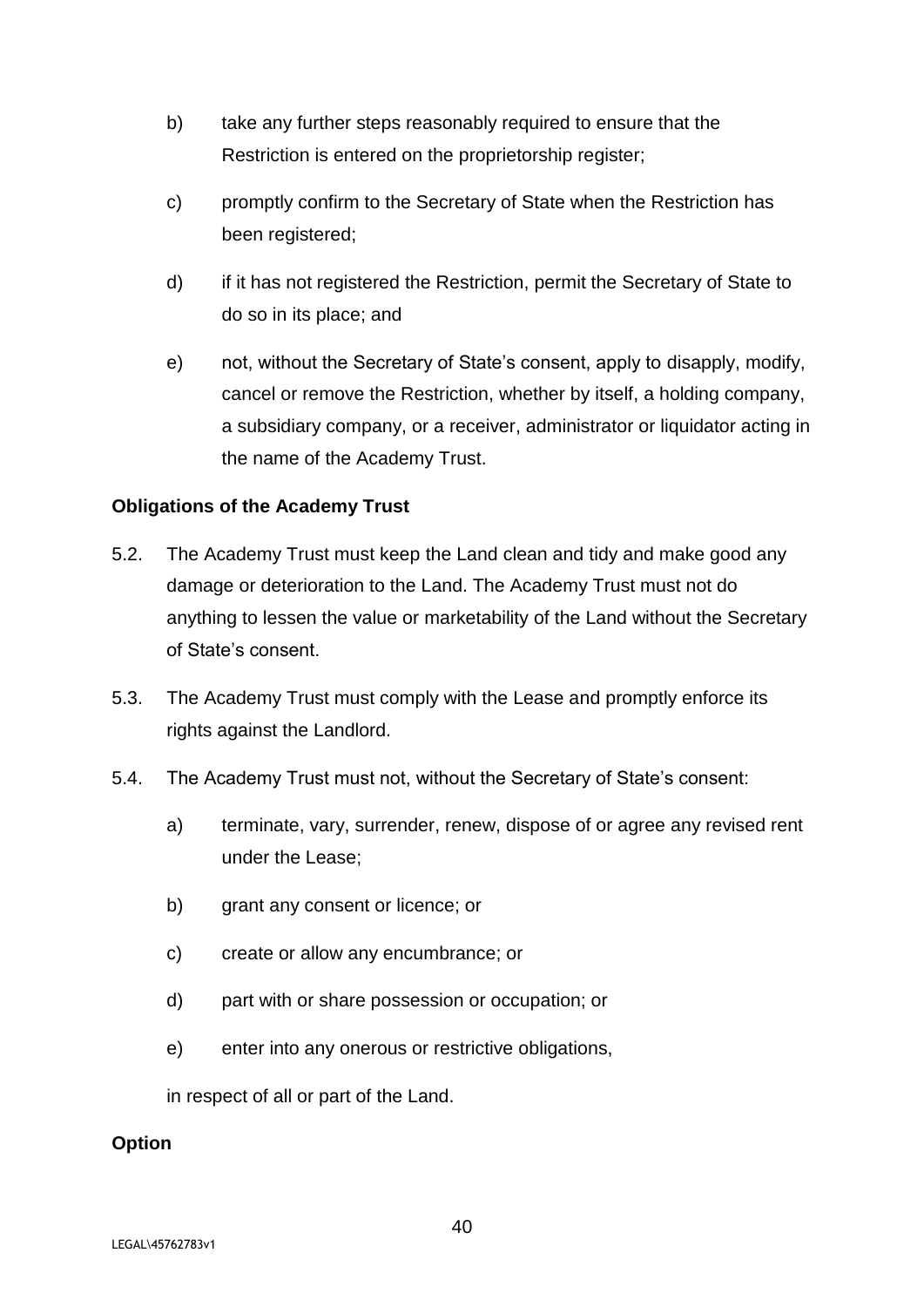5.5. The Academy Trust grants and the Secretary of State accepts an option (the "**Option**") to acquire the Land at nil consideration. The Secretary of State may exercise the Option in writing on termination of this Agreement. If the Option is exercised, completion will take place 28 days after the exercise date in accordance with the Law Society's Standard Conditions of Sale for Commercial Property in force at that date.

#### **Option notice**

- 5.6. The Academy Trust:
	- a) must, within 14 days after acquiring the Land or, if later, after signing this Agreement, apply to the Land Registry on Form AN1 (including a copy of this Agreement) for a notice of the Option (the "**Option Notice**") to be entered in the register, taking any further steps required to have the Option Notice registered and promptly confirming to the Secretary of State when this has been done;
	- b) if it has not registered the Option Notice, agrees that the Secretary of State may apply to register it using Form UN1;
	- c) must not, without the Secretary of State's consent, apply to disapply, modify or remove the Option Notice, whether by itself, a holding company, a subsidiary company, or a receiver, administrator or liquidator acting in the name of the Academy Trust, and
	- d) must, in the case of previously unregistered land, within 14 days after acquiring the Land or, if later, after signing this Agreement, apply to register a Class C(iv) land charge in the Land Charges Registry, and send the Secretary of State a copy of the relevant entry within 7 days after the registration has been completed. If the Secretary of State considers that the Academy Trust has not complied with this clause, he may apply to secure the registration.

# **Property notices**

5.7. If the Academy Trust receives a Property Notice, it must: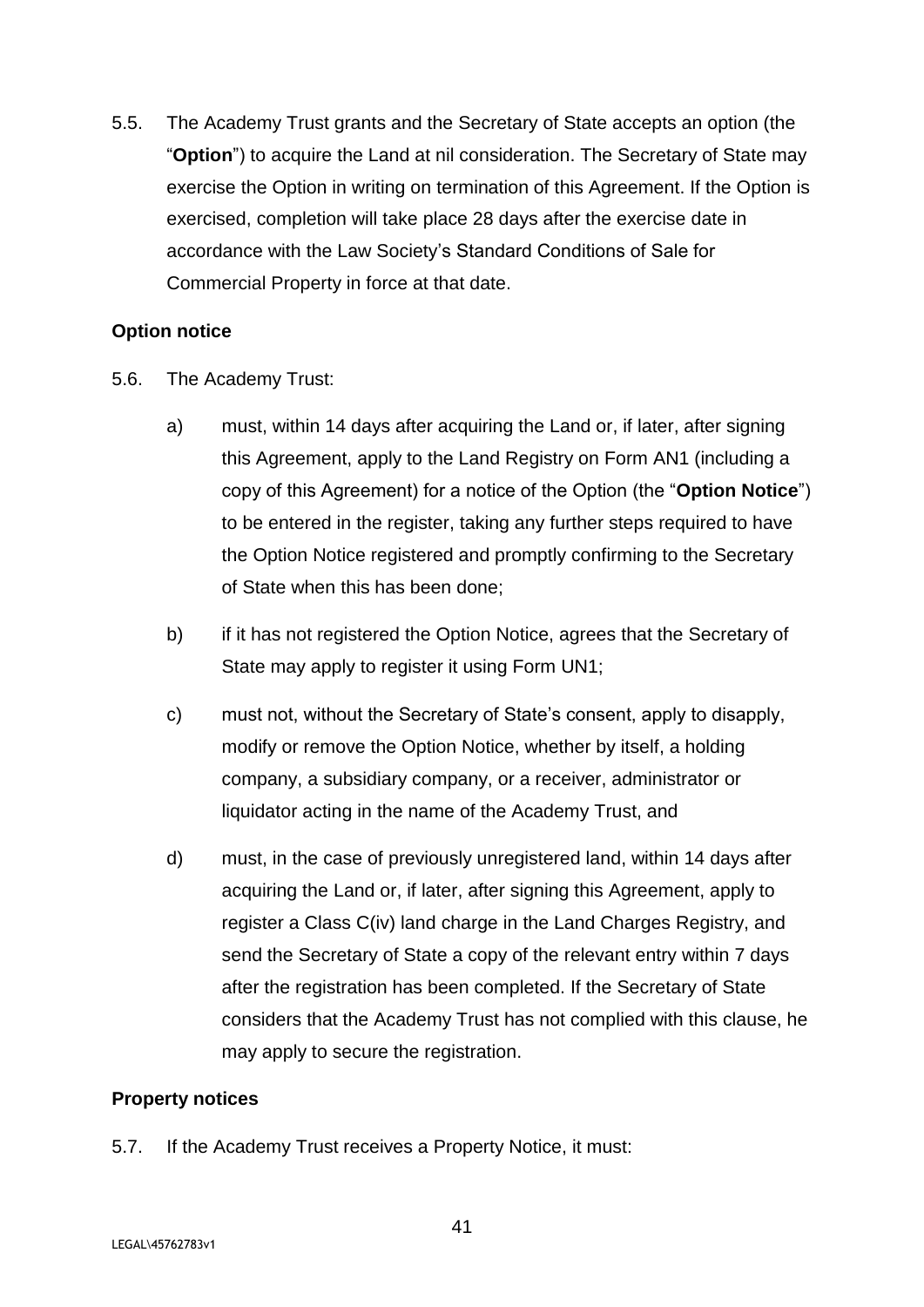- a) send a copy of it to the Secretary of State within 14 days, stating how the Academy Trust intends to respond to it;
- b) promptly give the Secretary of State all the information he asks for about it;
- c) allow the Secretary of State to take all necessary action, with or instead of the Academy Trust, to comply with it, and
- d) use its best endeavours to help the Secretary of State in connection with it.

#### **Breach of Lease**

- 5.8. If the Academy Trust is, or if it is reasonably foreseeable that it will be, in material breach of the Lease, the Academy Trust must immediately give written notice to the Secretary of State stating what the breach is and what action the Academy Trust has taken or proposes to take to remedy it, including timescales where appropriate.
- 5.9. After notifying the Secretary of State under clause 5.8, the Academy Trust must:
	- a) promptly give the Secretary of State all the information he asks for about the breach;
	- b) allow the Secretary of State to take all necessary action, with or instead of the Academy Trust, to remedy or prevent the breach, and
	- c) use its best endeavours to help the Secretary of State to remedy or prevent the breach.

#### **Sharing the Land**

- 5.10 Where:
	- a) the Secretary of State identifies basic or parental need for additional places in the area in which the Academy is situated; and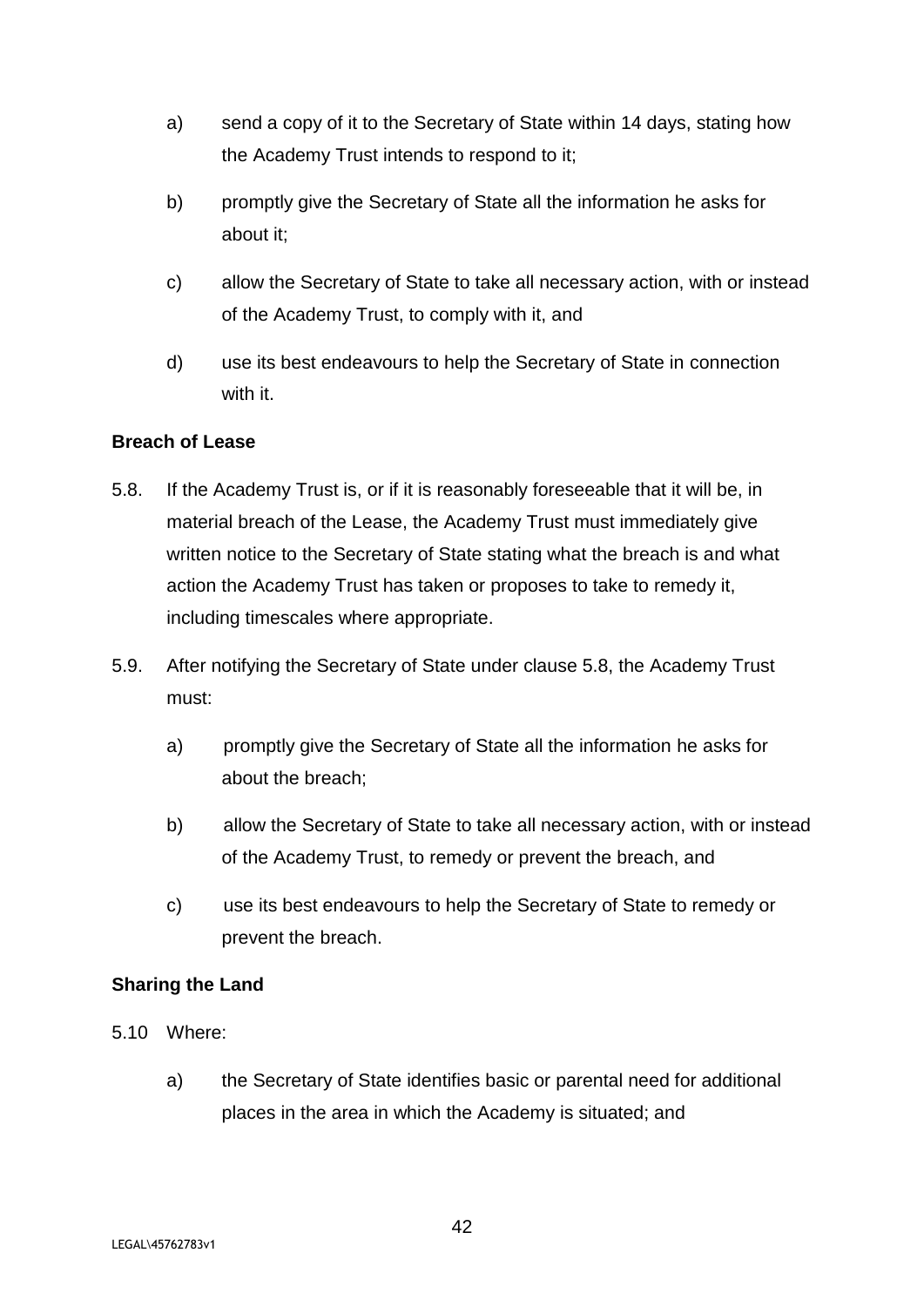b) the Secretary of State then considers that not all the Land is needed for the operation of the Academy at planned capacity,

the Secretary of State must consult with the Academy Trust to determine whether part of the Land could be demised or sublet to another Academy Trust, as the Secretary of State considers appropriate, for the purpose of that Academy Trust establishing and maintaining an educational institution on the Land.

- 5.11 To the extent the Academy Trust and the Secretary of State agree to part of the Land being demised or sublet in accordance with clause 5.10, the Academy Trust must use its best endeavours to procure either the approval of the Landlord or any necessary amendments to the Lease in order to enable it to share occupation of the Land with the incoming Academy trust and to provide the incoming Academy Trust with security of tenure over the Land occupied by it, and shall enter into any legal arrangements which the Secretary of State requires for this purpose. The Secretary of State shall meet the necessary and reasonable costs incurred by the Academy Trust in connection with this clause.
- 5.12 For the purposes of clause 5.10:
	- a) a **basic need** will arise when the forecast demand for pupil places in the area where the Academy is situated is greater than the existing capacity to provide them;
	- b) a **parental need** will arise when the DfE is actually aware of an additional demand for pupil places in the area where the Academy is situated, following representations from parents in that area; and
	- c) **planned capacity** has the meaning given in clause 2.10.

# <span id="page-42-0"></span>*6.* **COMPLAINTS**

6.1. If a complaint is made about matters arising wholly or partly before the Academy opened, and all or part of that complaint was investigated by the Local Government Ombudsman under Part III of the Local Government Act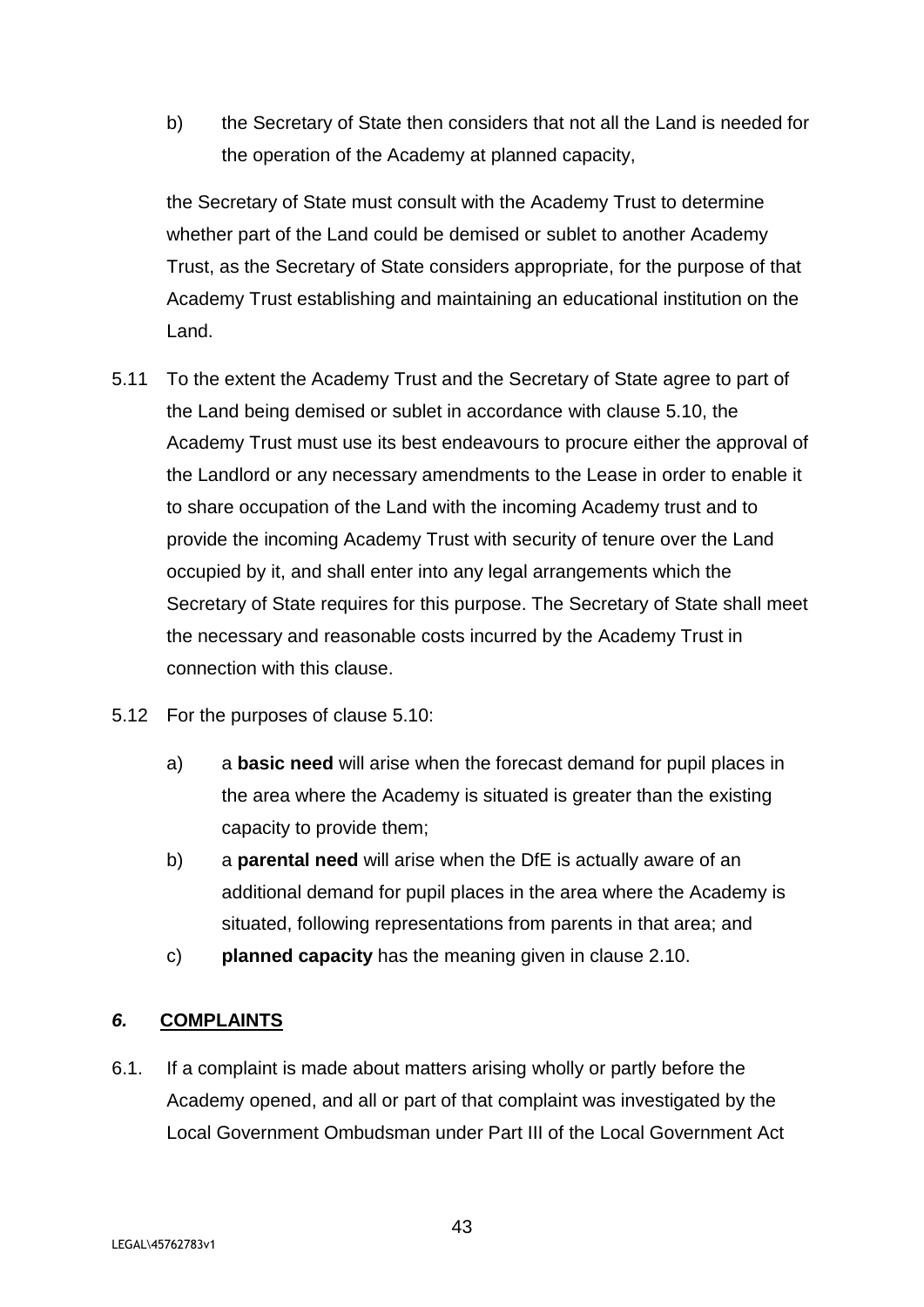1974 ("**Part III**"), or could have been investigated under Part III if the Predecessor School had remained a maintained school, the Academy Trust:

- a) must abide by the provisions of Part III as if the Academy were a maintained school;
- b) agrees that the Secretary of State will have the power to investigate the subject of the complaint as if it had taken place after the Academy opened; and
- c) must act in accordance with any recommendation from the Secretary of State as if that recommendation had been made under Part III and the Academy were a maintained school.
- 6.2. If the Secretary of State could have given an order or a direction under sections 496 or 497 of the Education Act 1996 to the governing body of the Predecessor School relating to matters occurring within the 12 months immediately before the Academy opened, the Academy Trust:
	- a) agrees that the Secretary of State may give orders or directions to the Academy Trust as though the Academy were a maintained school and sections 496 and 497 applied to the governing body of that maintained school; and
	- b) must act in accordance with any such order or direction from the Secretary of State.
- 6.3. If a complaint made to the governing body of the Predecessor School has not been fully investigated when the Academy opens, the Academy Trust must continue to investigate that complaint in accordance with the complaints procedures established by that governing body.
- 6.4. If a complaint is made to the Academy Trust about matters arising wholly or partly during the 12 months before the Academy opened, the Academy Trust agrees to investigate that complaint as if the matter complained of had taken place after the Academy opened.

# <span id="page-43-0"></span>**7. TERMINATION**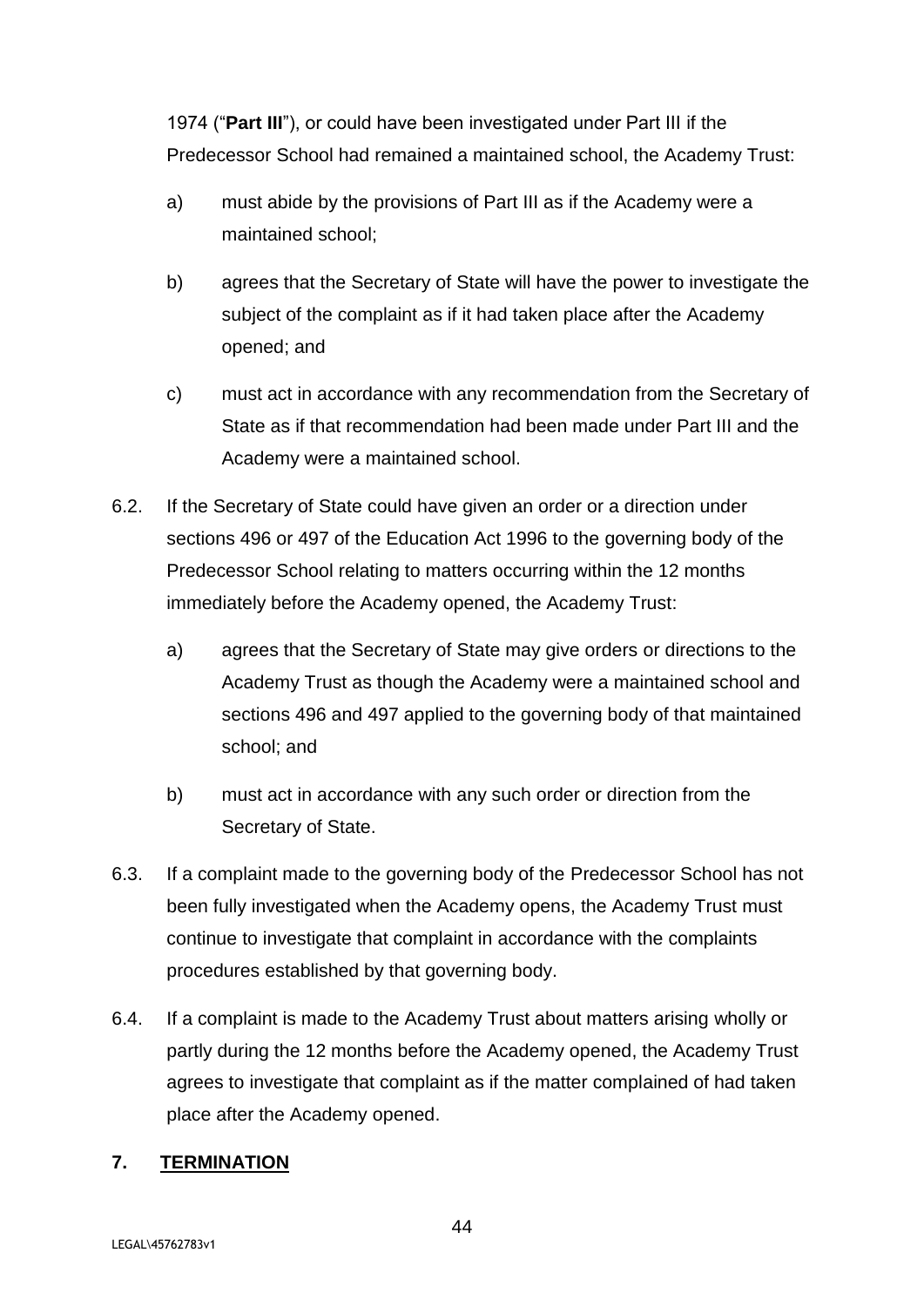# <span id="page-44-0"></span>**Termination by either party**

7.1. Either party may give at least seven Academy Financial Years' notice to terminate this Agreement. Such termination would take effect on 31 August of the relevant year.

## <span id="page-44-1"></span>**Termination Warning Notice**

- 7.2. The Secretary of State may serve a Termination Warning Notice where he considers that:
	- a) the Academy Trust has breached the provisions of this Agreement; or
	- b) the standards of performance of pupils at the Academy are unacceptably low; or
	- c) there has been a serious breakdown in the way the Academy is managed or governed; or
	- d) the safety of pupils or staff is threatened, including by a breakdown of discipline; or
	- e) the Academy is coasting provided he has notified the Academy Trust that it is coasting.
- 7.3. A Termination Warning Notice served under clause 7.2 will specify:
	- a) the action the Academy Trust must take;
	- b) the date by which the action must be completed; and
	- c) the date by which the Academy Trust must make any representations, or confirm that it agrees to undertake the specified action.
- 7.4. The Secretary of State will consider any representations from the Academy Trust which he receives by the date specified in the Termination Warning Notice. The Secretary of State may amend the Termination Warning Notice to specify further action which the Academy Trust must take, and the date by which it must be completed.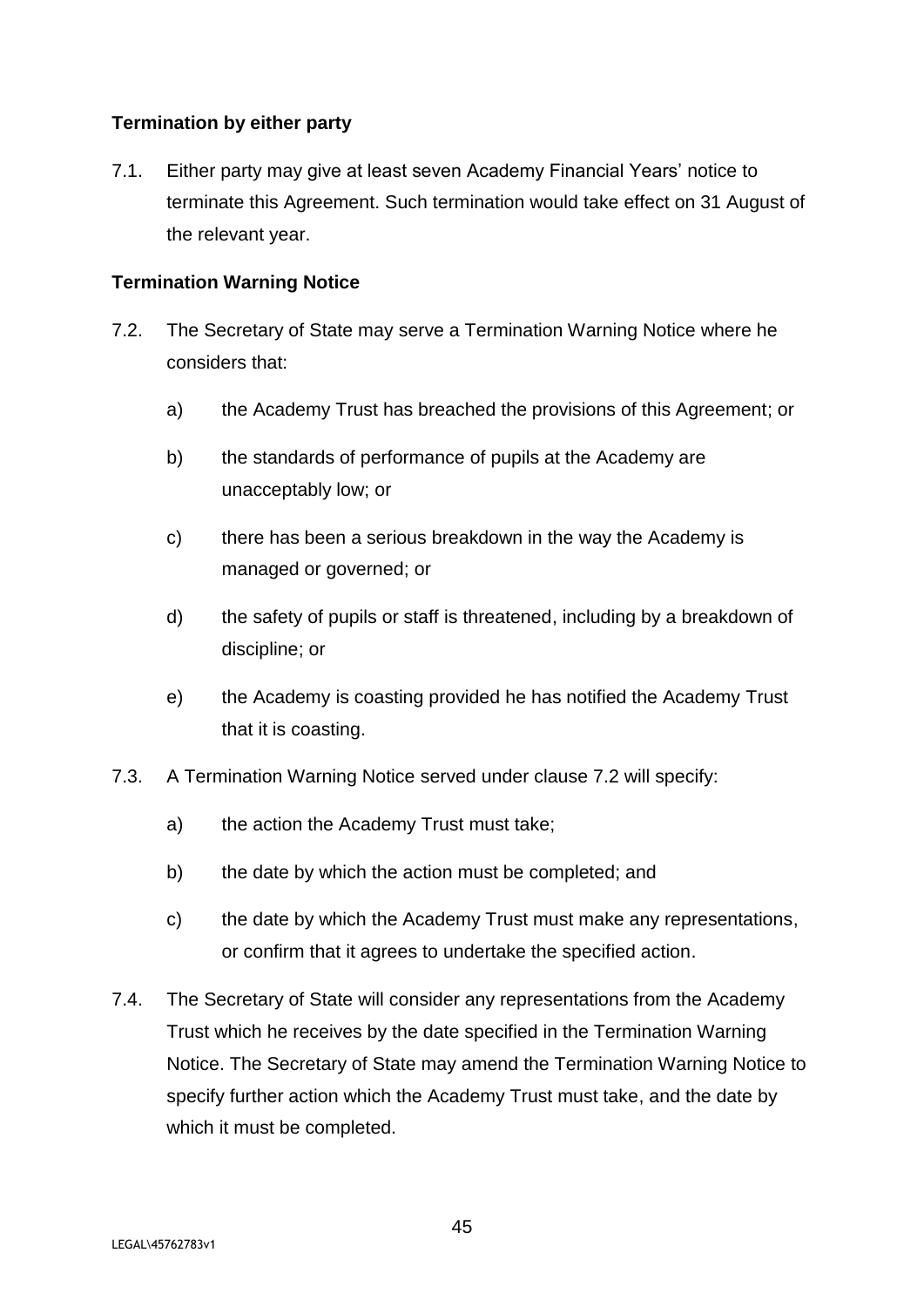7.5. If the Secretary of State considers that the Academy Trust has not responded to the Termination Warning Notice as specified under clause 7.3(c), or has not completed the action required in the Termination Warning Notice under clauses 7.3(a) and (b) (and any further action specified under clause 7.4) he may serve a Termination Notice.

#### <span id="page-45-0"></span>**Termination by the Secretary of State after inspection**

- 7.6. If the Chief Inspector gives notice to the Academy Trust that:
	- a) special measures are required to be taken in relation to the Academy; or
	- b) the Academy requires significant improvement,

the Secretary of State may serve a Termination Warning Notice, specifying the date by which the Academy Trust must make any representations.

- 7.6A Not used.
- 7.7. If the Secretary of State has served a Termination Warning Notice under clause 7.6 and:
	- a) has not received any representations from the Academy Trust by the date specified in the notice; or
	- b) having considered the representations made by the Academy Trust remains satisfied that this Agreement should be terminated,

he may serve a Termination Notice.

7.8. Not used.

#### <span id="page-45-1"></span>**Termination by the Secretary of State**

7.9. If the Secretary of State has determined that the Academy will be removed from the Register of Independent Schools and no appeal against the determination is pending, he may serve a Termination Notice.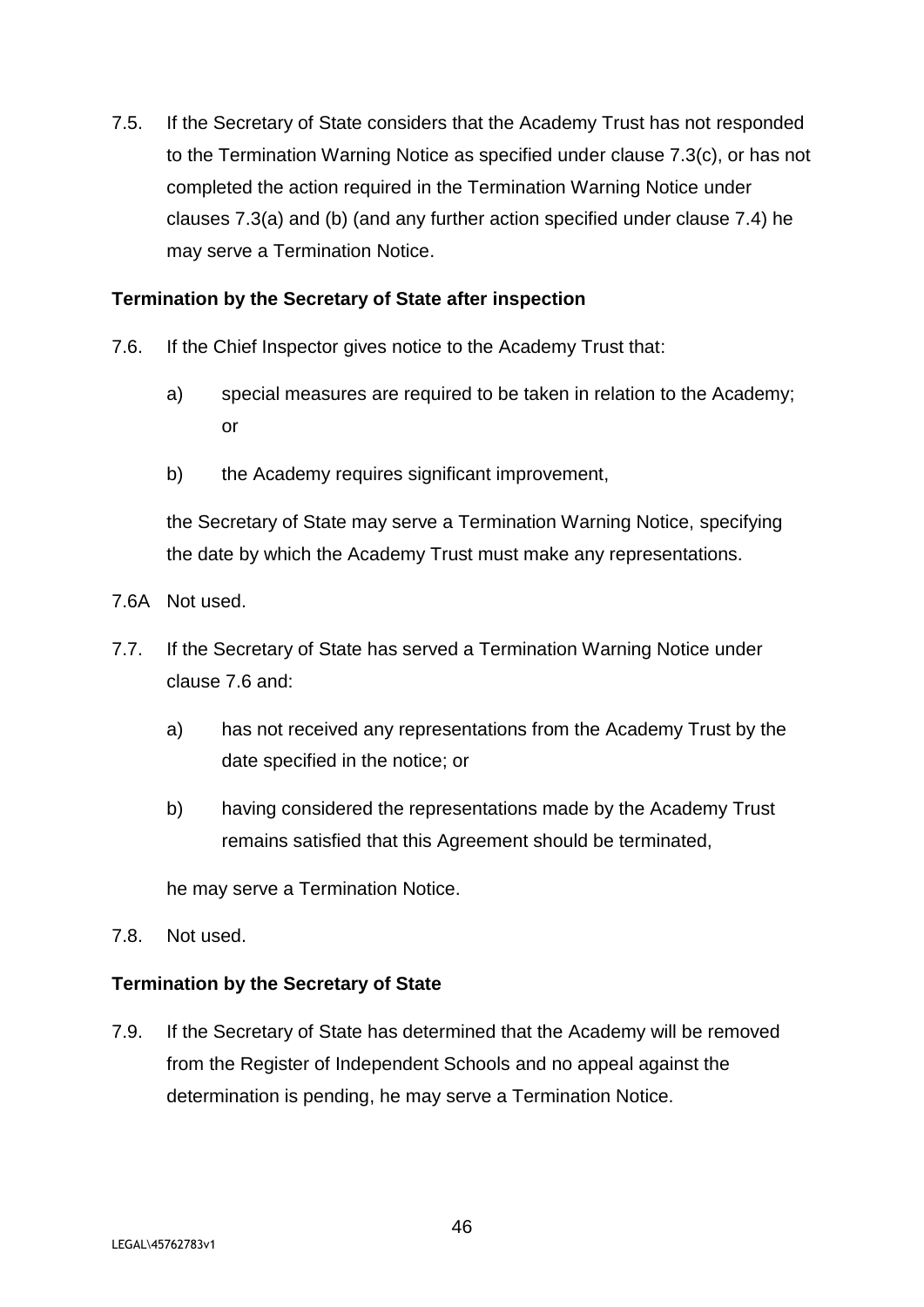- 7.10. The Secretary of State may serve a Termination Notice if any of the following events occurs, or if he considers that there is a serious risk that any of them may occur:
	- a) the Academy Trust calls a formal or informal meeting of its creditors or enters into any formal or informal composition or arrangement with its creditors; or
	- b) the Academy Trust proposes a voluntary arrangement within section 1 of the Insolvency Act 1986; or
	- c) the Academy Trust cannot pay its debts within the meaning of section 123 of the Insolvency Act 1986 with, for the purposes of this clause, section 123 (1)(a) of this Act having an effect as if £10,000 were substituted for £750. The Academy Trust will not be considered unable to pay its debts for the purposes of this clause if it is contesting any such demand in good faith ; or
	- d) the Academy Trust has a receiver and manager (except those appointed by the Charity Commission under the Charities Act 2011), administrator or administrative receiver appointed over all or part of its undertakings, assets or income; or
	- e) any distraint, execution or other process is levied or enforced on any of the Academy Trust's property and is not paid out, withdrawn or discharged within 15 business days; or
	- f) the Academy Trust has passed a resolution for its winding up; or
	- g) an order is made for the winding up or administration of the Academy Trust.
- 7.11. The Academy Trust must promptly notify the Secretary of State, with an explanation of the circumstances, after receiving any petition which may result in an order for its winding up or administration.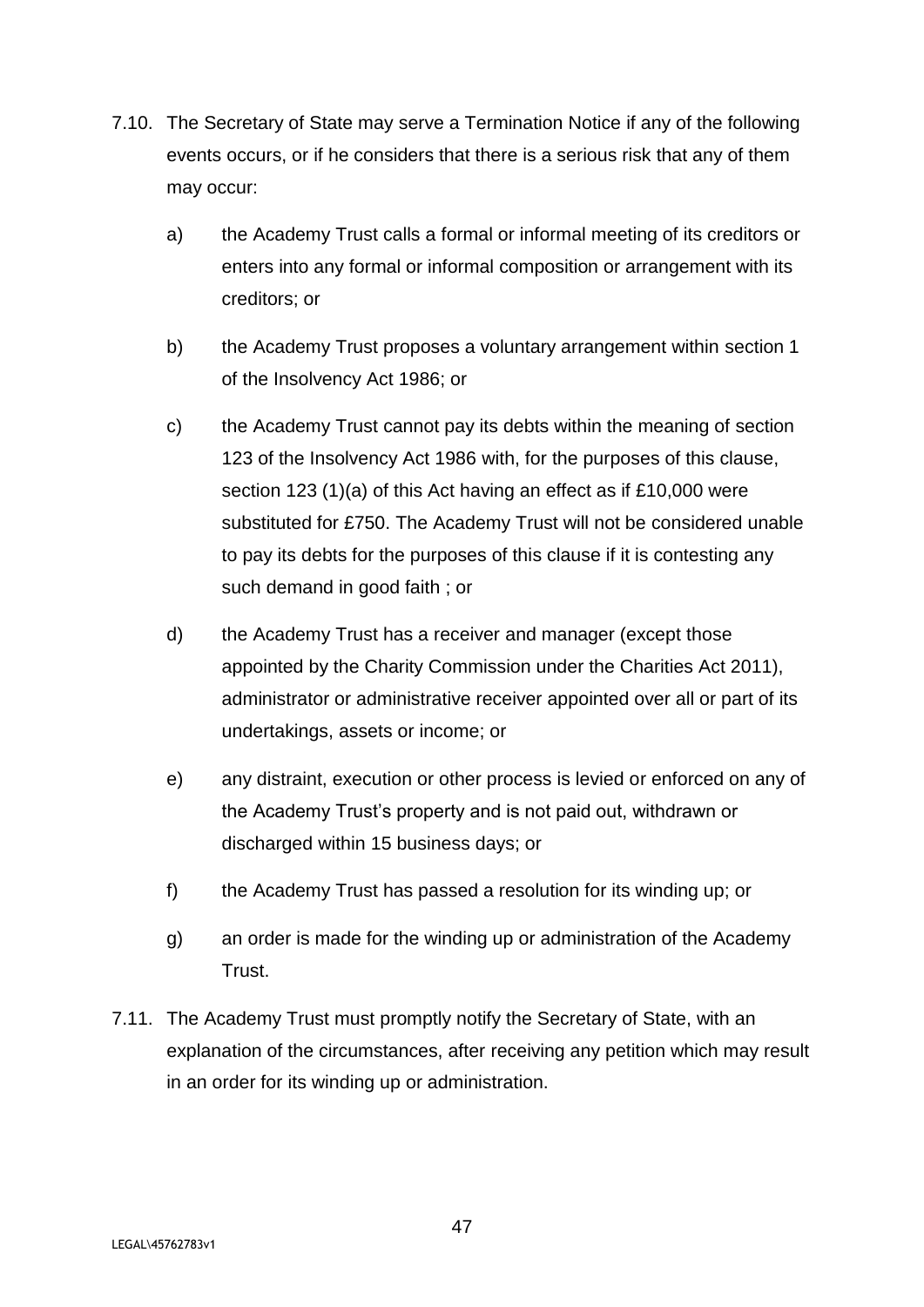- 7.12. If
	- a) Any Charity Trustee or member of the Academy Trust refuses to consent to any checks required under this Agreement, or as otherwise requested by the Secretary of State; or
	- b) The Secretary of State determines that any Charity Trustee or member of the Academy Trust is unsuitable,

the Secretary of State may:

- i. direct the Academy Trust to ensure that the Charity Trustee or member resigns or is removed within 42 days, failing which the Secretary of State may serve a Termination Notice; or
- ii. serve a Termination Notice.
- 7.13. For the purposes of clause 7.12 a Charity Trustee or member of the Academy Trust will be "unsuitable" if that Charity Trustee or member:
	- a) has been convicted of an offence;
	- b) has been given a caution in respect of an offence;
	- c) is subject to a relevant finding in respect of an offence; or
	- d) has engaged in relevant conduct,

as a result of which, the Secretary of State considers that that Charity Trustee or member is unsuitable to take part in the management of the Academy.

- 7.14. For the purposes of clause 7.13:
	- a) a Charity Trustee or member of the Academy Trust will be subject to a "relevant finding" in respect of an offence if:
		- i. that Charity Trustee or member has been found not guilty of the offence by reason of insanity;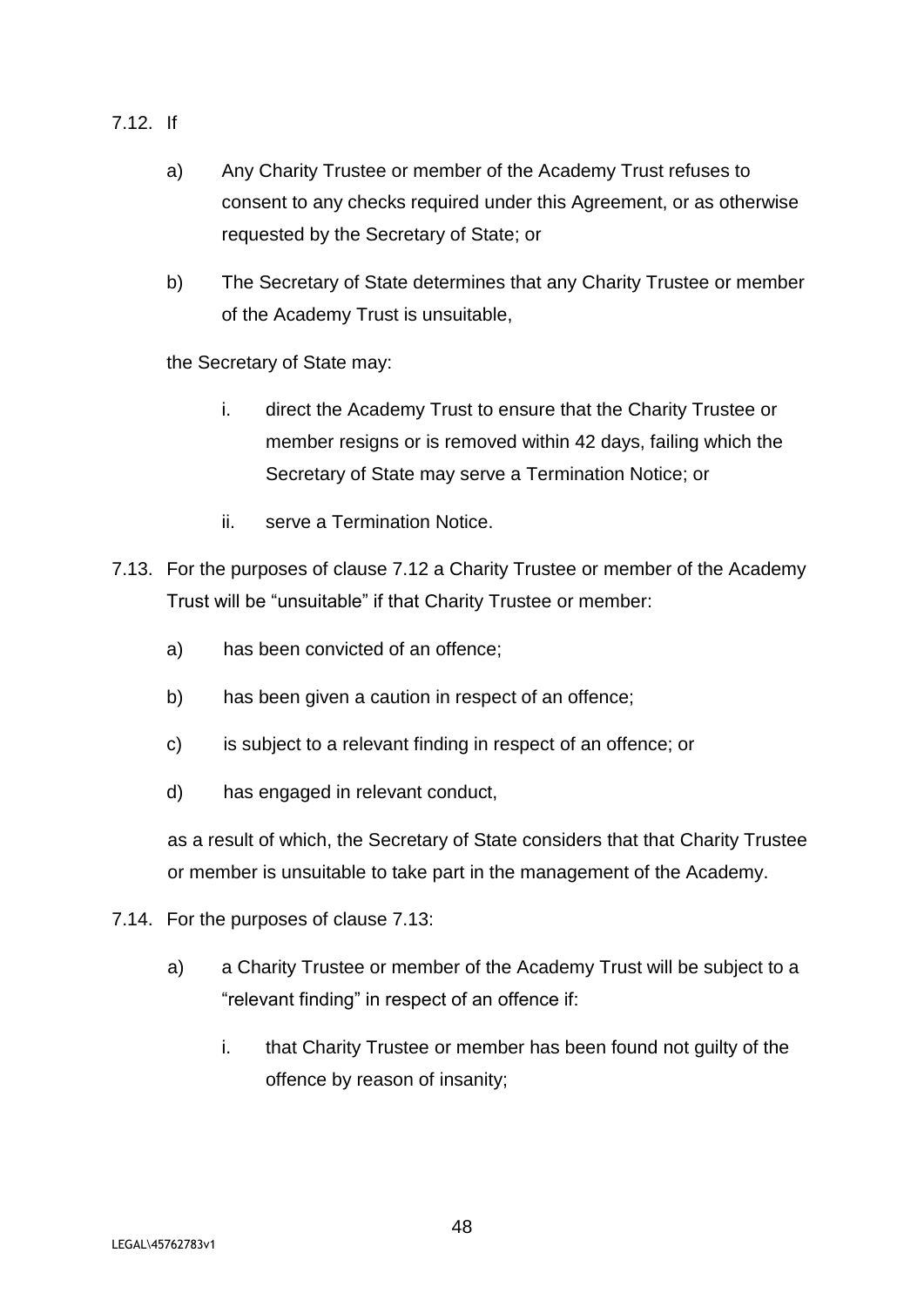- ii. that Charity Trustee or member has been found to be under a disability and to have done the act charged against them in respect of the offence; or
- iii. a court outside the United Kingdom has made a finding equivalent to that described in paragraphs (i) and (ii) above.
- b) "relevant conduct" is conduct by a Charity Trustee or member of the Academy Trust which is:
	- i. aimed at undermining the fundamental British values of democracy, the rule of law, individual liberty and mutual respect and tolerance of those with different faiths and beliefs; or
	- ii. found to be in breach of professional standards by a professional body; or
	- iii. so inappropriate that, in the opinion of the Secretary of State, it makes that Charity Trustee or member unsuitable to take part in the management of the Academy.
- 7.15. Not used.
- 7.16. Not used.
- 7.17. Not used.
- 7.18. Not used.
- 7.19. Not used.

#### <span id="page-48-0"></span>**Change of Control**

- 7.20. The Secretary of State may at any time, subject to clause 7.21, serve a Termination Notice if there is a change:
	- a) in the Control of the Academy Trust; or
	- b) in the Control of a legal entity that Controls the Academy Trust.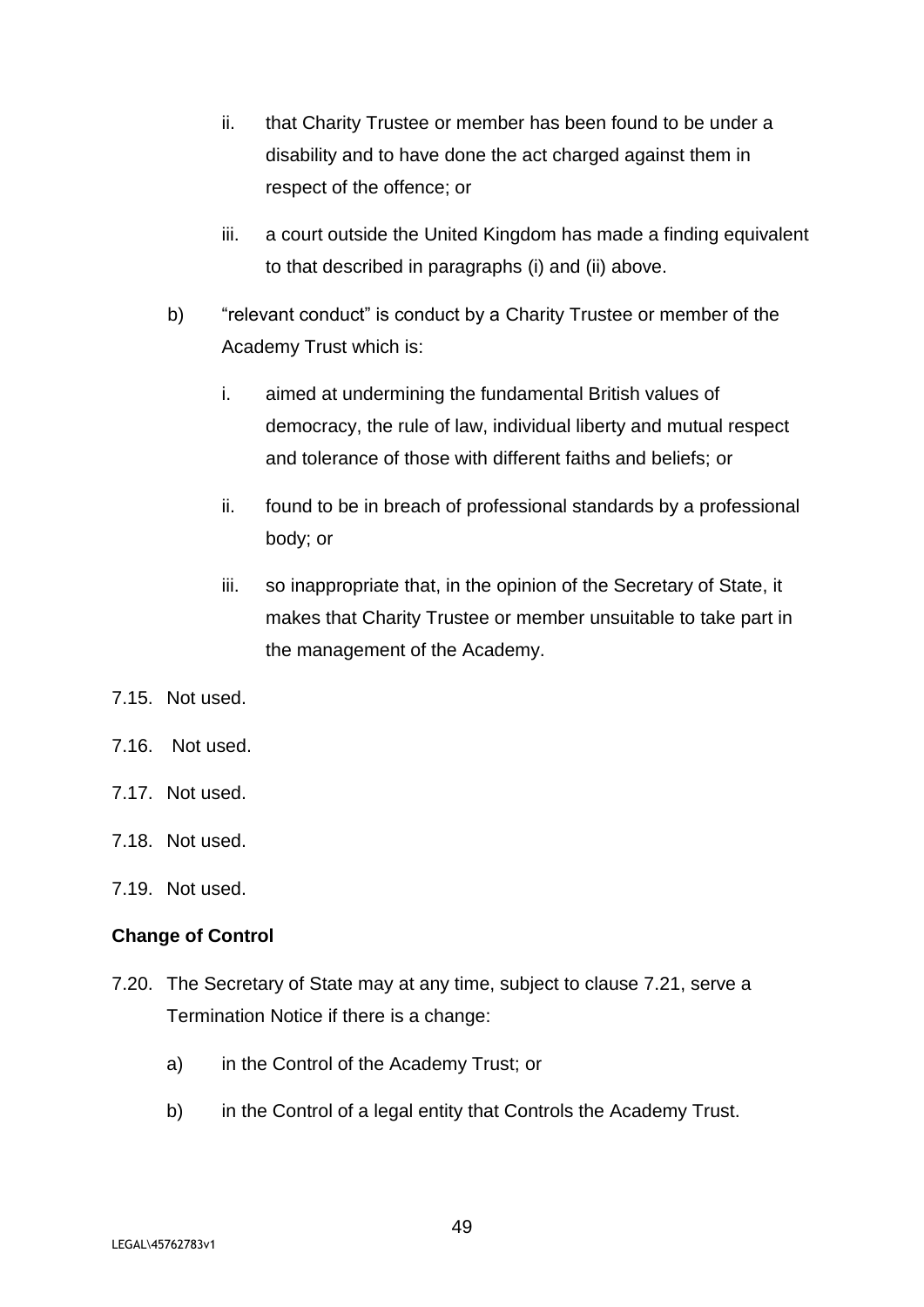- 7.21. Where a person ('P') is a member or director of a body corporate (as a corporation sole or otherwise) by virtue of an office, no change of Control arises merely by P's successor becoming a member or director in P's place.
- 7.22. The Academy Trust must promptly notify the Secretary of State if there is a proposed or actual change of Control of the Academy Trust, or of a legal entity that Controls the Academy Trust.
- 7.23. When notifying the Secretary of State under clause 7.22, the Academy Trust must seek his agreement that, if he is satisfied with the change of Control, he will not exercise his right to terminate this Agreement under clause 7.20.

#### <span id="page-49-0"></span>**Funding and admission during notice period**

- 7.24. If the Secretary of State serves a Termination Notice under clause 7.1, the Academy Trust may continue during the notice period to admit pupils to the Academy, and to receive GAG and EAG, in accordance with this Agreement.
- 7.25. If the Secretary of State serves a Termination Warning Notice or a Termination Notice otherwise than under clause 7.1, the Academy Trust may continue during the notice period to admit pupils to the Academy (unless the Secretary of State specifies otherwise), and to receive GAG and EAG, in accordance with this Agreement.

#### <span id="page-49-1"></span>**Effect of Termination**

- 7.26. If this Agreement is terminated, the Academy will cease to be an Academy within the meaning of sections 1 and 1A of the Academies Act 2010.
- 7.27. Subject to clauses 7.28 and 7.29, if the Secretary of State terminates this Agreement under clause 7.1, he will indemnify the Academy Trust. If the Secretary of State terminates this Agreement otherwise than under clause 7.1, he may at his discretion indemnify or compensate the Academy Trust.
- 7.28. The amount of any such indemnity or compensation will be determined by the Secretary of State, having regard to representations made to him by the Academy Trust, and will be paid as and when the Secretary of State considers appropriate.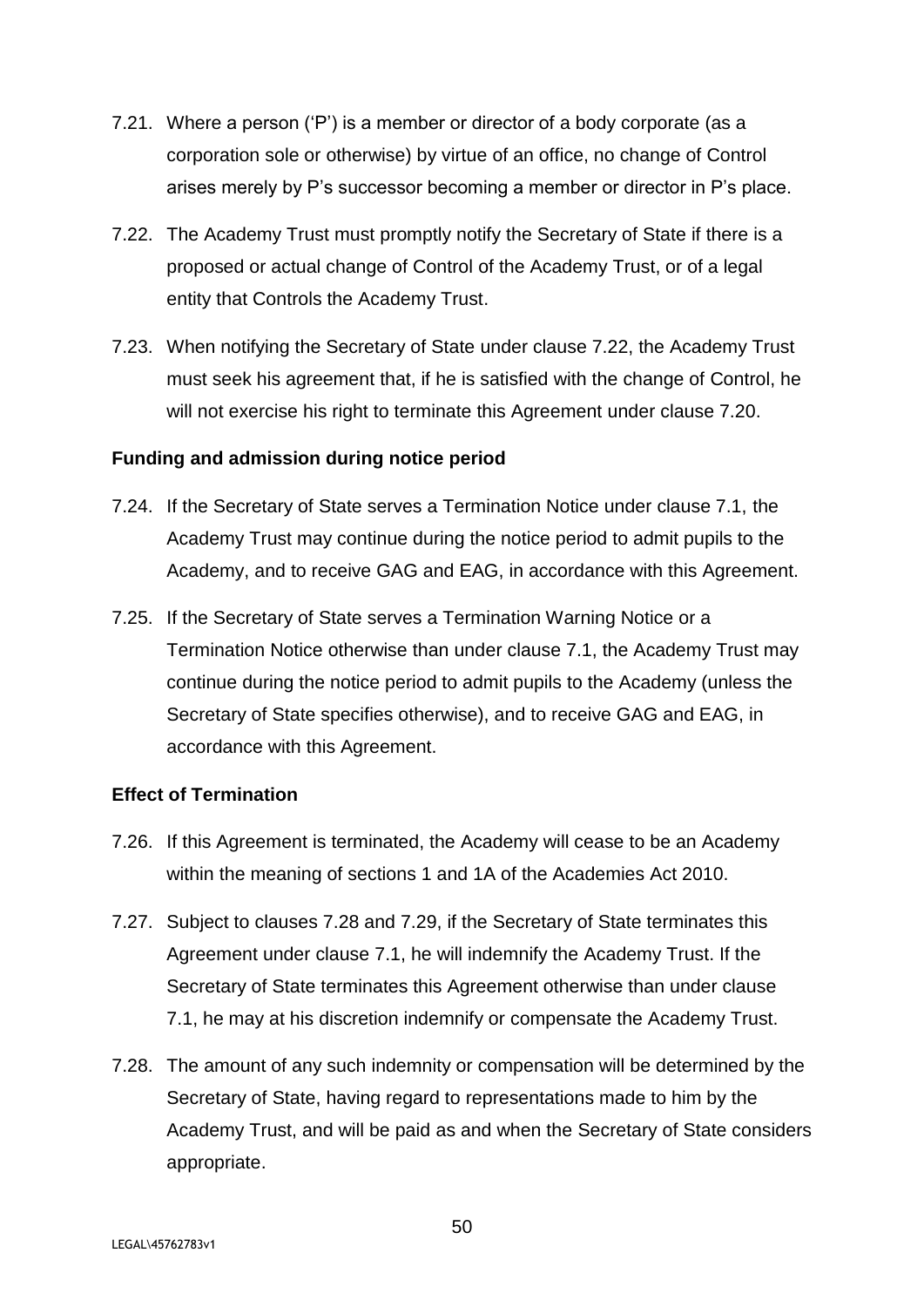- 7.29. The categories of expenditure incurred by the Academy Trust in consequence of termination, for which the Secretary of State may indemnify the Academy Trust under clauses 7.27, may include:
	- a) staff compensation and redundancy payments;
	- b) compensation payments in respect of broken contracts;
	- c) expenses of disposing of assets or adapting them for other purposes;
	- d) legal and other professional fees; and
	- e) dissolution expenses.
- 7.30. If this Agreement is terminated, and the Academy Trust owns capital assets which have been partly or wholly funded by HM Government, the Academy Trust must, as soon as possible after the termination date:
	- a) transfer a proportion of those capital assets, equal to the proportion of the original financial contribution made by HM Government, to a nominee of the Secretary of State to use for educational purposes; or
	- b) if the Secretary of State directs that a transfer under clause 7.30(a) is not required, pay to the Secretary of State at the termination date (or, by agreement with the Secretary of State, at the date of their subsequent disposal) a sum equivalent to the proportion of the original financial contribution made by HM Government.
- 7.31. The Secretary of State may:
	- a) waive all or part of the repayment due under sub-clause 7.30(b) if the Academy Trust obtains his permission to invest the sale proceeds for its charitable purposes; or
	- b) direct the Academy Trust to pay all or part of the sale proceeds to the relevant LA.

# <span id="page-50-0"></span>**8. OTHER CONTRACTUAL ARRANGEMENTS**

#### <span id="page-50-1"></span>**Information**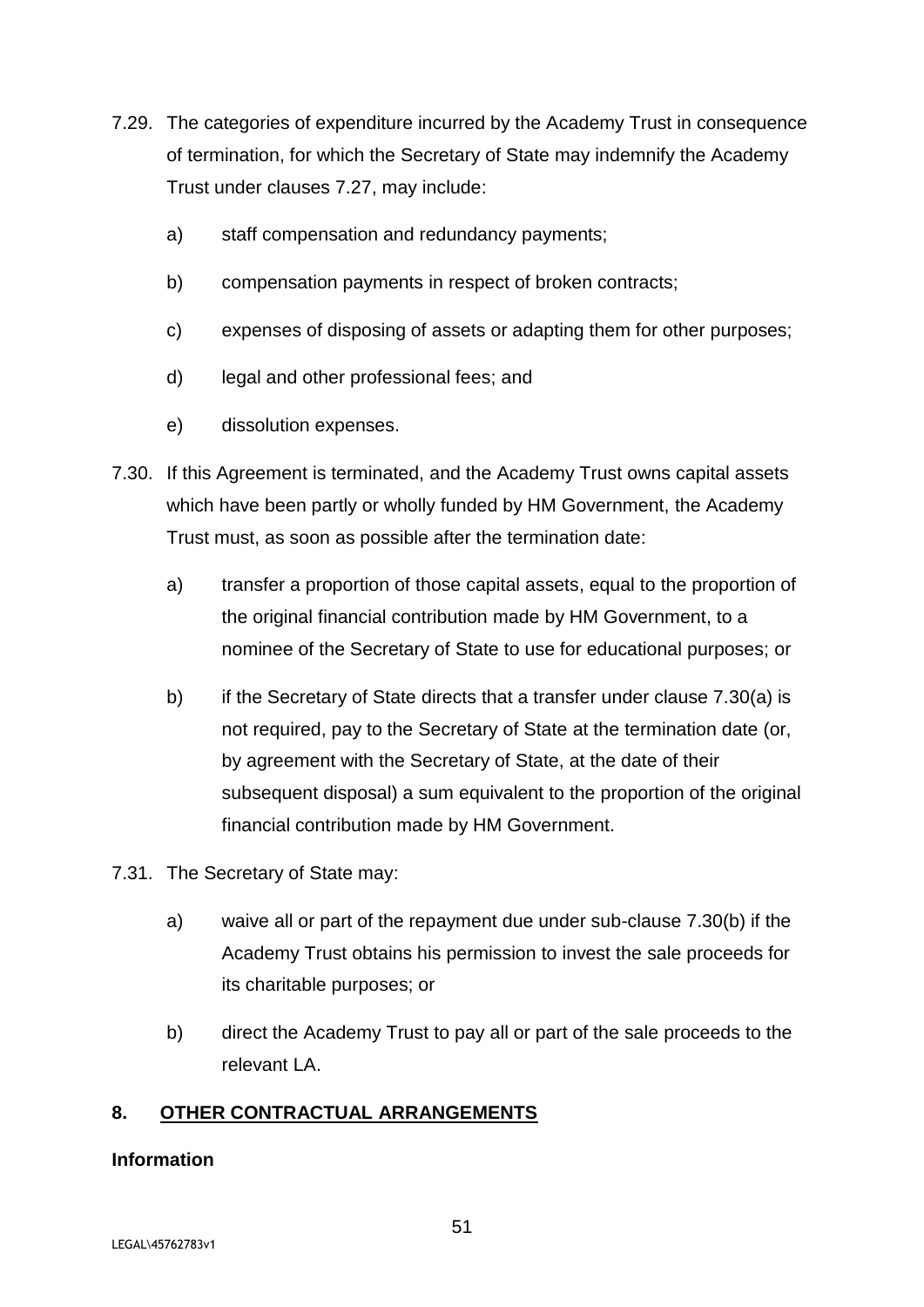- 8.1. The Academy Trust must promptly provide to the Secretary of State any information that he requests about the Academy Trust or the Academy, which he regards as necessary to fulfil his role and responsibilities.
- 8.2. The Secretary of State will give the Academy Trust any information it reasonably requires of him for the running of the Academy.

#### <span id="page-51-0"></span>**Access by the Secretary of State's Officers**

- 8.3. The Academy Trust must allow DfE officials to enter the Academy at any reasonable time. All records, files and reports relating to the running of the Academy must be available to them at any reasonable time. Two DfE officials may attend and speak at any meetings of the Board of Charity Trustees or any other meetings of Charity Trustees of the Academy Trust, but will withdraw from any discussion of the Academy's or the Academy Trust's relationship with the Secretary of State or any discussion of bids for funding to the Secretary of State.
- 8.4. The following documents must be provided to the Secretary of State or any person nominated by the Secretary of State on request:
	- a) the agenda for every meeting of the Board of Charity Trustees or any committee to which it delegates any of its functions;
	- b) the draft minutes of every such meeting, if they have been approved by the chairman of that meeting;
	- c) the signed minutes of every such meeting; and
	- d) any report, document or other paper considered at any such meeting.
- 8.5. The Academy Trust may exclude from items provided under clause 8.4 any content relating to:
	- a) a named teacher or other person employed, or proposed to be employed, at the Academy;
	- b) a named pupil at, or candidate for admission to, the Academy; and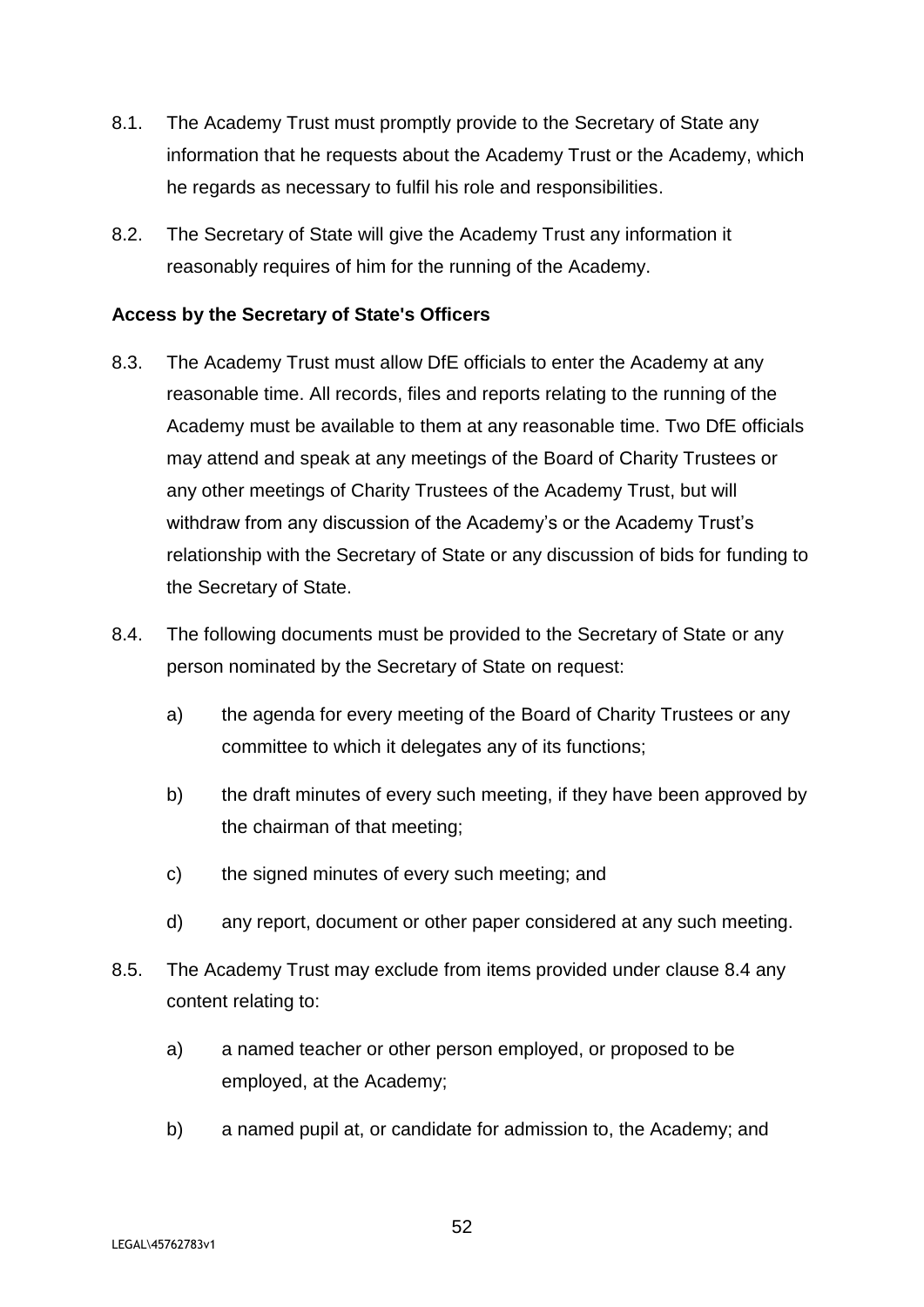c) any matter which, the Academy Trust reasonably believes should remain confidential.

#### <span id="page-52-0"></span>**Notices**

- 8.6. A notice or communication to a party in connection with this Agreement:
	- a) must be in writing (excluding email, except where agreed in advance) and in English;
	- b) must be delivered by hand or sent by pre-paid first-class post or other next working day delivery service;
	- c) will be deemed to have been received:
		- i. if delivered by hand, at the time when a delivery receipt is signed or when the notice is left at the address in paragraph (d), or
		- ii. if posted, at 9.00 am on the second working day after posting; and
	- d) must be sent to the party for the attention of the contact and at the address listed as follows (or to a different contact or address previously notified to the sending party, the change taking effect five business days after deemed receipt of the notice):

| Name of party             | <b>Position of contact</b> | <b>Address</b>                          |  |
|---------------------------|----------------------------|-----------------------------------------|--|
| <b>Secretary of State</b> | <b>Head of Academies</b>   | Department for Education,               |  |
|                           | <b>Division</b>            | <b>Sanctuary Buildings, Great Smith</b> |  |
|                           |                            | Street, London SW1P 3BT                 |  |
| <b>Academy Trust</b>      | Chair of Board of          |                                         |  |
|                           | <b>Charity Trustees</b>    | trustee.lsmith@wyvern.hants.sch.uk      |  |

# <span id="page-52-1"></span>**General provisions**

- 8.7. The Academy Trust cannot assign this Agreement.
- 8.8. Failure to exercise, or a delay in exercising, any right or remedy of the Secretary of State under this Agreement (including the right to terminate it), or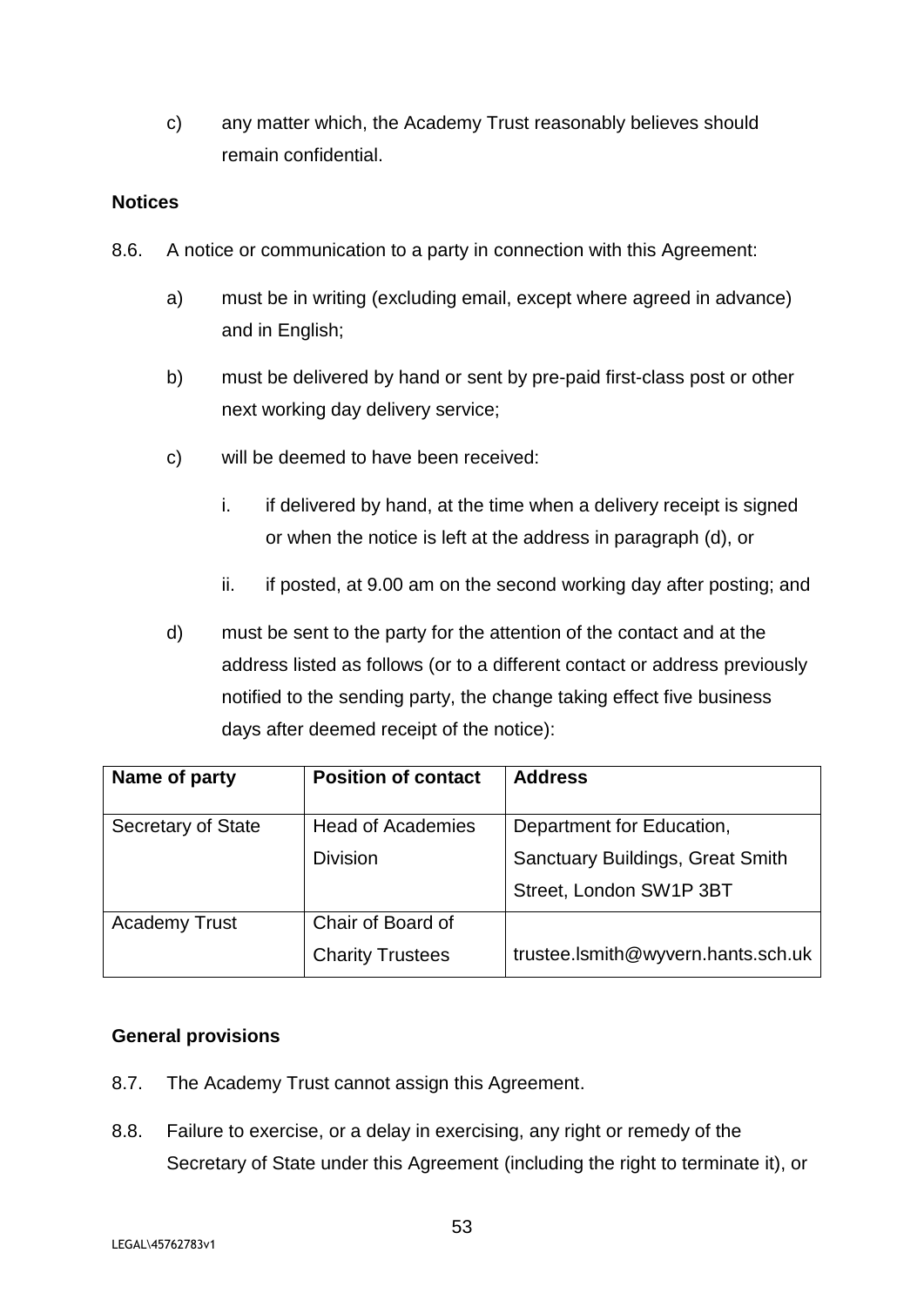a single or partial exercise of such a right or remedy, is not a waiver of, and does not prevent or restrict any initial or further exercise of, that or any other right or remedy.

- 8.9. Termination of this Agreement will not affect the accrued rights, remedies, obligations or liabilities of the parties to this Agreement existing at termination.
- 8.10. This Agreement may be executed in any number of counterparts, each of which when executed and delivered will constitute a duplicate original, but all of which will together constitute the same agreement.
- 8.11. This Agreement and any dispute or claim arising out of or in connection with it or its subject matter or formation (including non-contractual disputes or claims) will be governed by and construed in accordance with the law of England and Wales, and submitted to the exclusive jurisdiction of the courts of England and Wales.
- 8.12. Not used.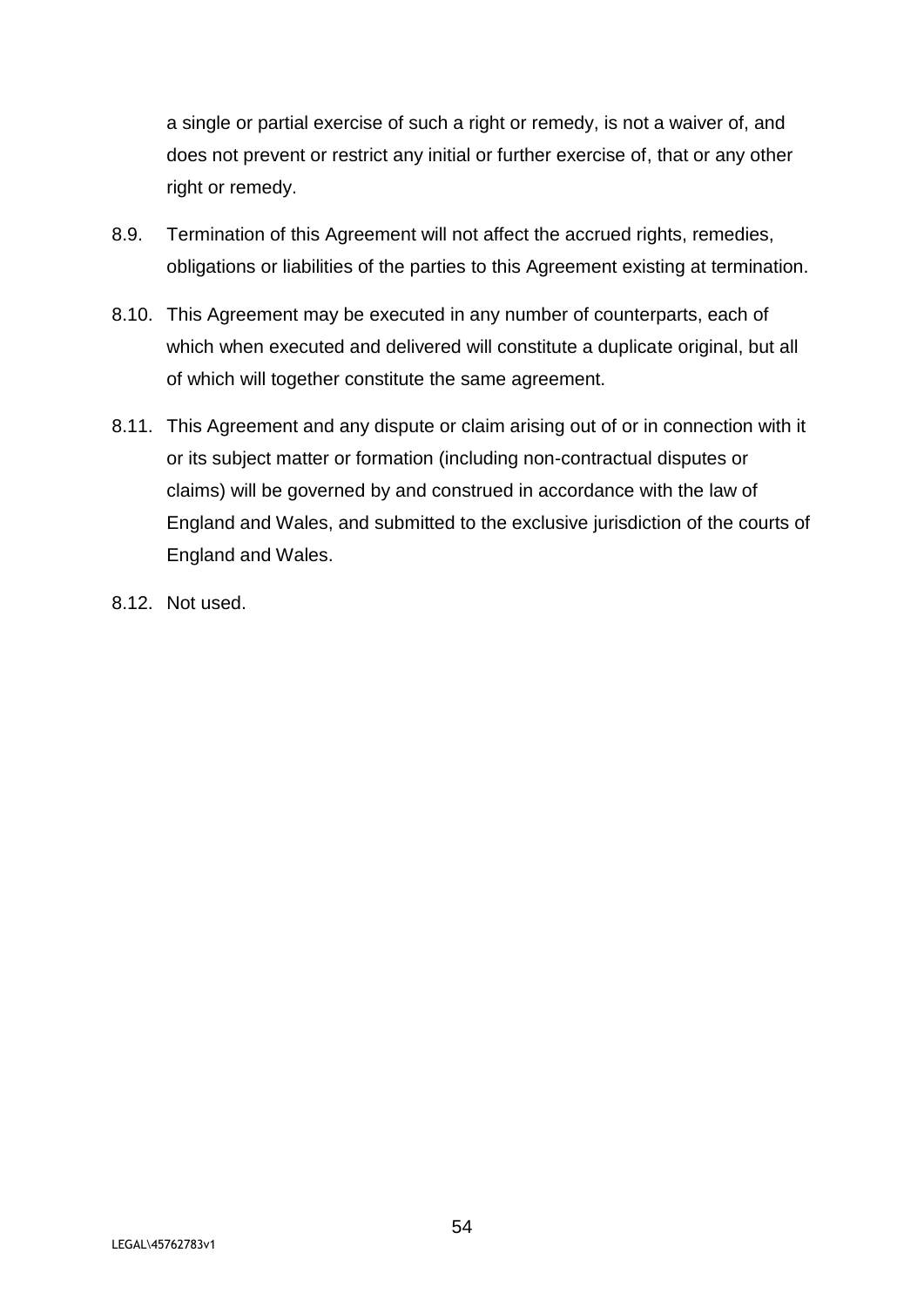# <span id="page-54-0"></span>**ANNEXES**

# <span id="page-54-1"></span>**9. ADMISSION OF CHILDREN AND YOUNG PEOPLE WITH EDUCATION, HEALTH AND CARE PLANS**

"**EHC plan**" means an Education, Health and Care plan made under section 37 of the Children and Families Act 2014.

9.1. Except as set out in clause 10 below, the Children and Families Act 2014 imposes duties directly on Academies in respect of pupils with special educational needs, including the admission of pupils with EHC plans. If an Academy Trust considers that a LA should not have named the Academy in an EHC plan, it may ask the Secretary of State to determine whether the LA has acted unreasonably, and to make an order directing the LA to reconsider. The Academy Trust must admit the pupil if such a determination is pending. The Secretary of State's determination as to whether the LA acted unreasonably will be final, subject to any right of appeal which a parent of the pupil may have to the First Tier Tribunal (Special Educational Needs and Disability) or the Upper Tribunal Administrative Appeals Chamber.

# <span id="page-54-2"></span>**10. ADMISSION OF CHILDREN WITH A STATEMENT OF SPECIAL EDUCATIONAL NEEDS**

(Clauses 10.1-10.7 only apply where the pupil has a statement of special educational needs (SEN) rather than an EHC plan and where they therefore continue to be subject to the relevant provisions of the Education Act 1996. EHC plans are replacing statements of SEN but although all statements of SEN should have been converted to an EHC plan by the 1 April 2018 this clause is retained to protect pupils who still have a statement of special education need after this date. The detail on the drafting of a statement below is retained to protect pupils in exceptional circumstances.)

"**Statement of SEN**" means a statement made under section 324 of the Education Act 1996.

10.1. The Academy Trust must admit all children with a Statement of SEN naming the Academy.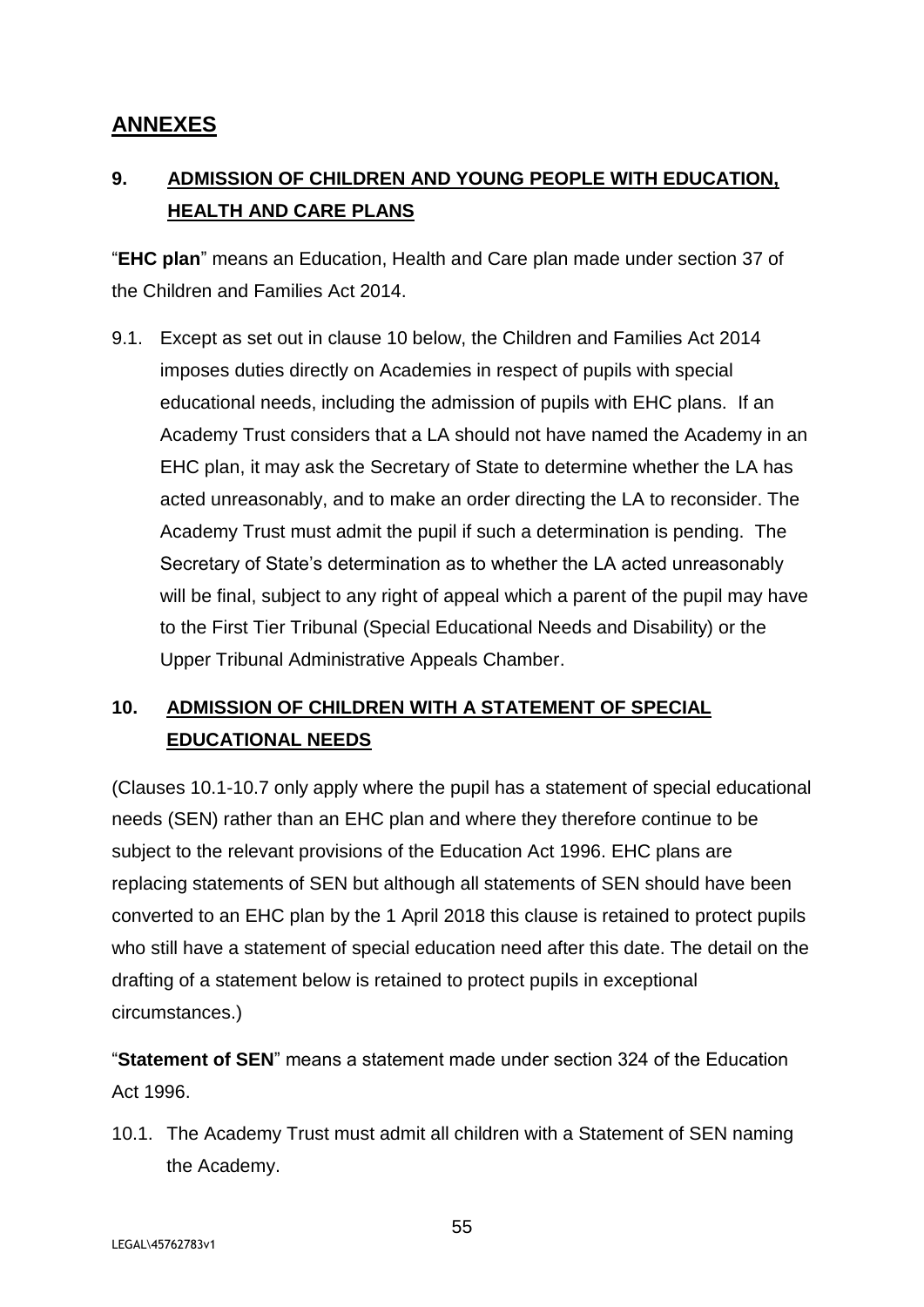- 10.2. The Academy Trust must have regard to the Special Educational Needs Code of practice 2001 when dealing with statements of SEN.
- 10.3. Where the LA sends the Academy Trust a draft statement with a proposal that the Academy is named in the final statement, the Academy Trust must respond within 15 working days unless the time period falls within a school holiday that is longer than two weeks in which case the Academy Trust should respond within 15 working days of the end of the school holiday.
- 10.4. In its response the Academy Trust must either:
	- a. consent to being named in the final statement or
	- b. explain why it believes that admitting the child would be incompatible with the provision of efficient education for other children and the efficient use of resources, including why no reasonable steps could secure compatibility. In doing so the Academy Trust must have regard to the relevant legislation and Code of Practice. If the LA does not agree with the Academy Trust's response, and names the Academy in the child's Statement of SEN, the Academy Trust must admit the child to the school as specified in the statement or otherwise by the LA. The final decision as to whether to name the Academy falls to the LA.
- 10.5. If the Academy Trust considers that the LA should not have named the Academy in the statement of SEN, it may ask the Secretary of State to determine whether the LA has acted unreasonably, and to make an order directing the LA to reconsider. The Academy Trust must admit the pupil if such a determination is pending. The Secretary of State's determination will be final, subject only to any right of appeal which a parent of the child may have to the First-tier Tribunal (Special Educational Needs and Disability) or the Upper Tribunal Administrative Appeals Chamber.
- 10.6. If a parent of a child for whom the LA maintains a statement appeals to the First-tier Tribunal (Special Educational Needs and Disability) or the Upper Tribunal Administrative Appeals Chamber, either for or against the naming of the Academy in the child's statement, then the Tribunal's decision will be binding, even if it is different from that of the Secretary of State.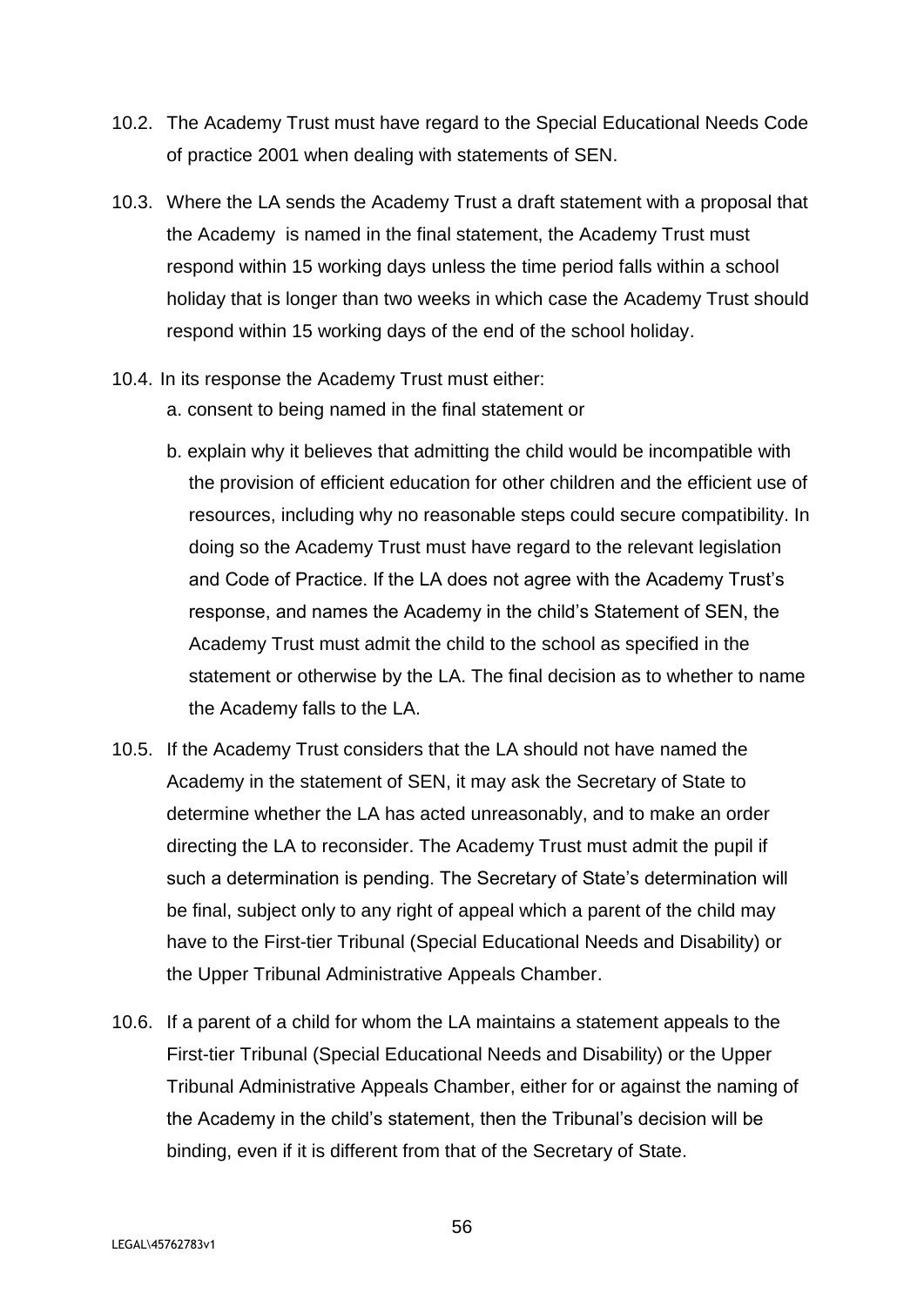- 10.7. Where it has been finally determined that the Academy be named in a child's Statement of SEN, the Academy Trust must admit the child to the Academy, notwithstanding any other admissions requirements in this Agreement
- 10.8. Clauses 10.1 to 10.7 only apply insofar as the relevant provisions of the Children and Families Act 2014 relating to SEN and disability do not apply to Academies and Free Schools.